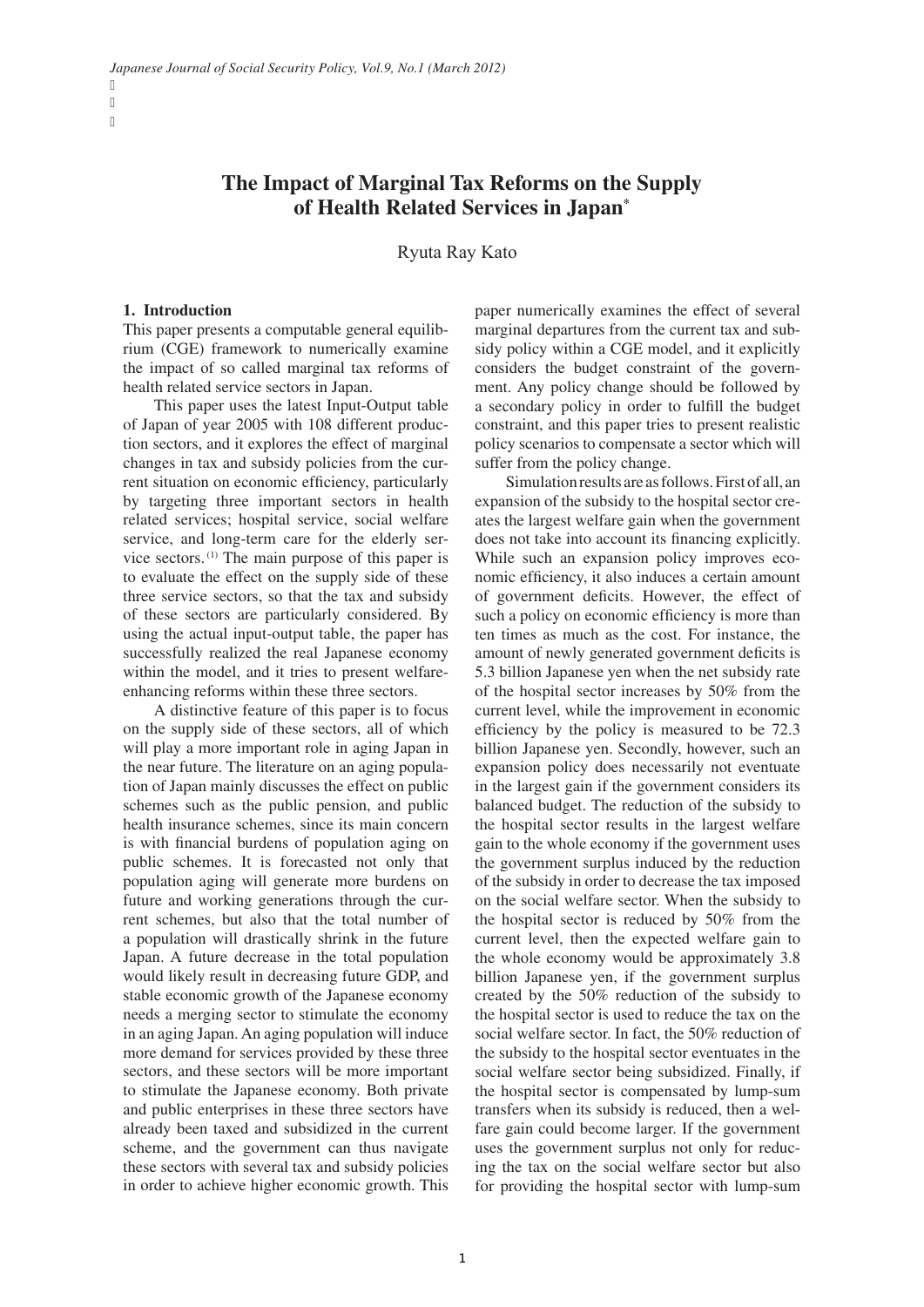transfers in order to keep income of the hospital sector unchanged, then a larger welfare gain would be obtained, even if the government implements a balanced budget policy. When the government reduces the subsidy to the hospital sector by 50% from the current level, the expected welfare gain to the whole economy is 11.15 billion Japanese yen. Such a policy keeps the total income of the hospital sector unchanged by lump-sum transfers, and also increases the total income of the social welfare sector by reducing its tax. This implies that a welfare enhancing tax reform within the health related sectors is plausible as long as the subsidy to the hospital sector can be reduced. Such a reform does not create any new government deficit either.

The paper is organized as follows. The next section explains the data and numerical model, and Section 3 simulates several scenarios with results and evaluations. Section 4 concludes the paper.

#### **2. Data and Model**

This paper employs the conventional static computable general equilibrium (CGE) model with the actual and the latest input-output table of Japan of year 2005. Note that all parameter values in the model are calculated by using the actual data, so that the calculated values of endogenous variables obtained within the model also become quite realistic.

#### **2.1 Data**

The latest input-output table of Japan of year 2005 with 108 different intermediate sectors has been used in order to construct the social accounting matrix (SAM). The SNA data has also been used to obtain the amount of aggregate private savings. The last sector, namely the 108th sector, includes all unclassified items. Since the value of its factor payments of some intermediate sectors becomes negative  $(2)$ , this paper has integrated the 108th sector with the 106th sector which includes all other services. The integration makes the actual inputoutput table data consistent to the model, and it is assumed in this paper that there are 107 different production sectors, all of which are allowed to have intermediate production processes. Based on this simplification, the social accounting matrix (SAM) has been made. Then this paper particularly pays more attention to the following three sectors in health related services; Medical Service and Health ( $i = 94$ ), Social Security ( $i = 95$ ), and Nursing Care  $(i = 96)$ .<sup>(3)</sup> The main sector in Medical Service and Health  $(i = 94)$  is the hospital sector. Social Security (*i* = 95) includes economic activities of nurseries, nursing homes, social

welfare centers, and administrative work of the public pension as well as public health insurance schemes. Nursing Care  $(i = 96)$  shows economic activities of the industry of the long-term care for the elderly.

Figure 1 shows economic values of domestic final consumption goods of these three sectors in the latest input-output table of year 2005. Medical Service and Health  $(i = 94)$  is much larger than other sectors, and its value is 37 thousands billion Japanese yen, while the economic values of other two sectors are between 6.4 thousands billion and 6.6 thousands billion Japanese yen, which are less than 18% of the value of Medical Service and Health  $(i = 94)$  sector.

### **2.2 Model**

The computable general equilibrium model of this paper employs the conventional static model.<sup>(4)</sup> The Japanese economy is assumed to consist of 107 different sectors, households, the government, and the investment firm sector. All 107 industries are allowed to have intermediate production processes, and they are assumed to maximize their profit. Households are assumed to maximize their utility over 107 different consumption goods. The government is assumed to determine its tax revenue, the amount of subsidies, and its consumption in order to satisfy its budget constraint. The economy is assumed to be fully competitive, so that all prices are determined in the relevant markets in order to equate the amount of demand to the amount of supply at its fully competitive price level in equilibrium. Note that the model is static and thus the short-run effect is only investigated. Thus, it is assumed for simplicity that factor inputs are not mobile among different sectors in the short-run.

#### **<Households>**

Households are assumed to be homogenous, and their utility is given by:

$$
U(X_1, X_2, ..., X_{107}) = \prod_{i=1}^{107} X_i^{\alpha_i}, \quad (1)
$$

 $\sum_{i=1}^{107} \alpha_i = 1$  is assumed. *i* denotes each sector. The where  $X_i$  denotes consumption of good  $i$ . parameter value of each  $\alpha$ <sub>i</sub> is determined by using the actual social accounting matrix, which is given in Table 6.

Households are assumed to maximize (1) with respect to their consumption goods subject to their budget constraint such that:

$$
\sum_{i=1}^{107} p_i X_i = I (1 - \tau^l) - S^l,
$$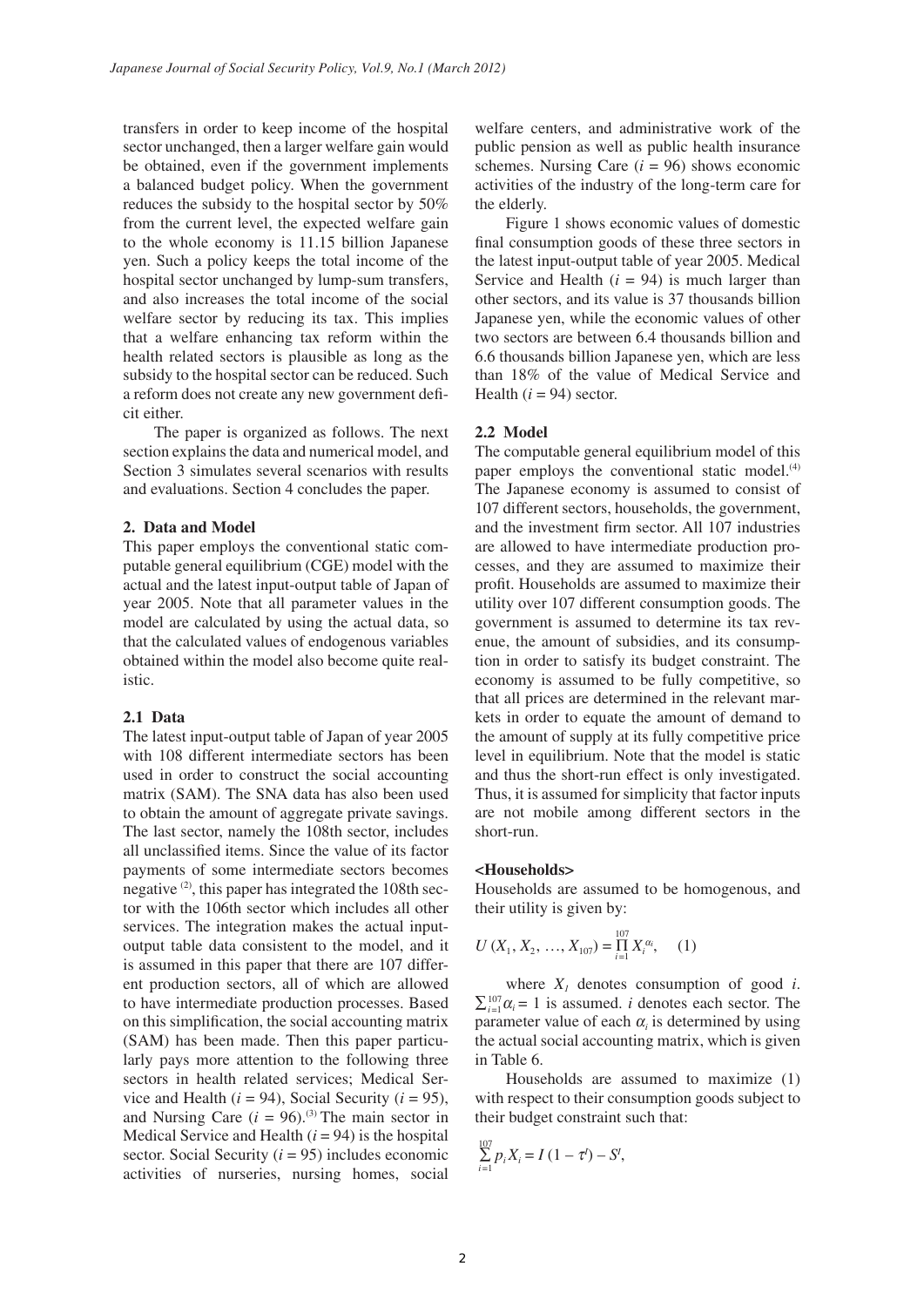where  $p_i$  and  $I$  denote the price of good  $i$  and income, respectively.  $\tau$ <sup>*i*</sup> is the proportional income tax rate, and it is calculated by using the actual social accounting matrix.  $S<sup>T</sup>$  denotes the amount of savings, and households are assumed to save the constant amount relative to their disposal income. The amount of savings is assumed to be given by

$$
S^{\prime} = s^{\prime} (1 - \tau^{\prime}) I,
$$

where the constant ratio,  $s<sup>I</sup>$ , is given exogenously.<sup>(5)</sup> The value of  $s<sup>I</sup>$  has been calculated by using the actual SAM. Then income is given by

$$
I = \sum_{i=1}^{107} r_i K_i + \sum_{i=1}^{107} w_i L_i
$$

where *r* and *w* denote the rental cost and the wage rate, respectively. *K* and *L* are endowments of capital and labour, respectively. The factor payments change as *r* or *w* changes. Note that the amounts of  $r_i K_i$  and  $w_i L_i$  are both obtained from the actual social accounting matrix.

The first order conditions yield the demand functions such that:

$$
X_i = X_i (p_i, Y; \alpha_i) = \frac{\alpha_i I (1 - \tau^i) (1 - s^i)}{p_i}, i
$$
  
= 1, 2, ..., 107. (2)

Note that  $\alpha_i$  can be calculated by using (2) and the actual social accounting matrix so that:

$$
\alpha_{i} = \frac{p_{i}X_{i}}{I(1-\tau^{l})(1-s^{l})}
$$
\n
$$
= \frac{p_{i}X_{i}}{(1-s^{l})(1-\tau^{l})(\sum_{j=1}^{107}r_{j}K_{j} + \sum_{j=1}^{107}w_{j}L_{j})}, i = 1, 2, ..., 107,
$$

where both the values of the denominator and the numerator can be obtained from the actual social accounting matrix. The estimated values of  $\alpha$ <sub>i</sub> are given in Table 6.

#### **<Private Firms>**

Following the conventional assumption, the multiple decisions by each firm are described by the tree structure, where each firm is assumed to make a decision over several different items. In the tree structure, the optimal behavior of each firm which makes a decision over different items is described as if the firm always makes a decision over two different items at different steps. Each firm makes a decision over different items; the amount of exports of its own product, the amount of imported goods and intermediate goods used for its production, and the amount of labor and capital. This

assumption simplifies a complicated decision over several items by each rm. Each step is also shown in Figure 2.

At step 1, a private firm, *i*, is assumed to use labor and capital to produce its composite goods, *Yi* . Then, the firm is assumed to produce its domestic goods,  $Z_i$ , by using its own  $Y_i$  and  $Z_{i,j}$ at the second step.  $X_{i,j}$  denotes the final consumption goods produced by firm *j* used by firm *i* for its production. Thus,  $X_{i,j}$  is the amount of the final consumption goods produced by firm *j* for the intermediate production process of firm *i*. At the third step, the firm is assumed to decompose its domestic goods,  $Z_i$ , into exported goods,  $E_i$ , and final domestic goods, *Di*. This step is concerned about its optimal decision over the amount of its product to be exported. At the final step (the fourth step), the firm is assumed to produce its final consumption goods, *Qi*, by using its final domestic goods, *Di*, and imported goods, *Mi*. This step corresponds to its optimal decision over how much it uses imported goods,  $M_i$ , and its own goods,  $D_i$ , to produce its final consumption goods, *Qi*, which are consumed by domestic households. The assumption of this tree structure in terms of different decisions can incorporate firm's complicated decisions over the amount of exports of its own product, the amount of imported goods and intermediate goods which the firm uses in its production process, and the amount of factor inputs into the model in a tractable way.

Note that all market clearing conditions are used to determine all prices endogenously in their corresponding markets, and also that at each step the private firm is assumed to determine the amount of relevant variables in order to maximize its profit.

By the assumption of the above tree structure, all decision making processes can be simplified, and the optimal behavior about all different decisions can be incorporated as follows:

#### **Step 1: The production of composite goods**

Each firm is assumed to produce its composite goods by using capital and labor. Each firm is assumed to maximize its profit given by:

$$
\pi_i = p_i^Y Y_i (K_i, L_i) - r_i K_i - w_i L_i, \quad (3)
$$

where  $Y_i$  and  $p_i^Y$  denote the composite goods produced by firm  $i$  and its price, respectively.  $K_i$ and  $L_i$  denote capital and labor used by firm  $i$  in order to produce its composite goods, respectively. The production technology is given by:

$$
Y_i(K_i, L_i) = K_i^{\beta K, i} L_i^{\beta L, i}, i = 1, 2, ..., 107, \quad (4)
$$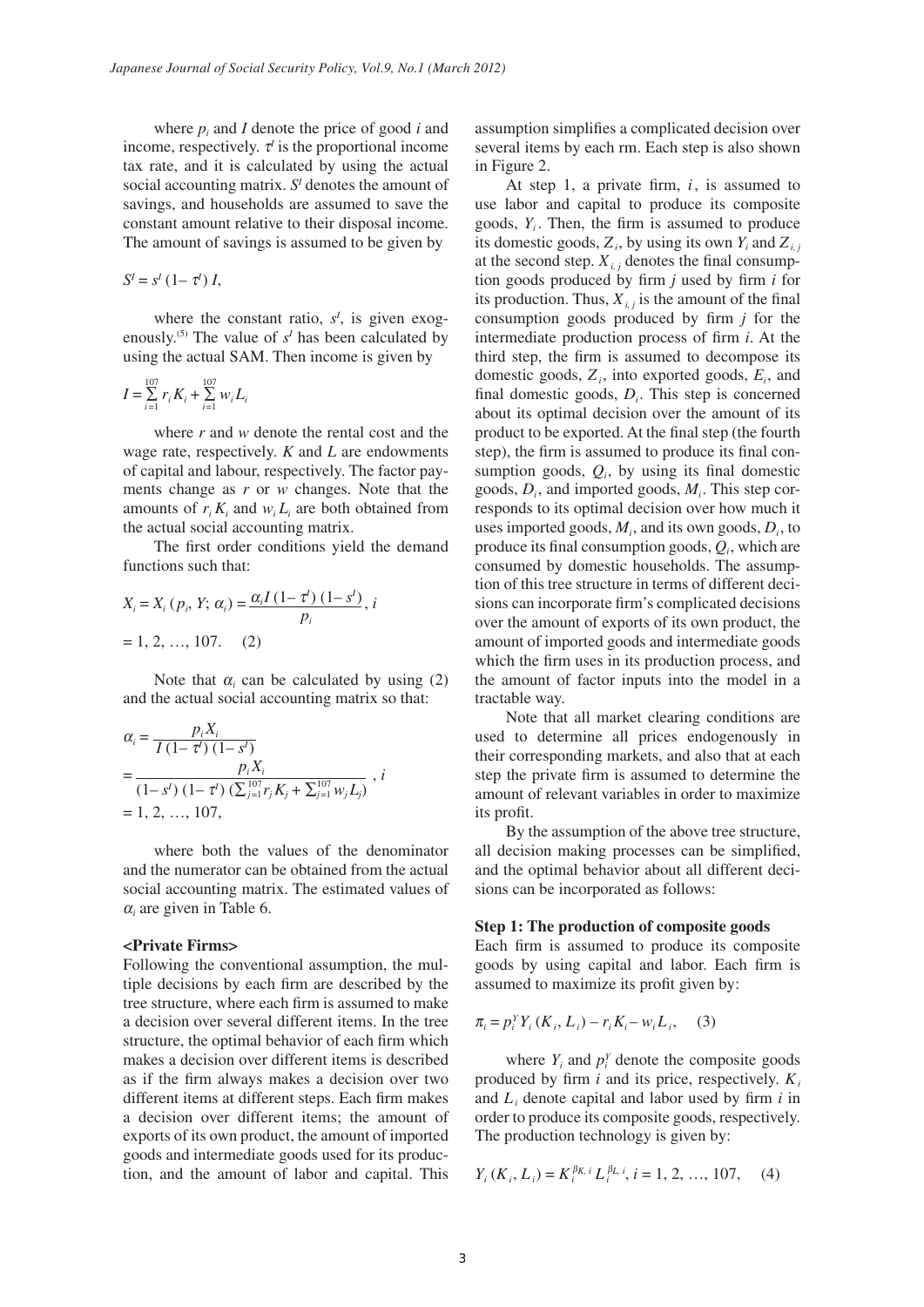where  $\beta_{K,i}$  +  $\beta_{L,i}$  is assumed for all  $i = 1, 2, ...,$ 107. Each firm is assumed to maximize (3) with respect to labor and capital subject to (4), and the first order conditions yield the demand functions such that:

$$
K_{i} = K_{i} (p_{i}^{Y}, r_{i}, w_{i}; \beta_{K, i}, \beta_{L, i}) = \frac{\beta_{K, i}}{r_{i}} p_{i}^{Y} Y_{i}, \quad (5a)
$$

$$
L_{i} = L_{i} (p_{i}^{Y}, r_{i}, w_{i}; \beta_{K, i}, \beta_{L, i}) = \frac{\beta_{L, i}}{w_{i}} p_{i}^{Y} Y_{i}, i
$$

$$
= 1, 2, ..., 107. \quad (5b)
$$

Note that  $\beta_{K,i}$  and  $\beta_{L,i}$  can be calculated by using (5a), (5b), and the actual social accounting matrix so that:

$$
\beta_{K, i} = \frac{r_i \mathbf{K}_i}{p_i^Y Y_i},
$$
\n
$$
\beta_{L, i} = \frac{w_i L_i}{p_i^Y Y_i}, i = 1, 2, ..., 107,
$$

*ri Ki*

where  $r_i K_i$ , and  $w_i L_i$  can be obtained from the actual social accounting matrix.

The estimated values of  $\beta_{K,i}$  and  $\beta_{L,i}$  are given in Table 6.

#### **Step 2: The production of domestic goods**

Each firm is assumed to produce domestic goods, *Zi* , by using intermediate goods and its own composite goods, which production has been described at step 1. The optimal behavior of each firm in terms of the production of domestic goods can be described such that:

$$
Max_{YiX_{i,j}} = p_i^Z Z_i - \left( p_i^Y Y_i - \sum_{j}^{107} p_j^X X_{i,j} \right),
$$
  
st  $Z_i = min \left( \frac{X_{i,j}}{ax_{i,j}}, \frac{Y_i}{ay_i} \right), i = 1, 2, ..., 107,$ 

where  $X_{i,j}$  and  $p_j^X$  denote intermediate good used by firm *j* and *i* its price, respectively.  $p_i^z$  is the price of  $Z_i$ .  $ax_i$ , denotes the amount of intermediate good *j* used for producing one unit of a domestic good of firm  $i$ , and  $a y_i$  denotes the amount of its own composite good for producing one unit of its domestic good. The estimated values of  $a y_i$  are given in Table 6.<sup>(6)</sup> Note that the production function at this step is assumed to be the Leontief type. Using  $ax_i$  *i* and  $ay_i$ , and assuming that the market is fully competitive, the zero-profit condition can be written by:

$$
p_i^Z = p_i^Y \, a y_i + \sum_{j}^{107} p_j^X \, a x_{i,j}, \, i = 1, \, 2, \, \dots, \, 107.
$$

#### **Step 3: Decomposition of Domestic Goods into Exported Goods and Final Domestic Goods**

The optimal decision made by firm *i* in terms of the amount of exports of its own goods is described as the decomposition of  $Z_i$  ( $i = 1, 2, ..., 107$ ) into exported goods,  $E_i$ , and final domestic goods,  $D_i$ . Each firm is assumed to maximize its profit such that:

$$
\pi_i = p_i^e E_i + p_i^d D_i - (1 + \tau_i^p - \tau_i^s) p_i^Z Z_i, \quad (6)
$$

where  $p_i^e$  and  $p_i^d$  denote the price when the domestic goods are sold abroad, and the price when the domestic goods are sold domestically, respectively. Note that  $p_i^e$  is measured in the domestic currency.  $\tau_i^p$  and  $\tau_i^s$  are the tax rates of a production tax imposed on the production of *Zi* and the subsidy rate, respectively. The values of  $\tau_i^p$  and  $\tau_i^s$  are calculated by using the actual social accounting matrix, and the calculated values are given in Table 2-1 and 2-2. The decomposition is assumed to follow the Cobb-Douglas technology such that:

$$
Z_i = E_i^{\kappa_i^e} D_i^{\kappa_{ii}^d}, \, i = 1, 2, \, \dots, \, 107, \quad (7)
$$

where  $\kappa_i^d + \kappa_i^e = 1$  (*i* = 1, 2, ..., 107) is assumed. Each firm is assumed to maximize (6) with respect to  $E_i$  and  $D_i$  subject to (7), and the first order conditions yield

$$
E_i = E_i (p_i^e, p_i^d, p_i^z; \tau_i^p, \tau_i^s, \kappa_i^d, \kappa_i^e) =
$$
  

$$
\frac{\kappa_i^e (1 + \tau_i^p - \tau_i^s) p_i^z Z_i}{p_i^e}, \quad (8a)
$$

$$
D_i = D_i (p_i^e, p_i^d, p_i^z; \tau_i^p, \tau_i^s, \kappa_i^d, \kappa_i^e) =
$$
  

$$
\frac{\kappa_i^d (1 + \tau_i^p - \tau_i^s) p_i^z Z_i}{p_i^d}, i = 1, 2, ..., 107, \quad (8b)
$$

Note that  $\kappa_i^e$  and  $\kappa_i^d$  can be calculated by using (8a), (8b), and the actual social accounting matrix so that:

$$
\kappa_i^e = \frac{p_i^e E_i}{(1 + \tau_i^p - \tau_i^s) p_i^Z Z_i},
$$
  
\n
$$
\kappa_i^d = \frac{p_i^d D_i}{(1 + \tau_i^p - \tau_i^s) p_i^Z Z_i}, i = 1, 2, ..., 107,
$$

where  $p_i^e E_i$ ,  $p_i^d D_i$ ,  $\tau_i^s p_i^z Z_i$ , and  $\tau_i^p p_i^z Z_i$  can be obtained from the actual social accounting matrix. The estimated values of  $\kappa_i^e$  and  $\kappa_i^d$  are given in Table 6.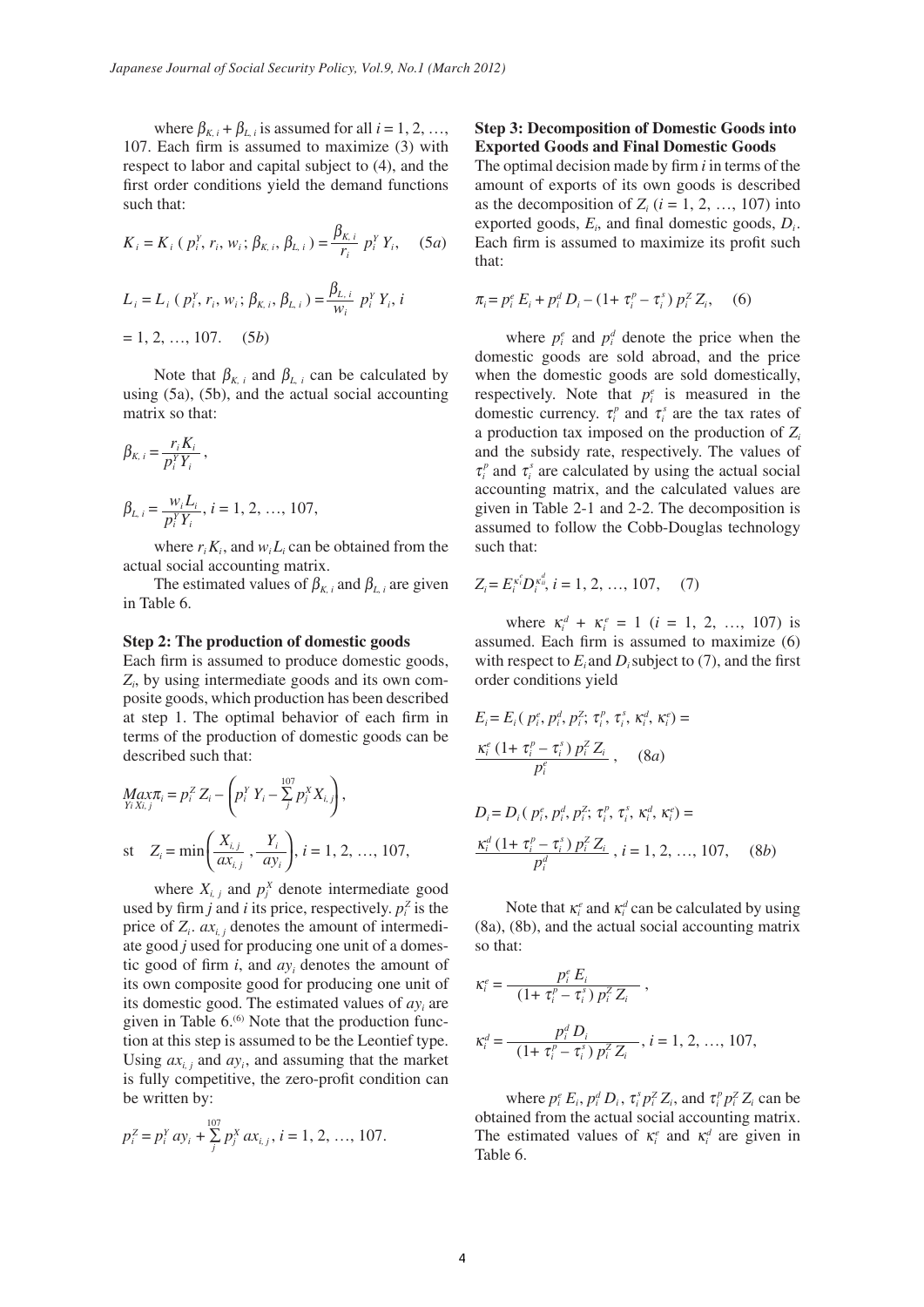#### **Step 4: The Production of the final goods**

Denote the final consumption goods by  $Q_i$  ( $i =$ 1, 2, …, 107). The final consumption goods are assumed to be produced by using the final domestic goods,  $D_i$ , and the imported goods,  $M_i$ . This step corresponds to the optimal decision making behavior of each firm in terms of the amount of imported goods which are used in its production process. The production technology at this final step is given by the following Cobb-Douglas function:

$$
Q_i = M_i^{\gamma_{ii}} D_i^{\gamma_{i}^{d}}, \, i = 1, 2, ..., 107, \quad (9)
$$

where  $\gamma_i^m + \gamma_i^d = 1$  (*i* = 1, 2, ..., 107) is assumed. Each firm is assumed to maximize its profit with respect to  $M_i$  and  $D_i$  subject to (9). Its profit is given by:

$$
\pi_i = p_i^Q Q_i - (1 + \tau_i^m) p_i^m M_i - p_i^d D_i, i = 1, 2, ..., 107,
$$

where  $p_i^Q$  and  $\tau_i^m$  denote the price of its final consumption goods, *Qi*, and the import tariff rate, respectively. The import tariff rate is calculated by using the actual social accounting matrix, and it is given in Table 2-4. Then, the first order conditions yield

$$
M_i = M_i \left( p_i^m, p_i^d, p_i^Q; \tau_i^m, \gamma_i^m, \gamma_i^d \right)
$$
  
= 
$$
\frac{\gamma_i^m p_i^Q Q_i}{(1 + \tau_i^m) p_i^m}, \quad (10a)
$$
  

$$
D_i = D_i \left( p_i^m, p_i^d, p_i^Q; \tau_i^m, \gamma_i^m, \gamma_i^d \right)
$$
  
= 
$$
\frac{\gamma_i^d p_i^Q Q_i}{p_i^d}, i = 1, 2, ..., 107, \quad (10b)
$$

Note that  $\gamma_i^m$  and  $\gamma_i^d$  can be calculated by using (10a), (10b), and the actual social accounting matrix so that:

$$
\gamma_i^m = \frac{(1 + \tau_i^m) p_i^m M_i}{p_i^Q Q_i},
$$
  

$$
\gamma_i^d = \frac{p_i^d D_i}{p_i^Q Q_i}, i = 1, 2, ..., 107,
$$

where  $p_i^m M_i$ ,  $p_i^d D_i$ ,  $p_i^Q Q_i$  and  $\tau_i^m p_i^m M_i$  can be obtained from the actual social accounting matrix. The estimated values of  $\gamma_i^m$  and  $\gamma_i^d$  are given in Table 6.

#### **<The Government>**

The government is assumed to impose several taxes to satisfy its budget constraint. Its budget constraint is given by:

$$
\sum_{i=1}^{107} p_i^{\mathcal{Q}} X_i^s + S^s + Sub = T^t + T^p + T^m,
$$

where the left hand side is the total government expenditure, and the right hand side is the total government revenue.  $X_i^g$  and  $S^g$  denote government consumption of final consumption good *i*; and government savings, respectively. *Sub* denotes the total amount of subsidies such that:

$$
Sub = \sum_{i=1}^{107} \tau_i^s (p_i^z Z_i).
$$

The total tax revenue is given by:

$$
T^{I} = \tau^{I} I = \tau^{I} \left( \sum_{i=1}^{107} r_{i} K_{i} + \sum_{i=1}^{107} w_{i} L_{i} \right),
$$
  
\n
$$
T^{p} = \sum_{i=1}^{107} \tau_{i}^{p} \left( p_{i}^{z} Z_{i} \right),
$$
  
\n
$$
T^{m} = \sum_{i=1}^{107} \tau_{i}^{m} \left( p_{i}^{m} M_{i} \right),
$$

where  $T^I$ ,  $T^p$  and  $T^m$  denote the total income tax revenue, the total production tax revenue, and the total import tariff revenue, respectively. The government is assumed to save the constant amount relative to the total amount of tax revenue, and the government savings are assumed to be given by

$$
S^g = s^g (T^I + T^p + T^m),
$$

where the constant ratio,  $S^g$ , is given exogenously, and .its value has been calculated by using the actual SAM.

#### **<Equilibrium Conditions>**

There are two factor inputs, labour and capital. Since the model is static and thus the short-run effect is explored, it is assumed that each factor cannot move among different sectors (industries) in the short-run. This implies the equilibrium conditions of factor markets such that

$$
K_i = K_i, \quad (11 a)
$$
  
\n
$$
L_i = L_i, i = 1, 2, ..., 107, \quad (11 b)
$$

where the total amount of endowments is given by:

$$
K = \sum_{i=1}^{107} K_i,
$$
  

$$
L = \sum_{i=1}^{107} L_i,
$$

Note that  $r_i$  and  $w_i$  ( $i = 1, 2, ..., 107$ ) are determined in order to satisfy (11a) and (11b), respectively.

In terms of the market clearing condition of good *i* (*i* = 1, 2, …, 107); a private investment sector is introduced in order to close the economy in this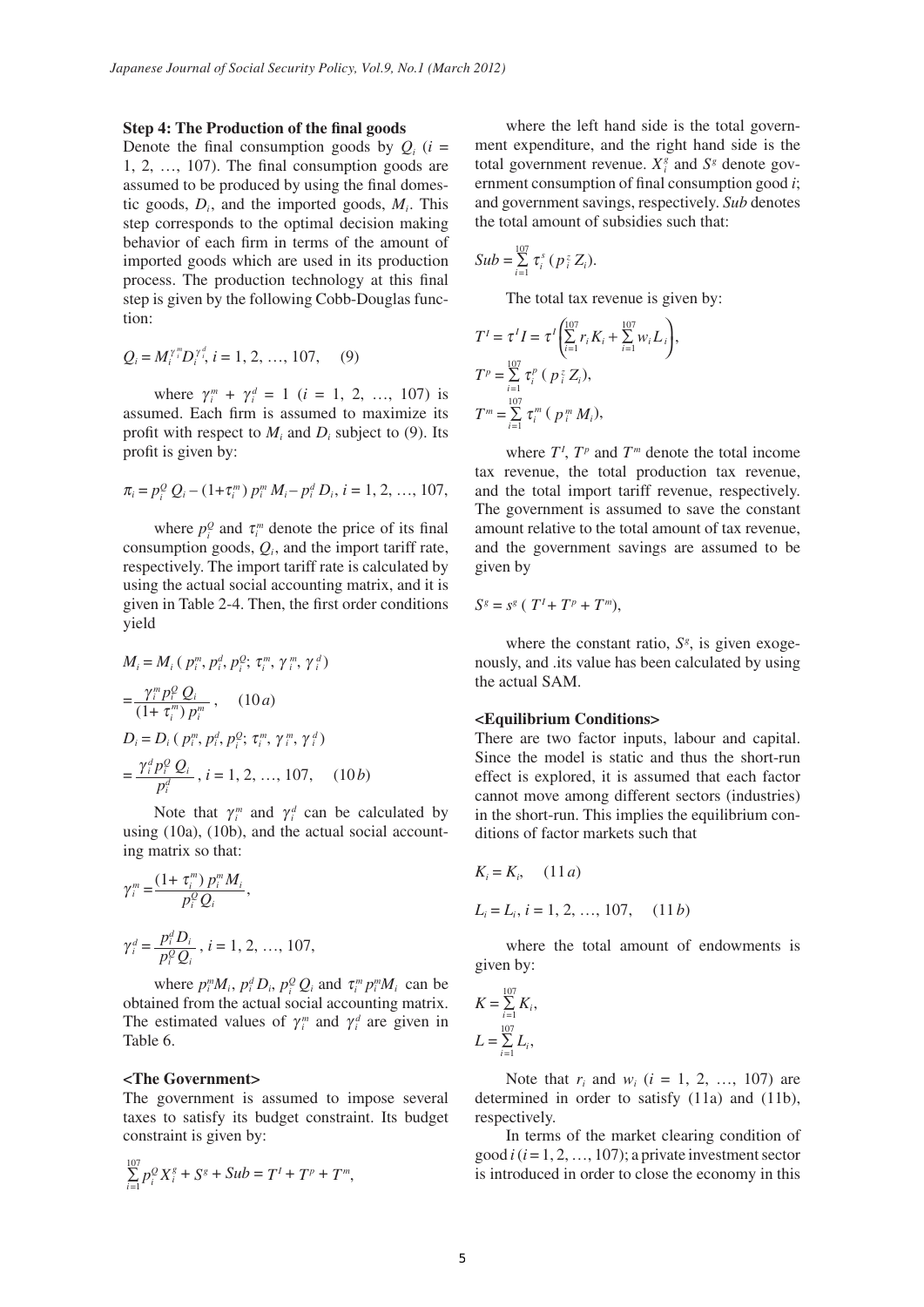paper.(7) Denoting the amount of good *i* consumed by the private investment sector by  $X_i^s$ , the market clearing condition of good *i* is given by:

$$
Q_i = X_i + X_i^s + X_i^s + \sum_{j}^{107} X_{ij}, i = 1, 2, ..., 107, \quad (12)
$$

where the left hand side is the total supply, and the right hand side is the total demand for good *i*.  $p_i^Q$  (*i* = 1, 2, …, 107) is determined in order to satisfy (12). Note that the budget constraint of the private investment sector is given by:

$$
\sum_{i=1}^{107} p_i^Q X_i^s = S^g + S^I + S^f,
$$

where the left hand side is the total amount of its consumption, and the right hand side is the total amount of its income.  $S<sup>f</sup>$  denotes the total amount of savings by the foreign sector, or the deficits in the current account, and it is given by subtracting exports from imports.<sup>(8)</sup> Since both the amount of exports and the amount of imports can be obtained from the actual social accounting matrix,  $S^f$  can be calculated from the actual social accounting matrix, and thus it is exogenously given in the model. Furthermore, the foreign trade balance is given by

$$
\sum_{i=1}^{107} p_i^{w_i} E_i + S^f = \sum_{i=1}^{107} p_i^{w_i m} M_i,
$$

where  $p_i^{w, e}$  and  $p_i^{w, m}$  denote the world price of export goods, and import goods of good *i*, respectively, and both of them are assumed to be given exogenously. Since  $p_i^e$  and  $p_i^m$  are both measured in the domestic currency, they are also expressed such that:

$$
p_i^e = \varepsilon p_i^{w,e},
$$
  
\n
$$
p_i^m = \varepsilon p_i^{w,m}, i = 1, 2, ..., 107,
$$

where  $\varepsilon$  denotes the exchange rate. Note that the exogeneity assumption on the world prices implies that the exchange rate is endogenously determined within the model.

### **3. Simulation Analysis 3.1 Benchmark and Calibration**

The benchmark case should reflect the real Japanese economy in order to make the subsequent simulation scenarios realistic. Thus, the benchmark model should carefully be calibrated until the calculated values of all endogenous variables within the model become close to the actual values. Table 1-1 to 1-4 show the calculated model values as well as the corresponding actual values in year 2005. As shown in these tables, the benchmark case has successfully been able to reproduce the real economy within the model. Note that the tax rates and the subsidy rates shown in Table 2-1 to 2-4 have been calculated by using the actual amount of tax and subsidy, so that they can be interpreted as the average proportional rates.

Table 2-3 particularly shows the net rate, which is defined as the difference between the production tax rate and the subsidy rate. The negative value of the net rate implies that the sector is subsidized by a certain amount.<sup> $(9)$ </sup> As Table 2-3 shows, only Medical Service and Health (*i* = 94: hospital sector) is subsidized (net subsidy rate: 0.3432%) among all relevant three sectors. Since the effect of changes in the net rate is only simulated in the subsequent sections, the net rates of these three sectors are shown again in Table 2-3-1. Note also that welfare gains in the next section are all measured by equivalent variation (EV), so that the effect of policy changes on economic efficiency are measured financially.

### **3.2 Simulations**

#### **3.2.1 Scenario I without balanced budget**

Any policy change should be followed by a secondary policy if the budget constraint of the government is fulfilled even after the policy change. In this paper, the total government expenditure is assumed to be unchanged even after a policy change. This implies that the total revenue should be unchanged in order to fulfill the budget constraint, so that any policy change should be followed by a secondary policy in order to satisfy the budget constraint.

However, a secondary policy conducted in order to fulfill the budget constraint obviously generates another effect on an economy, so that it is very difficult to separate the obtained result into the effects of the first and second policies, respectively. Then, Table 3-1 shows the pure effect of a policy change without a secondary policy based on the assumption that the gap between revenue and expenditure caused by any policy change is financed by government bonds implicitly. While the budget is not balanced after a policy change, it can show how much the Japanese government needs to conduct marginal tax/subsidy reforms. Note that Table 3-1 shows to the extent how much economic gains would be obtained by changing the net rate of each sector from the current level under the assumption that the temporary budget is not balanced. The negative value of government deficits in the table implies that government surplus will be generated by a policy change. Since the economic size of Medical Service and Health  $(i = 94:$  hospital sector) is much larger than other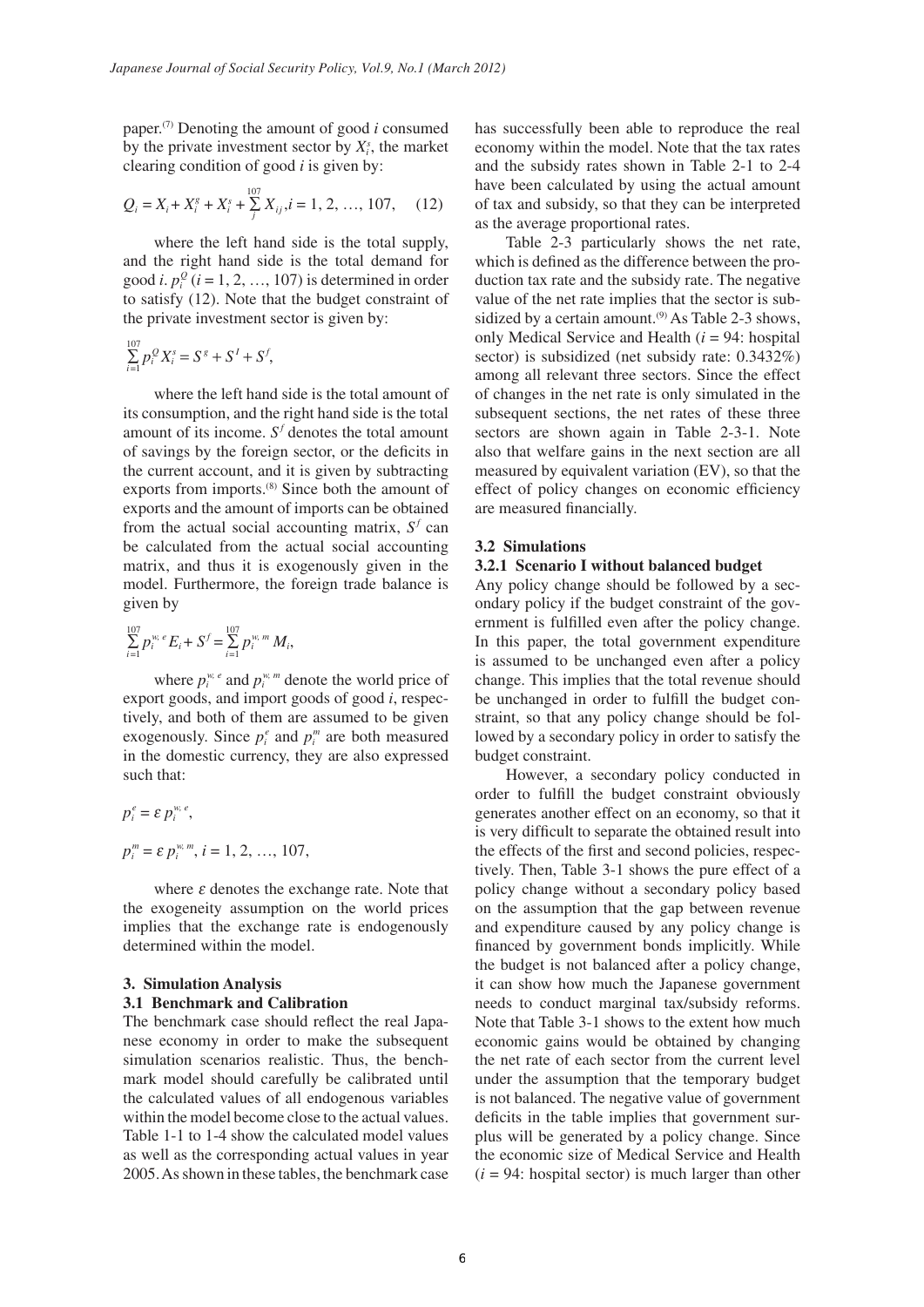two sectors, an increase in the subsidy to Medical Service and Health  $(i = 94$ : hospital sector) results in the largest welfare gain. For instance, if the government increases the net subsidy rate of this sector by 50% from the current level, then the expected gain in economic efficiency is measured to be 72.3 billion Japanese yen with newly generated government deficits of approximately 5.6 billion Japanese yen. However, note that the overall effect of such a policy is more than ten times as much as the cost, since the amount of newly generated government deficits (5.3 billion Japanese yen) is less than one tenth of a welfare gain (72.3billion Japanese yen).

#### **3.2.2 Scenario II with balanced budget**

In this scenario, the budget constraint is explicitly fulfilled with a secondary tax/subsidy policy. While it is possible to consider many secondary policies to fulfill the budget constraint, it is assumed that the net rates of three sectors are only considered. Note that both the production tax and the subsidy are distortionary. Since the net rate is modified from the current level, the environment considered in this paper is the second-best situation, implying that the overall effect on economic efficiency might be positive or negative as pointed out by Lipsey and Lancaster (1956). The sector, which net rate is modified exogenously, is called the initial sector, and the sector, which net rate is adjusted endogenously in order to fulfill the budget constraint, is called the secondary sector. Table 3-2 shows the overall effect of such policies. A striking result is that when the budget is balanced by a secondary policy the result is quite different. If the balanced budget is not considered explicitly, the most effective welfare enhancing policy is to more subsidize Medical Service and Health  $(i = 94$ : hospital sector). However, if the gap between revenue and expenditure caused by the initial policy change is financed by a distortionary tax/subsidy policy within the health related sectors, then the reduction of the subsidy to Medical Service and Health  $(i = 94:$  hospital sector) is more preferable oppositely. While a policy to expand the subsidy to Medical Service and Health  $(i = 94)$ : hospital sector) still eventuates in a welfare gain irrespective of a secondary policy, a welfare gain generated by a policy to reduce the subsidy followed by a secondary policy to adjust the net rate of Social Security  $(i = 95)$  is the largest. When the net subsidy rate of Medical Service and Health (*i*  $= 94$ : hospital sector) is reduced by 50% from the current level, the expected welfare gain is 3.78 billion Japanese yen if the policy is followed by the endogenous adjustment of the net rate of Social

Security  $(i = 95)$  sector.

As long as the effect on economic efficiency of the whole economy with the balanced budget is concerned, a reform with the reduction of the subsidy to Medical Service and Health (*i* = 94: hospital sector) sector followed by an endogenous tax cut in Social Security  $(i = 95)$  sector is most effective. However, such a policy results in a decrease (an increase) in the total income of Medical Service and Health  $(i = 94$ : hospital sector) sector. Table 4-1 shows that while the total income of Social Security  $(i = 95)$  sector is expected to increase by 1.0188% from the current level, that of Medical Service and Health  $(i = 94:$  hospital sector) sector is expected to decrease by 0.1756%. Table 4-2 also shows that such a policy eventuates 17 in Social Security  $(i = 95)$  sector being subsidized. This is because the economic size of Medical Service and Health  $(i = 94:$  hospital sector) sector is much larger than that of Social Security  $(i =$ 95) sector, so that a 50% reduction of the subsidy rate of Medical Service and Health (*i* = 94: hospital sector) sector induces a huge amount of the government surplus, resulting in the government subsidizing Social Security (*i* = 95) sector. Such a policy is obviously favorable for Social Security  $(i = 95)$  sector, but it is not for Medical Service and Health  $(i = 94:$  hospital sector) sector. Since the economic size of Medical Service and Health  $(i = 94:$  hospital sector) is quite large, it seems politically difficult to implement such a policy. Then in the next scenario, a compensation policy is investigated.

### **3.2.3 Scenario III with balanced budget and a compensation policy**

Scenario II shows that the reduction of the subsidy to Medical Service and Health (*i* = 94: hospital sector) sector followed by a decreasing tax policy of Social Security (*i* = 95) sector results in the largest welfare gain to the whole economy. Thus, Scenario III only investigates the case where the net tax rate of Social Security  $(i = 95)$  sector is endogenously modified as a secondary policy in order to full the budget constraint. Furthermore, Scenario III assumes that Medical Service and Health  $(i = 94$ : hospital sector) sector is compensated by lump-sum transfers, so that the total income of Medical Service and Health (*i* = 94: hospital sector) sector keeps unchanged even after an exogenous decrease in its net subsidy rate. Table 5 shows the striking result. When the net subsidy rate of Medical Service and Health (*i*  $= 94$ : hospital sector) sector is reduced by 50% from the current level, a welfare gain to the whole economy is measured to be 11.15 billion Japanese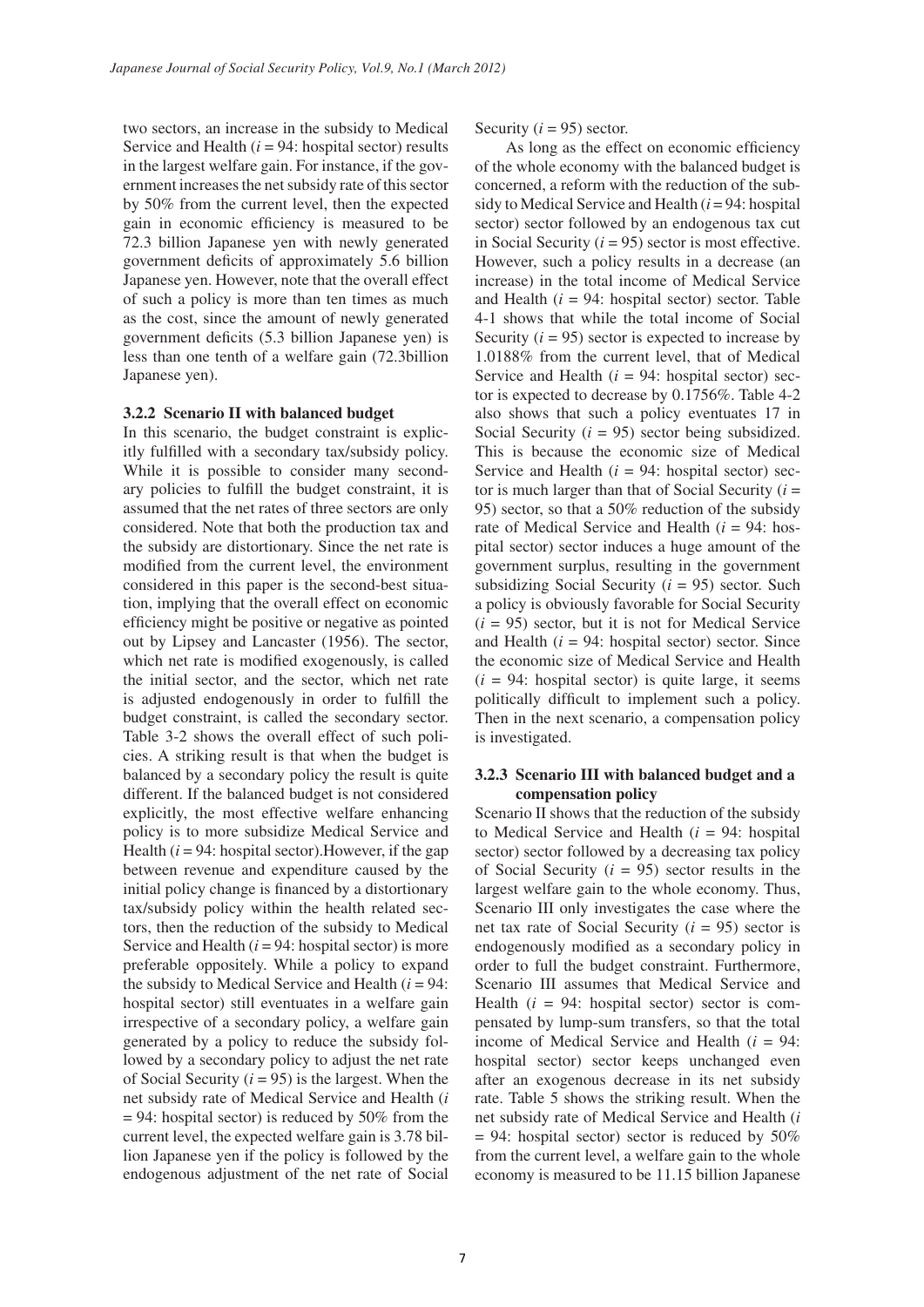yen, which is much larger than the case where all government surplus generated by the reduction of the subsidy is used to decrease the tax on Social Security  $(i = 95)$  sector. If the surplus is only used for the reduction of the tax on Social Security (*i* = 95) sector, then expected amount of a welfare gain is only 3.78 billion Japanese yen as shown in Table 3-2. While the net tax rate for Social Security  $(i = 95)$  sector is higher in Scenario III compared to Scenario II, it still obtains an increase in its income, since its net rate can be reduced by such a policy. This implies that it is plausible to enhance welfare (economic efficiency) even in the health related sectors if the amount of the subsidy to Medical Service and Health (*i* = 94: hospital sector) sector can be reduced. Note that Scenario III uses non-distortionary lump-sum transfers in order to compensate Medical Service and Health  $(i = 94$ : hospital sector) sector. In Scenario III, the distortionary subsidy to Medical Service and Health  $(i = 94$ : hospital sector) sector and the distortionary tax on Social Security  $(i = 95)$  sector are both reduced, and the government surplus is redistributed to Medical Service and Health (*i* = 94: hospital sector) sector by lump-sum transfers. Note also that the amount of lump-sum transfers is more than three times as much as a welfare gain to the whole economy. This implies that the government has to redistribute lots of resources through transfers to improve economic efficiency if the government tries to reform health related production sectors.

#### **4. Concluding Remarks**

This paper has presented a computable general equilibrium (CGE) framework to numerically examine the effect of marginal tax reforms on the supply side of health related sectors in Japan. This paper has used the latest Input-Output table of Japan of year 2005 with different production sectors.

Several simulations have been conducted in comparison with a very realistic benchmark model, and the obtained results are as follows. First of all, an expansion of the subsidy to the hospital sector creates the largest welfare gain when the government does not take into account its financing explicitly. While such an expansion policy improves economic efficiency, it also induces a certain amount of government deficits. However, the effect of such a policy on economic efficiency is more than ten times as much as the cost. For instance, the amount of newly generated government deficits is 5.3 billion Japanese yen when the mational Relations) subsidy to the hospital sector increases by 50%

from the current level, while the improvement in economic efficiency by the policy is measured to be 72.3 billion Japanese yen. Secondly, however, such an expansion policy does necessarily not eventuate in the largest gain if the government considers its balanced budget. The reduction of the subsidy to the hospital sector results in the largest welfare gain to the whole economy if the government uses the government surplus induced by the reduction of the subsidy in order to decrease the tax imposed on the social welfare sector. When the subsidy to the hospital sector is reduced by 50% from the current level, then the expected welfare gain to the whole economy would be approximately 3.8 billion Japanese yen, if the government surplus created by the 50% reduction of the subsidy to the hospital sector is used to reduce the tax on the social welfare sector. In fact, the 50% reduction of the subsidy to the hospital sector eventuates in the social welfare sector being subsidized. Finally, if the hospital sector is compensated by lump-sum transfers when its subsidy is reduced, then a welfare gain could become larger. If the government uses the government surplus not only for reducing the net tax rate of the social welfare sector but also for providing the hospital sector with lump-sum transfers in order to keep income of the hospital sector unchanged, then a larger welfare gain would be obtained, even if the government implements a balanced budget policy. When the government reduces the subsidy to the hospital sector by 50% from the current level, the expected welfare gain to the whole economy is 11.15 billion Japanese yen. Such a policy keeps the total income of the hospital sector unchanged by lump-sum transfers, and also increases the total income of the social welfare sector by reducing its tax. This implies that a welfare enhancing tax reform within the health related sectors is plausible as long as the subsidy to the hospital sector can be reduced. Such a reform does not create any new government deficit either.

While this paper has used the Japanese inputoutput table, it is applicable to all other countries in order to investigate the effect of several health policies. By explicitly considering the budget constraint within a computable general equilibrium framework, this paper has thrown light on the importance of explicit consideration of the government budget constraint when simulations on tax and subsidy policies are conducted.

Ryuta Ray Kato, Ph.D (Graduate School of Inter-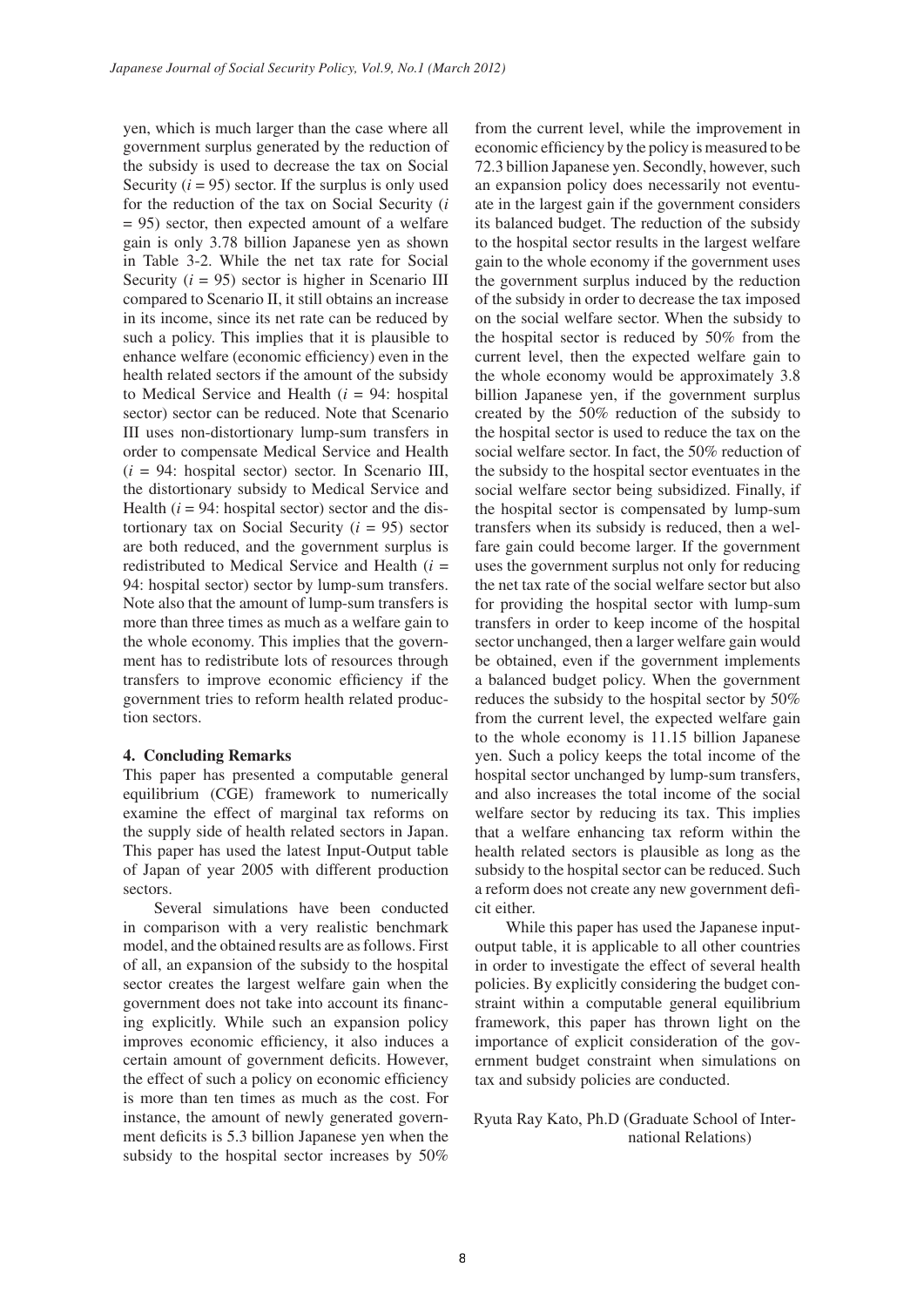## **Notes**

- \*) Keywords: Computable General Equilibrium (CGE) Model, Marginal Tax Reform, Health Sectors, Taxation, Subsidy, Simulation; JEL Classification: C68, H51, and H53.
- 1) Kato (2011) also discusses the effect of reforms on the supply side of the pharmaceutical industry.
- 2) Labor income and capital income are factor payments.
- 3) The numbers in the brackets are numbers allocated to the sectors in the actual inputoutput table of year 2005 with 108 different production sectors.
- 4) In terms of the conventional static model, see Ballard, Fullerton, Shoven, and Whalley (1985), Shoven and Whalley (1992), and Scarf and Shoven (2008). In particular, the model used in this paper is similar to Hosoe, Ogawa, and Hashimoto (2004). Regarding the dynamic model, it is conventional to employ an overlapping generations model In terms of computable overlapping generations model within a general equilibrium framework, see Auerbach and Kotlikoff (1987). Kato (1998), Kato (2002b), Kato (2002a), Ihori, Kato, Kawade, and Bessho (2006), and Ihori, Kato, Kawade, and Bessho (2011) also apply the dyanamic model to several policies in Japan.
- 5) The assumption that the ratio is exogenously given is made only for the model to be consistent to the actual social accounting matrix, and this assumption is very common in the literature.
- 6) The estimated values of  $ax_{ii}$  are not presented in Table 2, since the number of the estimated values reach 11,449. The estimated values are given upon request.
- 7) This is also the conventional assumption in the literature.
- 8) The FDI is assumed to be negligible in this paper.
- 9) A tariff is differently treated, so that the net rate is defined above.

## **References**

- Auerbach, A. J., and L. J. Kotlikoff (1987): *Dynamic Fiscal Policy*. Cambridge University Press.
- Ballard, C. L., D. Fullerton, J. B. Shoven, and J. Whalley (1985): *A General Equilibrium Model for Tax Policy Evaluation*. Chicago University Press.
- Hosoe, N., K. Ogawa, and H. Hashimoto (2004): *Textbook of Computable General Equilibrium Modeling*. University of Tokyo Press.
- Ihori, T., R. R. Kato, M. Kawade, and S. Bessho (2006): "Public Debt and Economic Growth in an Aging Japan," in *Tackling Japan's Fiscal Challenges*, ed. by K. Kaizuka, and A. O. Krueger. Palgrave.
- (2011): "Health Insurance Reform and Economic Growth: Simulation Analysis in Japan," *Japan and the World Economy*, Forthcoming.
- Kato, R. R. (1998): "Transition to an aging Japan: Public pension, savings, and capital taxation," *Journal of the Japanese and International Economies*, 12, 204-231.
- (2002a): "Government deficit, public investment, and public capital in the transition to an aging Japan," *Journal of the Japanese and International Economies*, 16, 462-491.
- (2002b): "Government deficits in an aging Japan," in *Government Deficit and Fiscal Reform in Japan*, ed. by T. Ihori, and M. Sato. Kluwer Academic Publishers.
- (2011): "Who Has to Pay More, Health Service Sectors, the Pharmaceutical Industry, or Future Generations?: A Computable General Equilibrium Approach," *Economics and Management Series*, IUJ Research Institute, EMS-2011-11.
- Lipsey, R. G., and K. Lancaster (1956): "The General Theory of Second Best," *The Review of Economic Studies*, 24(1), 11-32.
- Scarf, H. E., and J. B. Shoven (eds.) (2008): *Applied General Equilibrium Analysis*. Cambridge University Press.
- Shoven, J. B., and J. Whalley (1992): *Applying General Equilibrium*. Cambridge University Press.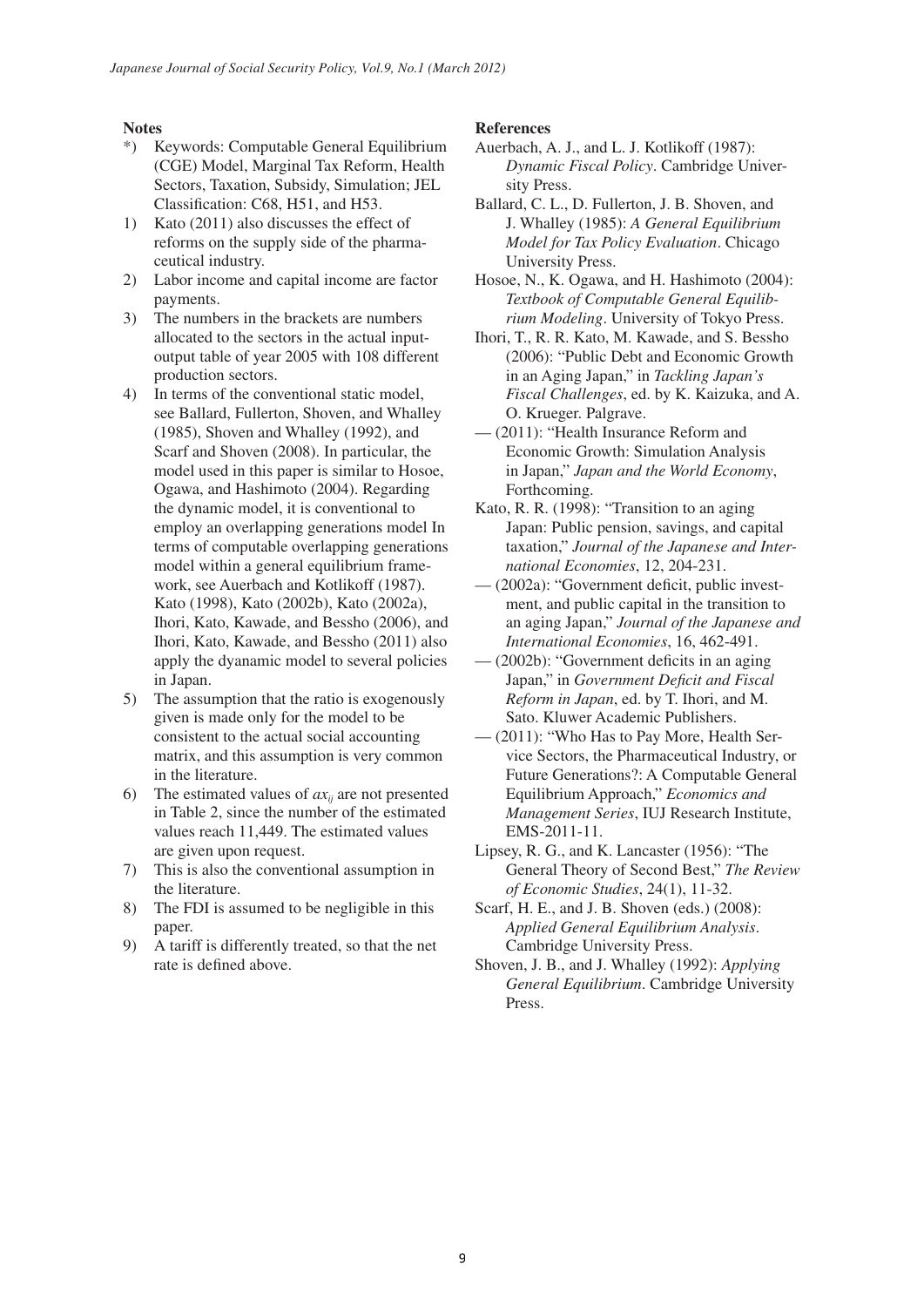

## **Figure 1: Economic Values of the Domestic Final Consumption Goods in the IO Table of Year 2005**

 $i = 94$ : Medical Service and Health Sector (incl. hospitals)

*i* = 95: Social Security Sector (incl. nurseries, nursing homes, social welfare centers, and administrative work of public schemes)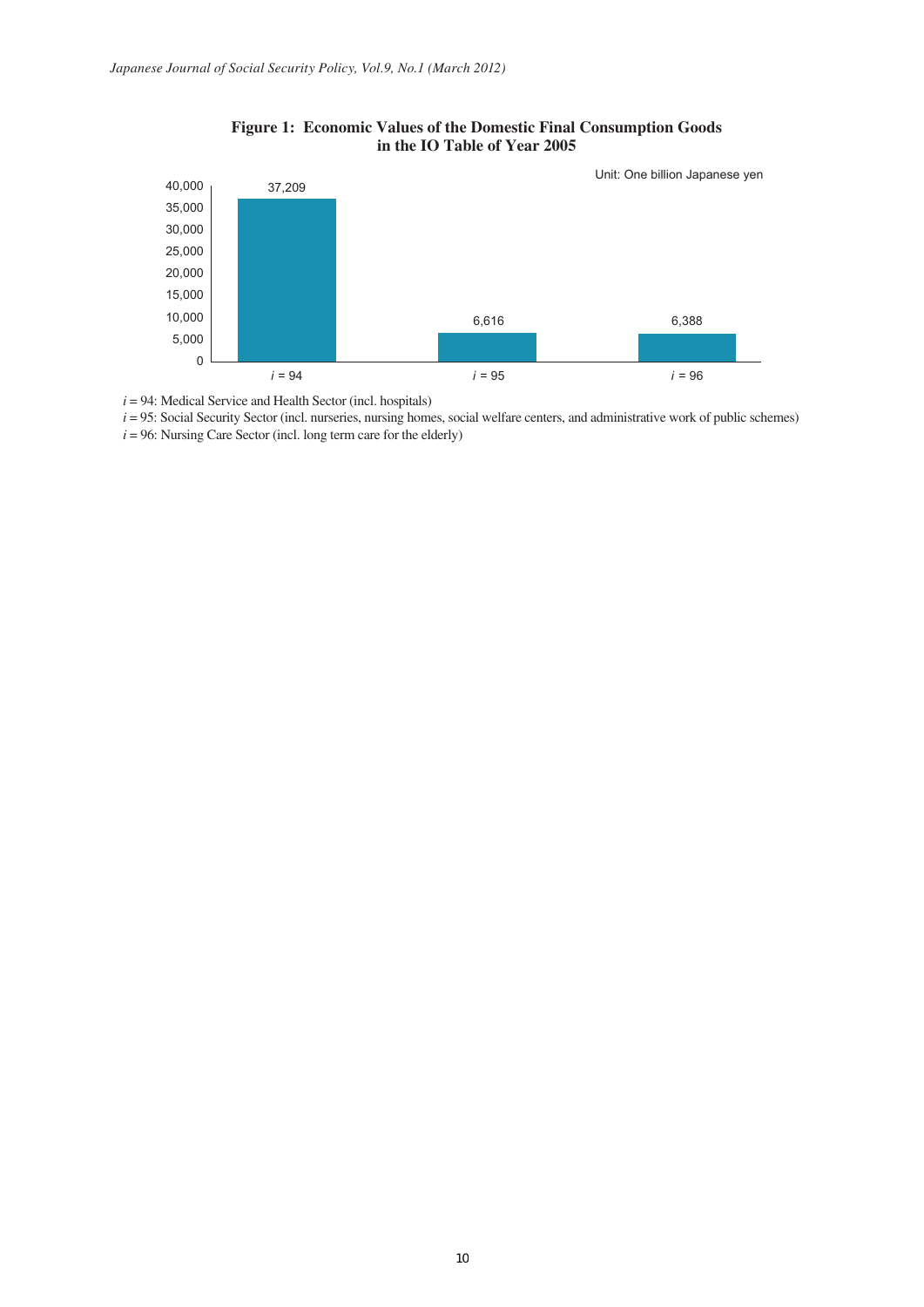|              |              |                |                           |                |          |          |                |          | Unit: One million Japanese yen |
|--------------|--------------|----------------|---------------------------|----------------|----------|----------|----------------|----------|--------------------------------|
| $\dot{I}$    | $\mathbf{1}$ | $\overline{2}$ | $\ensuremath{\mathsf{3}}$ | $\overline{4}$ | 5        | 6        | $\overline{7}$ | 8        | 9                              |
| model        | 7992445      | 3076453        | 867591                    | 1507966        | 1889503  | 1673551  | 997155         | 13666806 | 28226829                       |
| actual       | 7992445      | 3076453        | 867591                    | 1507966        | 1889503  | 1673551  | 997155         | 13666806 | 28226829                       |
|              |              |                |                           |                |          |          |                |          |                                |
| İ            | 10           | 11             | 12                        | 13             | 14       | 15       | 16             | 17       | 18                             |
| model        | 8448175      | 1528645        | 3087907                   | 2024194        | 5403523  | 3545906  | 2864489        | 4718832  | 3383067                        |
| actual       | 8448175      | 1528645        | 3087907                   | 2024194        | 5403523  | 3545906  | 2864489        | 4718832  | 3383067                        |
|              |              |                |                           |                |          |          |                |          |                                |
| İ            | 19           | 20             | 21                        | 22             | 23       | 24       | 25             | 26       | 27                             |
| model        | 6295844      | 388535         | 2014268                   | 2646909        | 5170128  | 2438742  | 417929         | 7287054  | 6308055                        |
| actual       | 6295844      | 388535         | 2014268                   | 2646909        | 5170128  | 2438742  | 417929         | 7287054  | 6308055                        |
|              |              |                |                           |                |          |          |                |          |                                |
| İ            | 28           | 29             | 30                        | 31             | 32       | 33       | 34             | 35       | 36                             |
| model        | 17484729     | 1289256        | 10137398                  | 2776993        | 1249173  | 1559315  | 2988851        | 716762   | 1675103                        |
| actual       | 17484729     | 1289256        | 10137398                  | 2776993        | 1249173  | 1559315  | 2988851        | 716762   | 1675103                        |
|              |              |                |                           |                |          |          |                |          |                                |
| $\dot{I}$    | 37           | 38             | 39                        | 40             | 41       | 42       | 43             | 44       | 45                             |
| model        | 7818878      | 11656182       | 1901806                   | 2113988        | 3624169  | 5085451  | 4791626        | 7716325  | 7736765                        |
| actual       | 7818878      | 11656182       | 1901806                   | 2113988        | 3624169  | 5085451  | 4791626        | 7716325  | 7736765                        |
| $\dot{I}$    | 46           | 47             | 48                        | 49             | 50       | 51       | 52             | 53       | 54                             |
| model        | 9649963      | 3346489        | 3968133                   | 5585456        | 1924973  | 2445823  | 2919353        | 6776294  | 4409610                        |
| actual       | 9649963      | 3346489        | 3968133                   | 5585456        | 1924973  | 2445823  | 2919353        | 6776294  | 4409610                        |
|              |              |                |                           |                |          |          |                |          |                                |
| $\dot{I}$    | 55           | 56             | 57                        | 58             | 59       | 60       | 61             | 62       | 63                             |
| model        | 4075496      | 9563708        | 7856948                   | 2718049        | 25319384 | 1004116  | 3563331        | 3809563  | 5232559                        |
| actual       | 4075496      | 9563708        | 7856948                   | 2718049        | 25319384 | 1004116  | 3563331        | 3809563  | 5232559                        |
|              |              |                |                           |                |          |          |                |          |                                |
| İ            | 64           | 65             | 66                        | 67             | 68       | 69       | 70             | 71       | 72                             |
| model        | 648298       | 30715358       | 9119713                   | 16205999       | 7196254  | 15754107 | 2893277        | 4549749  | 3745112                        |
| actual       | 648298       | 30715358       | 9119713                   | 16205999       | 7196254  | 15754107 | 2893277        | 4549749  | 3745112                        |
|              |              |                |                           |                |          |          |                |          |                                |
| İ            | 73           | 74             | 75                        | 76             | 77       | 78       | 79             | 80       | 81                             |
| model        | 98358600     | 41431380       | 8595547                   | 11913778       | 45678819 | 6638078  | 16293277       | 9960768  | 3554235                        |
| actual       | 98358600     | 41431380       | 8595547                   | 11913778       | 45678819 | 6638078  | 16293277       | 9960768  | 3554235                        |
|              |              |                |                           |                |          |          |                |          |                                |
| $\mathbf{i}$ | 82           | 83             | 84                        | 85             | 86       | 87       | 88             | 89       | 90                             |
| model        | 3512957      | 489752         | 1786627                   | 6506596        | 16367961 | 3678393  | 17614538       | 1214895  | 7440836                        |
| actual       | 3512957      | 489752         | 1786627                   | 6506596        | 16367961 | 3678393  | 17614538       | 1214895  | 7440836                        |
|              |              |                |                           |                |          |          |                |          |                                |
| $\dot{I}$    | 91           | 92             | 93                        | 94             | 95       | 96       | 97             | 98       | 99                             |
| model        | 38537877     | 23178561       | 13371738                  | 37209390       | 6616330  | 6387536  | 5044458        | 9175582  | 11969164                       |
| actual       | 38537877     | 23178561       | 13371738                  | 37209390       | 6616330  | 6387536  | 5044458        | 9175582  | 11969164                       |
|              |              |                |                           |                |          |          |                |          |                                |
| $\dot{I}$    | 100          | 101            | 102                       | 103            | 104      | 105      | 106            | 107      |                                |
| model        | 12657970     | 30319697       | 10129655                  | 21613601       | 7671606  | 6337175  | 12761623       | 1517809  |                                |
| actual       | 12657970     | 30319697       | 10129655 21613601         |                | 7671606  | 6337175  | 12761623       | 1517809  |                                |

# **Table 1-1: Economic Values of the Benchmark Model Final Consumption Goods,**  $P_i^Q Q_i$ **;**  $i = 1, 2, ..., 107$

 $i = 94$ : Medical Service and Health Sector (incl. hospitals)

*i* = 95: Social Security Sector (incl. nurseries, nursing homes, social welfare centers, and administrative work of public schemes)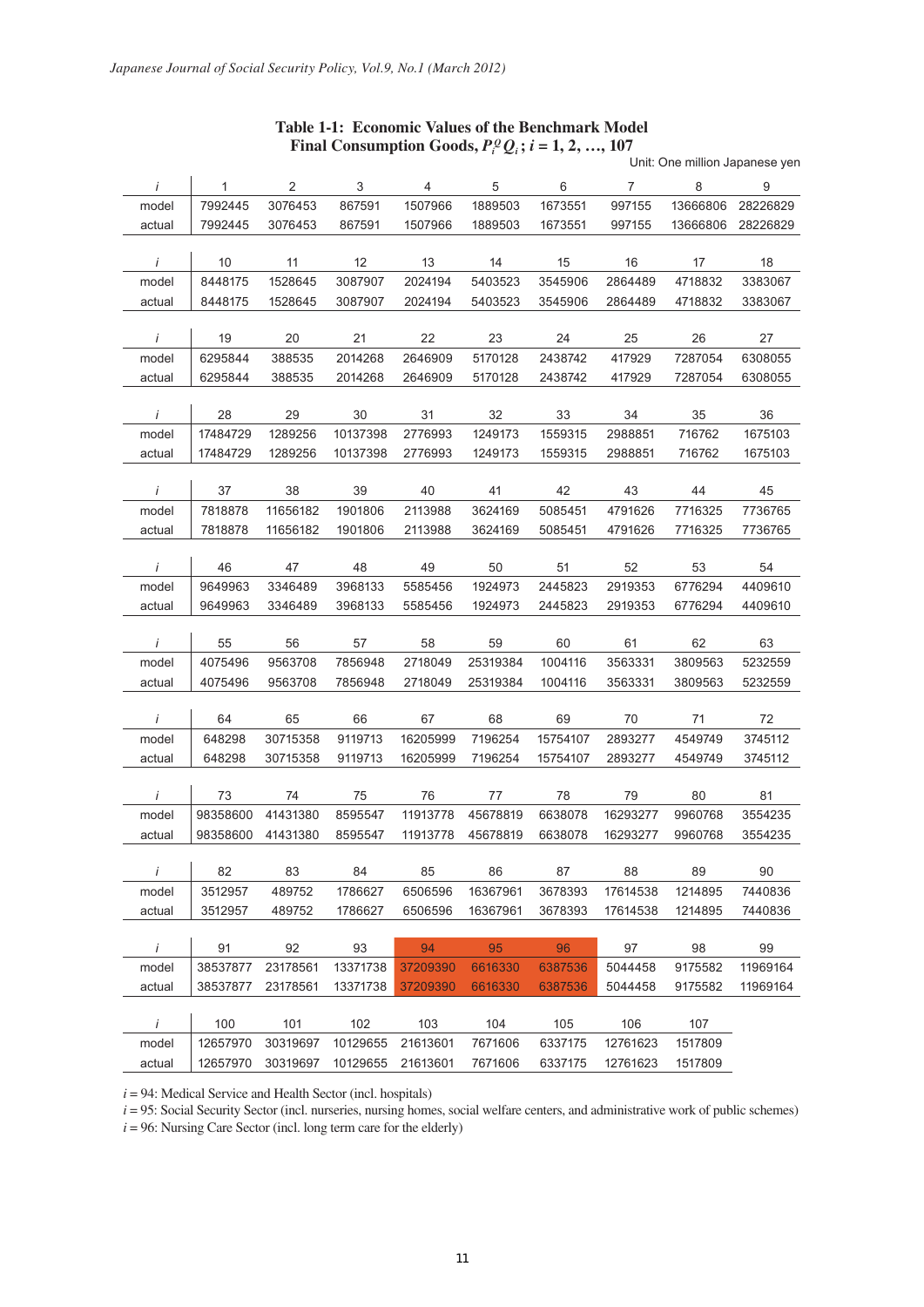# Unit: One million Japanese yen *i* 1 2 3 4 5 6 7 8 9 model 3013193 619764 196982 729575 522992 4630 105212 21743 2970822 actual 3013193 619764 196982 729575 522992 4630 105212 21743 2970822 *i* 10 11 12 13 14 15 16 17 18 model 1565909 238849 402011 93908 122904 354057 147044 692022 323586 actual 1565909 238849 402011 93908 122904 354057 147044 692022 323586 *i* 19 20 21 22 23 24 25 26 27 model 1100374 43932 348142 171629 401898 261535 43896 1438660 727686 actual 1100374 43932 348142 171629 401898 261535 43896 1438660 727686 *i* 28 29 30 31 32 33 34 35 36 model 221319 152394 640925 367357 59695 349608 426126 91958 273911 actual 221319 152394 640925 367357 59695 349608 426126 91958 273911 *i* 37 38 39 40 41 42 43 44 45 model 778178 1758911 294256 97254 143678 377406 368039 709631 930517 actual 778178 1758911 294256 97254 143678 377406 368039 709631 930517 *i* 46 47 48 49 50 51 52 53 54 model 1384756 375474 322166 352810 170457 506256 306073 427506 301195 actual 1384756 375474 322166 352810 170457 506256 306073 427506 301195 *i* 55 56 57 58 59 60 61 62 63 model 428739 526290 601345 172999 1211068 207040 332438 377004 433360 actual 428739 526290 601345 172999 1211068 207040 332438 377004 433360 *i* 64 65 66 67 68 69 70 71 72 model 42930 1674911 443521 1341333 571988 4231709 403822 1540735 503561 actual 42930 1674911 443521 1341333 571988 4231709 403822 1540735 503561 *i* 73 74 75 76 77 78 79 80 81 model 2.50E+07 1.30E+07 3894961 8303863 3.80E+07 2135328 1216237 0 605096 actual 2.50E+07 1.30E+07 3894961 8303863 3.80E+07 2135328 1216237 0 605096 *i* 82 83 84 85 86 87 88 89 90 model 246642 54476 316483 2092779 5289614 835932 3579498 229693 967790 actual 246642 54476 316483 2092779 5289614 835932 3579498 229693 967790 *i* 91 92 93 94 95 96 97 98 99 model 1.20E+07 3190946 1238479 4579116 283558 807134 366078 1127663 6291773 actual 1.20E+07 3190946 1238479 4579116 283558 807134 366078 1127663 6291773 *i* 100 101 102 103 104 105 106 107 model 763930 5863257 3249479 2501464 1084820 1975728 1549710 0

### **Table 1-2: Economic Values of the Benchmark Model (Continued) Capital Income,**  $rK_i$ ;  $i = 1, 2, ..., 107$

 $i = 94$ : Medical Service and Health Sector (incl. hospitals)

*i* = 95: Social Security Sector (incl. nurseries, nursing homes, social welfare centers, and administrative work of public schemes)

actual 763930 5863257 3249479 2501464 1084820 1975728 1549710 0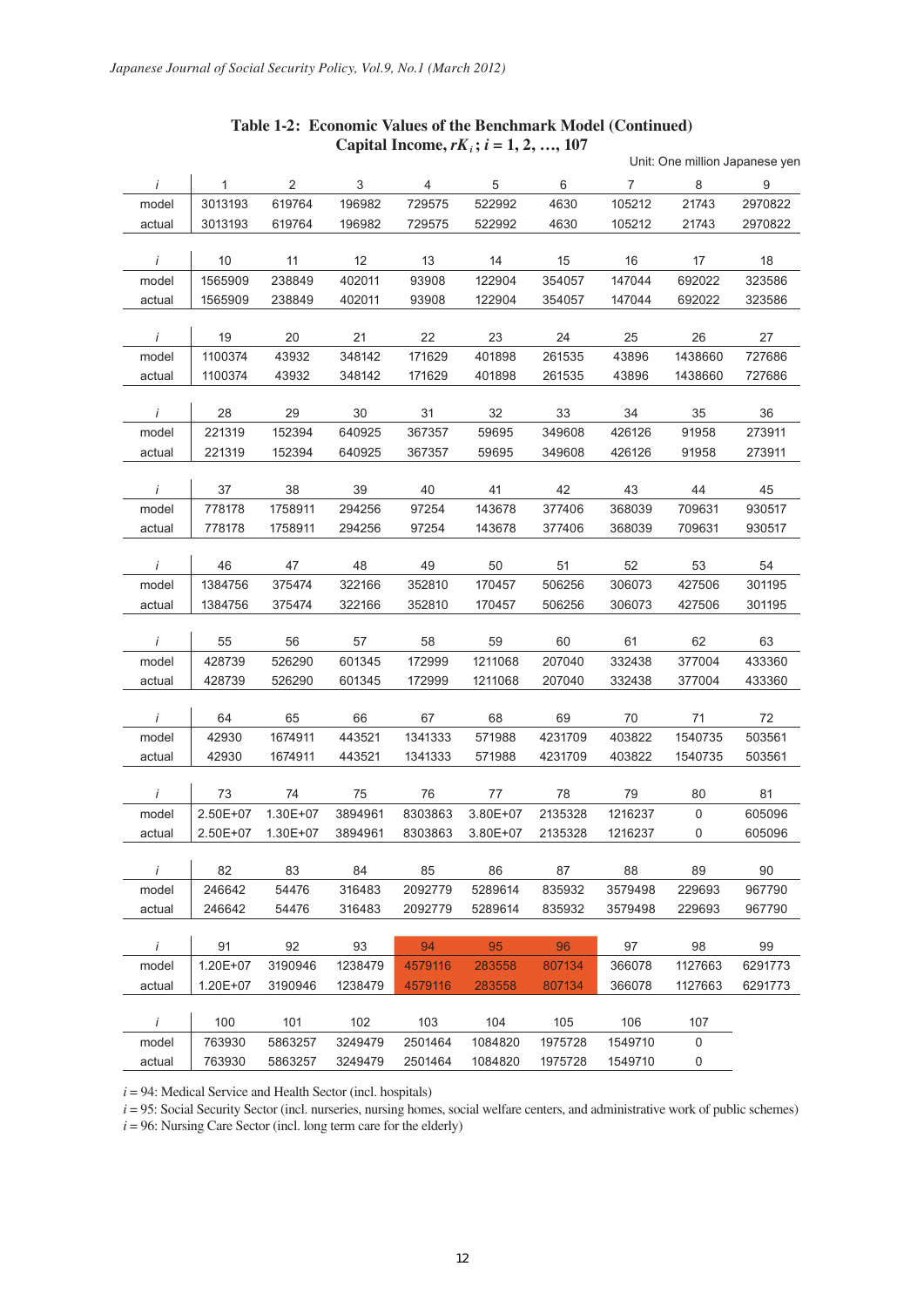## **Table 1-3: Economic Values of the Benchmark Model (Continued)**  Labor Income,  $wL_i$ ;  $i = 1, 2, ..., 107$

|            |          |          |         |                |             |         |                |             | Unit: One million Japanese yen |
|------------|----------|----------|---------|----------------|-------------|---------|----------------|-------------|--------------------------------|
| $\dot{I}$  | 1        | 2        | 3       | $\overline{4}$ | 5           | 6       | $\overline{7}$ | 8           | 9                              |
| model      | 435559   | 159785   | 324614  | 194298         | 320754      | 6254    | 196860         | 34609       | 3937017                        |
| actual     | 435559   | 159785   | 324614  | 194298         | 320754      | 6254    | 196860         | 34609       | 3937017                        |
|            |          |          |         |                |             |         |                |             |                                |
| İ          | 10       | 11       | 12      | 13             | 14          | 15      | 16             | 17          | 18                             |
| model      | 934570   | 98389    | 100053  | 519501         | 593274      | 533880  | 640107         | 494854      | 852997                         |
| actual     | 934570   | 98389    | 100053  | 519501         | 593274      | 533880  | 640107         | 494854      | 852997                         |
|            |          |          |         |                |             |         |                |             |                                |
| İ          | 19       | 20       | 21      | 22             | 23          | 24      | 25             | 26          | 27                             |
| model      | 2212473  | 46512    | 251076  | 58033          | 445681      | 303412  | 87151          | 1046236     | 1032481                        |
| actual     | 2212473  | 46512    | 251076  | 58033          | 445681      | 303412  | 87151          | 1046236     | 1032481                        |
|            |          |          |         |                |             |         |                |             |                                |
| İ          | 28       | 29       | 30      | 31             | 32          | 33      | 34             | 35          | 36                             |
| model      | 213753   | 90498    | 2451248 | 716890         | 109334      | 377955  | 700852         | 197407      | 420682                         |
| actual     | 213753   | 90498    | 2451248 | 716890         | 109334      | 377955  | 700852         | 197407      | 420682                         |
| $\dot{I}$  | 37       | 38       | 39      | 40             | 41          | 42      | 43             | 44          | 45                             |
| model      | 651357   | 1066983  | 415523  | 329327         | 175601      | 784184  | 1174627        | 2746319     | 2197655                        |
| actual     | 651357   | 1066983  | 415523  | 329327         | 175601      | 784184  | 1174627        | 2746319     | 2197655                        |
|            |          |          |         |                |             |         |                |             |                                |
| $\ddot{l}$ | 46       | 47       | 48      | 49             | 50          | 51      | 52             | 53          | 54                             |
| model      | 2985889  | 1352278  | 472061  | 1771645        | 568377      | 660530  | 381689         | 1221040     | 516848                         |
| actual     | 2985889  | 1352278  | 472061  | 1771645        | 568377      | 660530  | 381689         | 1221040     | 516848                         |
|            |          |          |         |                |             |         |                |             |                                |
| $\dot{I}$  | 55       | 56       | 57      | 58             | 59          | 60      | 61             | 62          | 63                             |
| model      | 1078927  | 2065088  | 1160290 | 348384         | 4307408     | 405285  | 677728         | 985003      | 976858                         |
| actual     | 1078927  | 2065088  | 1160290 | 348384         | 4307408     | 405285  | 677728         | 985003      | 976858                         |
|            |          |          |         |                |             |         |                |             |                                |
| İ          | 64       | 65       | 66      | 67             | 68          | 69      | 70             | 71          | 72                             |
| model      | 271545   | 1.20E+07 | 3319718 | 5612059        | 2778276     | 1914977 | 453536         | 797235      | 2009988                        |
| actual     | 271545   | 1.20E+07 | 3319718 | 5612059        | 2778276     | 1914977 | 453536         | 797235      | 2009988                        |
|            |          |          |         |                |             |         |                |             |                                |
| İ          | 73       | 74       | 75      | 76             | 77          | 78      | 79             | 80          | 81                             |
| model      | 4.40E+07 | 1.30E+07 | 1722796 | 588194         | $\mathsf 0$ | 1633166 | 9598060        | $\mathbf 0$ | 921774                         |
| actual     | 4.40E+07 | 1.30E+07 | 1722796 | 588194         | 0           | 1633166 | 9598060        | 0           | 921774                         |
|            |          |          |         |                |             |         |                |             |                                |
| $\dot{I}$  | 82       | 83       | 84      | 85             | 86          | 87      | 88             | 89          | $90\,$                         |
| model      | 416659   | 288537   | 739983  | 1998002        | 4994099     | 759999  | 6466088        | 254219      | 2154436                        |
| actual     | 416659   | 288537   | 739983  | 1998002        | 4994099     | 759999  | 6466088        | 254219      | 2154436                        |
| $\dot{I}$  | 91       | 92       | 93      | 94             | 95          | 96      | 97             | 98          | 99                             |
| model      | 1.70E+07 | 1.60E+07 | 6022563 | $1.60E + 07$   | 4407172     | 3816420 | 2825959        | 1464649     | 1474520                        |
| actual     | 1.70E+07 | 1.60E+07 | 6022563 | $1.60E + 07$   | 4407172     | 3816420 | 2825959        | 1464649     | 1474520                        |
|            |          |          |         |                |             |         |                |             |                                |
| $\dot{I}$  | 100      | 101      | 102     | 103            | 104         | 105     | 106            | 107         |                                |
| model      | 3734524  | 1.50E+07 | 2492172 | 6489054        | 1883934     | 2351357 | 2914220        | 0           |                                |
| actual     | 3734524  | 1.50E+07 | 2492172 | 6489054        | 1883934     | 2351357 | 2914220        | $\pmb{0}$   |                                |
|            |          |          |         |                |             |         |                |             |                                |

 $i = 94$ : Medical Service and Health Sector (incl. hospitals)

*i* = 95: Social Security Sector (incl. nurseries, nursing homes, social welfare centers, and administrative work of public schemes)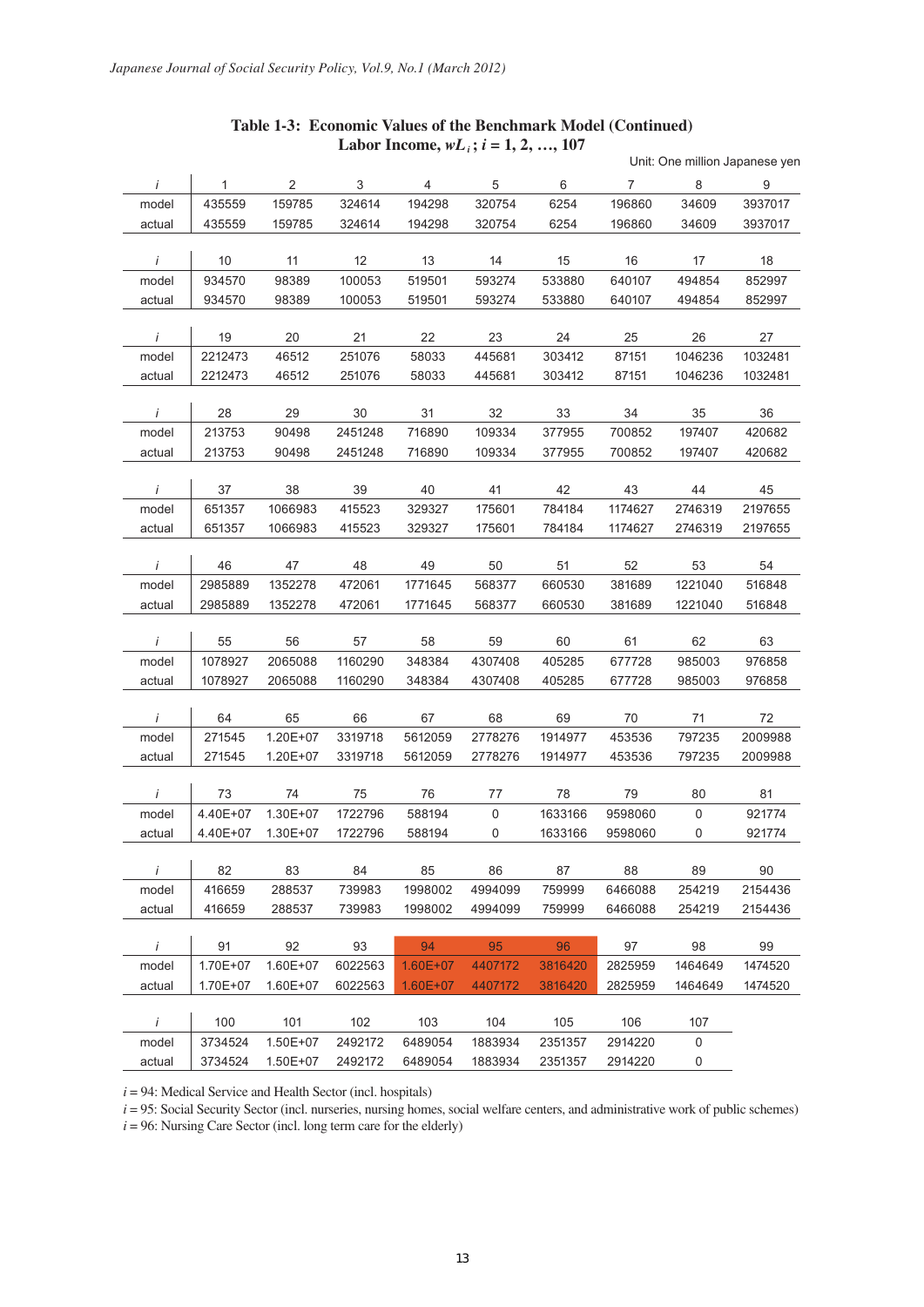# **Table 1-4: Economic Values of the Benchmark Model (Continued)**

Unit: One million Japanese yen

|                | savings |                |                   |                 |          |                |            |  |  |  |  |
|----------------|---------|----------------|-------------------|-----------------|----------|----------------|------------|--|--|--|--|
| private sector |         |                | government sector |                 |          | foreign sector |            |  |  |  |  |
| model          |         | actual         | model             | actual          | model    |                | actual     |  |  |  |  |
| 27265700       |         | 27265700       | 70847256          | 70847256        | -6059608 |                | $-6059608$ |  |  |  |  |
|                |         |                |                   |                 |          |                |            |  |  |  |  |
|                |         |                |                   | tax and subsidy |          |                |            |  |  |  |  |
| income tax     |         | production tax |                   | import tax      |          |                | subsidy    |  |  |  |  |
| model          | actual  | model          | actual            | model           | actual   | model          | actual     |  |  |  |  |

146907949 146907949 34024445 34024445 4774091 4774091 3506668 3506668

The above figures indicate the total amount.

## **Table 2-1: Calculated Production Tax Rates**  $TAUP(i) = \tau_i^p$ ;  $i = 1, 2, ..., 107$  (Subsidy Rate)

| TAUP $(1)$        | TAUP (2)         | TAUP $(3)$       | TAUP $(4)$       | TAUP $(5)$                                             | TAUP $(6)$       | TAUP (7)         | TAUP (8)          | TAUP $(9)$       |
|-------------------|------------------|------------------|------------------|--------------------------------------------------------|------------------|------------------|-------------------|------------------|
| 5.9867%           | 2.5114%          | 6.1820%          | 1.2527%          | 4.3722%                                                | 3.8090%          | 6.3187%          | 12.9820%          | 1.8945%          |
|                   |                  |                  |                  |                                                        |                  |                  |                   |                  |
| <b>TAUP (10)</b>  | <b>TAUP (11)</b> | <b>TAUP (12)</b> | <b>TAUP (13)</b> | <b>TAUP (14)</b>                                       | <b>TAUP (15)</b> | <b>TAUP (16)</b> | <b>TAUP (17)</b>  | <b>TAUP (18)</b> |
| 27.6149%          | 1.1470%          | 162.3026%        | 3.8493%          | 3.4444%                                                | 2.8209%          | 3.1706%          | 3.6937%           | 3.3152%          |
|                   |                  |                  |                  |                                                        |                  |                  |                   |                  |
| <b>TAUP (19)</b>  | <b>TAUP (20)</b> | <b>TAUP (21)</b> | <b>TAUP (22)</b> | <b>TAUP (23)</b>                                       | <b>TAUP (24)</b> | <b>TAUP (25)</b> | <b>TAUP (26)</b>  | <b>TAUP (27)</b> |
| 3.6528%           | 2.9897%          | 1.8001%          | 1.7417%          | 2.1078%                                                | 1.3484%          | 6.8352%          | 2.7184%           | 2.7862%          |
|                   |                  |                  |                  |                                                        |                  |                  |                   |                  |
| <b>TAUP (28)</b>  | <b>TAUP (29)</b> | <b>TAUP (30)</b> | <b>TAUP (31)</b> | <b>TAUP (32)</b>                                       | <b>TAUP (33)</b> | <b>TAUP (34)</b> | <b>TAUP (35)</b>  | <b>TAUP (36)</b> |
| 38.7680%          | 1.8750%          | 2.2056%          | 3.5739%          | 2.2774%                                                | 3.3468%          | 5.0663%          | 5.5992%           | 4.0437%          |
|                   |                  |                  |                  |                                                        |                  |                  |                   |                  |
| <b>TAUP (37)</b>  | <b>TAUP (38)</b> | <b>TAUP (39)</b> | <b>TAUP (40)</b> | <b>TAUP (41)</b>                                       | <b>TAUP (42)</b> | TAUP ( 43)       | <b>TAUP (44)</b>  | <b>TAUP (45)</b> |
| 5.2686%           | 1.1492%          | 4.0811%          | 2.1405%          | 4.2144%                                                | 2.4866%          | 3.2158%          | 3.4331%           | 2.2434%          |
|                   |                  |                  |                  |                                                        |                  |                  |                   |                  |
| <b>TAUP (46)</b>  | <b>TAUP (47)</b> | <b>TAUP (48)</b> | <b>TAUP (49)</b> | <b>TAUP (50)</b>                                       | <b>TAUP (51)</b> | TAUP (52)        | <b>TAUP (53)</b>  | <b>TAUP (54)</b> |
| 1.7931%           | 1.8188%          | 2.0160%          | 1.6598%          | 1.3144%                                                | 1.7305%          | 1.4357%          | 1.5851%           | 1.4624%          |
|                   |                  |                  |                  |                                                        |                  |                  |                   |                  |
| <b>TAUP (55)</b>  | <b>TAUP (56)</b> | <b>TAUP (57)</b> | <b>TAUP (58)</b> | <b>TAUP (59)</b>                                       | TAUP (60)        | <b>TAUP (61)</b> | <b>TAUP (62)</b>  | <b>TAUP (63)</b> |
| 1.6600%           | 1.3251%          | 1.2068%          | 1.3410%          | 1.6146%                                                | 2.4806%          | 1.4796%          | 2.6985%           | 2.7755%          |
|                   |                  |                  |                  |                                                        |                  |                  |                   |                  |
| <b>TAUP (64)</b>  | <b>TAUP (65)</b> | <b>TAUP (66)</b> | <b>TAUP (67)</b> | <b>TAUP (68)</b>                                       | <b>TAUP (69)</b> | <b>TAUP (70)</b> | <b>TAUP (71)</b>  | <b>TAUP (72)</b> |
| 7.2375%           | 3.3239%          | 3.7016%          | 3.8125%          | 3.9683%                                                | 7.6883%          | 3.0249%          | 4.5282%           | 5.5395%          |
|                   |                  |                  |                  |                                                        |                  |                  |                   |                  |
| <b>TAUP (73)</b>  | <b>TAUP (74)</b> | <b>TAUP (75)</b> | TAUP ( 76)       | <b>TAUP (77)</b>                                       | <b>TAUP (78)</b> | <b>TAUP (79)</b> | <b>TAUP (80)</b>  | <b>TAUP (81)</b> |
| 3.7119%           | 4.6608%          | 9.9487%          | 5.9533%          | 5.1196%                                                | 5.8426%          | 6.2693%          | 0.0000%           | 2.0770%          |
|                   |                  |                  |                  |                                                        |                  |                  |                   |                  |
| <b>TAUP (82)</b>  | <b>TAUP (83)</b> | <b>TAUP (84)</b> | <b>TAUP (85)</b> | <b>TAUP (86)</b>                                       | <b>TAUP (87)</b> | <b>TAUP (88)</b> | <b>TAUP (89)</b>  | <b>TAUP (90)</b> |
| 5.2643%           | 2.8005%          | 6.7776%          | 6.6531%          | 3.2352%                                                | 3.5600%          | 4.4300%          | 2.4485%           | 2.7756%          |
|                   |                  |                  |                  |                                                        |                  |                  |                   |                  |
| <b>TAUP (91)</b>  | TAUP ( 92)       | <b>TAUP (93)</b> | <b>TAUP (94)</b> | <b>TAUP (95)</b>                                       | <b>TAUP (96)</b> | TAUP ( 97)       | <b>TAUP (98)</b>  | <b>TAUP (99)</b> |
| 0.2775%           | 0.4211%          | 1.5446%          | 1.7759%          | 0.6563%                                                | 1.9178%          | 3.0825%          | 3.2853%           | 2.0742%          |
|                   |                  |                  |                  |                                                        |                  |                  |                   |                  |
| <b>TAUP (100)</b> | TAUP (101)       |                  |                  | TAUP (102) TAUP (103) TAUP (104) TAUP (105) TAUP (106) |                  |                  | <b>TAUP (107)</b> |                  |
| 1.7716%           | 3.8589%          | 10.2152%         | 2.4778%          | 3.8533%                                                | 5.0795%          | 8.6114%          | 0.0000%           |                  |

 $i = 94$ : Medical Service and Health Sector (incl. hospitals)

*i* = 95: Social Security Sector (incl. nurseries, nursing homes, social welfare centers, and administrative work of public schemes)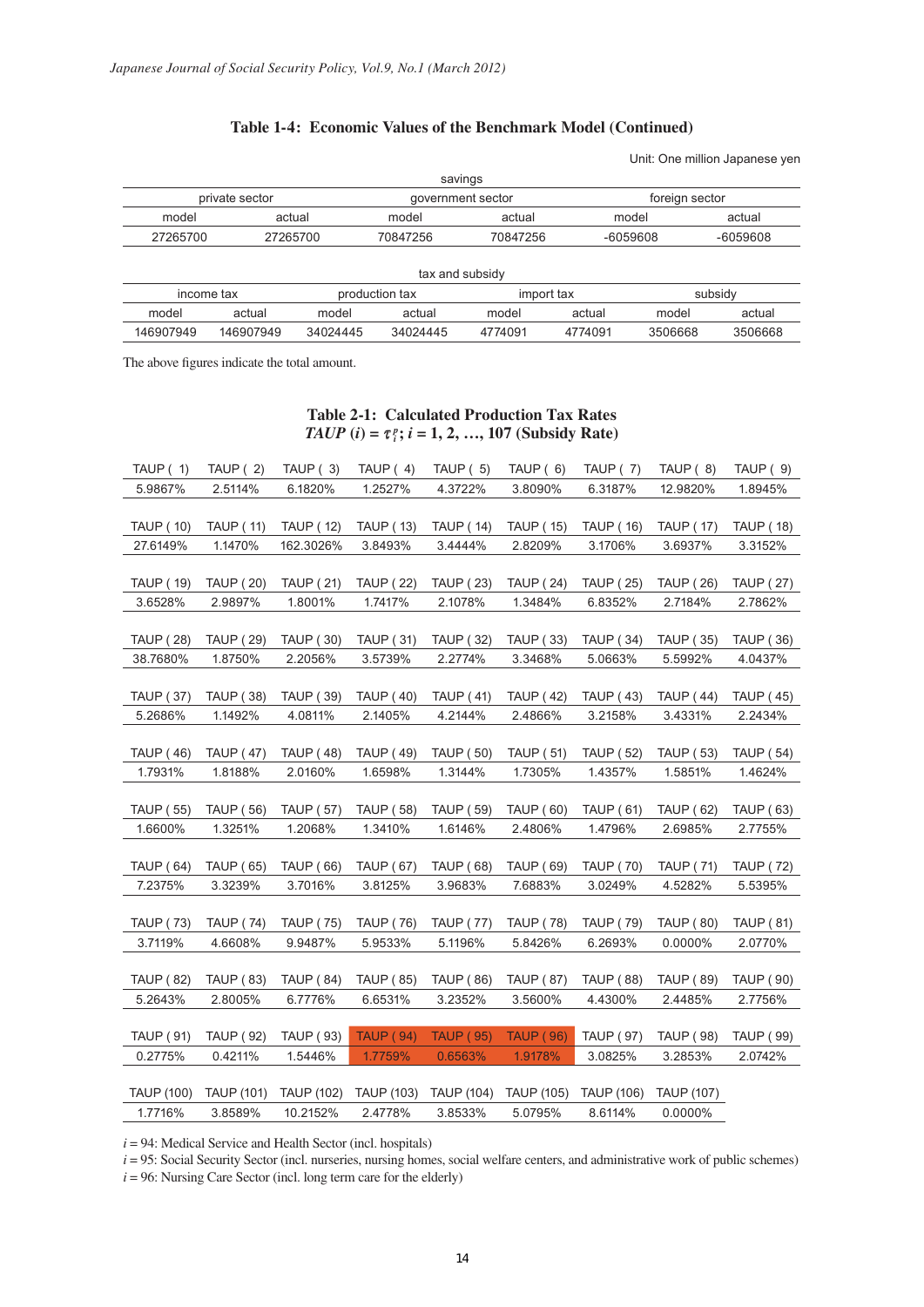# **Table 2-2: Calculated Subsidy Rates** *SUBR*  $(i) = \tau_i^s$ ;  $i = 1, 2, ..., 107$  (Subsidy Rate)

| SUBR (1)          | <b>SUBR (2)</b>  | SUBR (3)         | SUBR (4)         | <b>SUBR (5)</b>  | SUBR (6)                         | <b>SUBR (7)</b>  | SUBR (8)         | <b>SUBR (9)</b>  |
|-------------------|------------------|------------------|------------------|------------------|----------------------------------|------------------|------------------|------------------|
| 0.7094%           | 1.7234%          | 0.0459%          | 3.0764%          | 0.2472%          | 0.0369%                          | 0.0096%          | 1.6950%          | 0.8771%          |
|                   |                  |                  |                  |                  |                                  |                  |                  |                  |
| <b>SUBR (10)</b>  | <b>SUBR (11)</b> | <b>SUBR (12)</b> | <b>SUBR (13)</b> | <b>SUBR (14)</b> | <b>SUBR (15)</b>                 | <b>SUBR (16)</b> | <b>SUBR (17)</b> | <b>SUBR (18)</b> |
| 0.0045%           | 0.5283%          | 0.0053%          | 0.0165%          | 0.0110%          | 0.0153%                          | 0.0079%          | 0.0035%          | 0.0061%          |
|                   |                  |                  |                  |                  |                                  |                  |                  |                  |
| <b>SUBR (19)</b>  | <b>SUBR (20)</b> | <b>SUBR (21)</b> | <b>SUBR (22)</b> | <b>SUBR (23)</b> | <b>SUBR (24)</b>                 | <b>SUBR (25)</b> | <b>SUBR (26)</b> | <b>SUBR (27)</b> |
| 0.0085%           | 0.0037%          | 0.0038%          | 0.0009%          | 0.0027%          | 0.0030%                          | 0.0056%          | 0.0044%          | 0.0044%          |
|                   |                  |                  |                  |                  |                                  |                  |                  |                  |
| <b>SUBR (28)</b>  | <b>SUBR (29)</b> | <b>SUBR (30)</b> | <b>SUBR (31)</b> | <b>SUBR (32)</b> | <b>SUBR (33)</b>                 | <b>SUBR (34)</b> | <b>SUBR (35)</b> | <b>SUBR (36)</b> |
| 0.4716%           | 0.0016%          | 0.0054%          | 0.0089%          | 0.0694%          | 0.0069%                          | 0.0073%          | 0.0102%          | 0.0079%          |
|                   |                  |                  |                  |                  |                                  |                  |                  |                  |
| <b>SUBR (37)</b>  | <b>SUBR (38)</b> | <b>SUBR (39)</b> | <b>SUBR (40)</b> | <b>SUBR (41)</b> | <b>SUBR (42)</b>                 | <b>SUBR (43)</b> | <b>SUBR (44)</b> | <b>SUBR (45)</b> |
| 0.0028%           | 0.0042%          | 0.0079%          | 0.0036%          | 0.0042%          | 0.0051%                          | 0.0078%          | 0.0102%          | 0.0068%          |
|                   |                  |                  |                  |                  |                                  |                  |                  |                  |
| <b>SUBR (46)</b>  | <b>SUBR (47)</b> | <b>SUBR (48)</b> | <b>SUBR (49)</b> | <b>SUBR (50)</b> | <b>SUBR (51)</b>                 | <b>SUBR (52)</b> | <b>SUBR (53)</b> | <b>SUBR (54)</b> |
| 0.0068%           | 0.0091%          | 0.0047%          | 0.0066%          | 0.0053%          | 0.0058%                          | 0.0049%          | 0.0050%          | 0.0034%          |
|                   |                  |                  |                  |                  |                                  |                  |                  |                  |
| <b>SUBR (55)</b>  | <b>SUBR (56)</b> | <b>SUBR (57)</b> | <b>SUBR (58)</b> | <b>SUBR (59)</b> | <b>SUBR (60)</b>                 | <b>SUBR (61)</b> | <b>SUBR (62)</b> | <b>SUBR (63)</b> |
| 0.0064%           | 0.0062%          | 0.0022%          | 0.0025%          | 0.0049%          | 0.0130%                          | 0.0682%          | 0.0087%          | 0.0113%          |
|                   |                  |                  |                  |                  |                                  |                  |                  |                  |
| <b>SUBR (64)</b>  | <b>SUBR (65)</b> | <b>SUBR (66)</b> | <b>SUBR (67)</b> | <b>SUBR (68)</b> | <b>SUBR (69)</b>                 | <b>SUBR (70)</b> | <b>SUBR (71)</b> | <b>SUBR (72)</b> |
| 0.0085%           | 0.0163%          | 0.0165%          | 0.2631%          | 3.5499%          | 0.0130%                          | 2.9362%          | 3.7943%          | 0.0077%          |
|                   |                  |                  |                  |                  |                                  |                  |                  |                  |
| <b>SUBR (73)</b>  | <b>SUBR (74)</b> | <b>SUBR (75)</b> | <b>SUBR (76)</b> | <b>SUBR (77)</b> | <b>SUBR (78)</b>                 | <b>SUBR (79)</b> | <b>SUBR (80)</b> | <b>SUBR (81)</b> |
| 0.0716%           | 2.7243%          | 0.0071%          | 0.6671%          | 0.0000%          | 0.9291%                          | 0.4615%          | 0.0000%          | 0.4080%          |
|                   |                  |                  |                  |                  |                                  |                  |                  |                  |
| <b>SUBR (82)</b>  | <b>SUBR (83)</b> | <b>SUBR (84)</b> | <b>SUBR (85)</b> | <b>SUBR (86)</b> | <b>SUBR (87)</b>                 | <b>SUBR (88)</b> | <b>SUBR (89)</b> | <b>SUBR (90)</b> |
| 0.0063%           | 0.0244%          | 0.0202%          | 0.3951%          | 0.0080%          | 0.0074%                          | 0.0289%          | 0.0026%          | 0.0189%          |
|                   |                  |                  |                  |                  |                                  |                  |                  |                  |
| SUBR (91)         | <b>SUBR (92)</b> | <b>SUBR (93)</b> | <b>SUBR (94)</b> | <b>SUBR (95)</b> | <b>SUBR (96)</b>                 | <b>SUBR (97)</b> | <b>SUBR (98)</b> | <b>SUBR (99)</b> |
| 0.0000%           | 0.0007%          | 0.4221%          | 2.1191%          | 0.0118%          | 0.7001%                          | 2.5735%          | 0.0073%          | 0.0040%          |
|                   |                  |                  |                  |                  |                                  |                  |                  |                  |
| <b>SUBR (100)</b> | SUBR (101)       | SUBR (102)       |                  |                  | SUBR (103) SUBR (104) SUBR (105) | SUBR (106)       | SUBR (107)       |                  |
| 0.0076%           | 0.1523%          | 0.0072%          | 0.0033%          | 0.0118%          | 0.0137%                          | 0.0140%          | 0.0000%          |                  |

 $i = 94$ : Medical Service and Health Sector (incl. hospitals)

*i* = 95: Social Security Sector (incl. nurseries, nursing homes, social welfare centers, and administrative work of public schemes)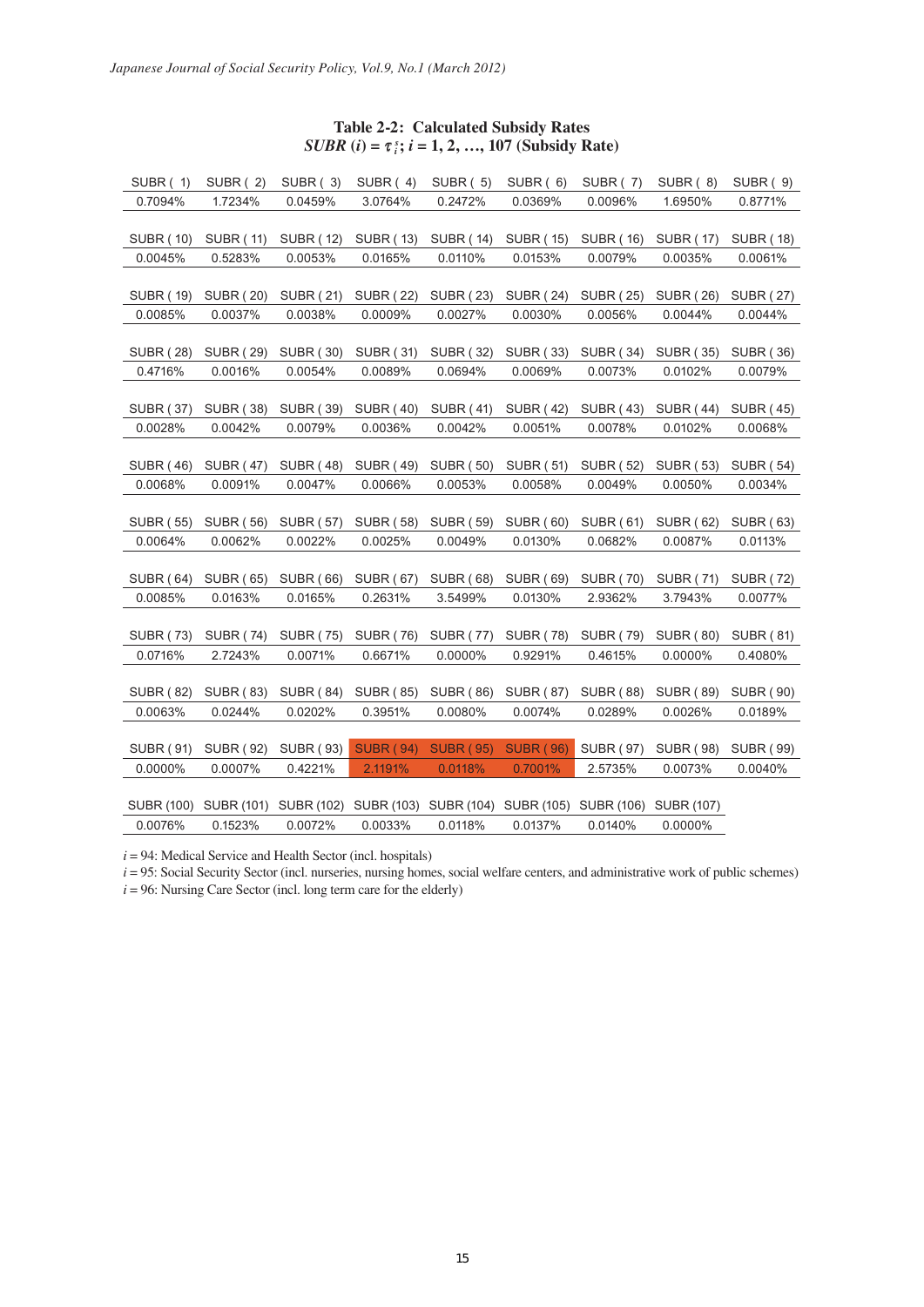| $i = 1$   | $i = 2$   | $i = 3$   | $i = 4$    | $i = 5$   | $i = 6$   | $i = 7$   | $i = 8$   | $i = 9$  |
|-----------|-----------|-----------|------------|-----------|-----------|-----------|-----------|----------|
| 5.2772%   | 0.7881%   | 6.1362%   | $-1.8236%$ | 4.1251%   | 3.7721%   | 6.3091%   | 11.2870%  | 1.0174%  |
|           |           |           |            |           |           |           |           |          |
| $i = 10$  | $i = 11$  | $i = 12$  | $i = 13$   | $i = 14$  | $i = 15$  | $i = 16$  | $i = 17$  | $i = 18$ |
| 27.6104%  | 0.6188%   | 162.2973% | 3.8328%    | 3.4334%   | 2.8056%   | 3.1627%   | 3.6902%   | 3.3091%  |
|           |           |           |            |           |           |           |           |          |
| $i = 19$  | $i = 20$  | $i = 21$  | $i = 22$   | $i = 23$  | $i = 24$  | $i = 25$  | $i = 26$  | $i = 27$ |
| 3.6442%   | 2.9860%   | 1.7964%   | 1.7408%    | 2.1051%   | 1.3454%   | 6.8296%   | 2.7140%   | 2.7819%  |
|           |           |           |            |           |           |           |           |          |
| $i = 28$  | $i = 29$  | $i = 30$  | $i = 31$   | $i = 32$  | $i = 33$  | $i = 34$  | $i = 35$  | $i = 36$ |
| 38.2964%  | 1.8735%   | 2.2002%   | 3.5650%    | 2.2081%   | 3.3398%   | 5.0591%   | 5.5890%   | 4.0358%  |
|           |           |           |            |           |           |           |           |          |
| $i = 37$  | $i = 38$  | $i = 39$  | $i = 40$   | $i = 41$  | $i = 42$  | $i = 43$  | $i = 44$  | $i = 45$ |
| 5.2657%   | 1.1451%   | 4.0732%   | 2.1369%    | 4.2102%   | 2.4815%   | 3.2080%   | 3.4229%   | 2.2366%  |
|           |           |           |            |           |           |           |           |          |
| $i = 46$  | $i = 47$  | $i = 48$  | $i = 49$   | $i = 50$  | $i = 51$  | $i = 52$  | $i = 53$  | $i = 54$ |
| 1.7863%   | 1.8097%   | 2.0113%   | 1.6532%    | 1.3091%   | 1.7247%   | 1.4308%   | 1.5801%   | 1.4590%  |
|           |           |           |            |           |           |           |           |          |
| $i = 55$  | $i = 56$  | $i = 57$  | $i = 58$   | $i = 59$  | $i = 60$  | $i = 61$  | $i = 62$  | $i = 63$ |
| 1.6536%   | 1.3190%   | 1.2046%   | 1.3385%    | 1.6097%   | 2.4676%   | 1.4114%   | 2.6898%   | 2.7642%  |
|           |           |           |            |           |           |           |           |          |
| $i = 64$  | $i = 65$  | $i = 66$  | $i = 67$   | $i = 68$  | $i = 69$  | $i = 70$  | $i = 71$  | $i = 72$ |
| 7.2290%   | 3.3077%   | 3.6851%   | 3.5494%    | 0.4184%   | 7.6753%   | 0.0887%   | 0.7338%   | 5.5319%  |
| $i = 73$  | $i = 74$  | $i = 75$  | $i = 76$   | $i = 77$  | $i = 78$  | $i = 79$  | $i = 80$  | $i = 81$ |
| 3.6403%   | 1.9365%   | 9.9416%   | 5.2861%    | 5.1196%   | 4.9135%   | 5.8078%   | 0.0000%   | 1.6689%  |
|           |           |           |            |           |           |           |           |          |
| $i = 82$  | $i = 83$  | $i = 84$  | $i = 85$   | $i = 86$  | $i = 87$  | $i = 88$  | $i = 89$  | $i = 90$ |
| 5.2580%   | 2.7762%   | 6.7574%   | 6.2580%    | 3.2272%   | 3.5526%   | 4.4011%   | 2.4459%   | 2.7567%  |
|           |           |           |            |           |           |           |           |          |
| $i = 91$  | $i = 92$  | $i = 93$  | $i = 94$   | $i = 95$  | $i = 96$  | $i = 97$  | $i = 98$  | $i = 99$ |
| 0.2775%   | 0.4205%   | 1.1226%   | $-0.3432%$ | 0.6446%   | 1.2177%   | 0.5090%   | 3.2780%   | 2.0702%  |
|           |           |           |            |           |           |           |           |          |
| $i = 100$ | $i = 101$ | $i = 102$ | $i = 103$  | $i = 104$ | $i = 105$ | $i = 106$ | $i = 107$ |          |
| 1.7640%   | 3.7066%   | 10.2081%  | 2.4745%    | 3.8415%   | 5.0658%   | 8.5974%   | 0.0000%   |          |

## **Table 2-3: Calculated Net Rates (Production Tax Rate minus Subsidy Rate)**

 $i = 94$ : Medical Service and Health Sector (incl. hospitals)

*i* = 95: Social Security Sector (incl. nurseries, nursing homes, social welfare centers, and administrative work of public schemes)

 $i = 96$ : Nursing Care Sector (incl. long term care for the elderly)

# **Table 2-3-1: Calculated Net Rates (Production Tax Rate minus Subsidy Rate)**

|                     | i = 94     | <i>i</i> = 95 | i = 96  |
|---------------------|------------|---------------|---------|
| production tax rate | 1.7759%    | 0.6563%       | 1.9178% |
| subsidy rate        | 2.1191%    | 0.0118%       | 0.7001% |
| net rate            | $-0.3432%$ | 0.6446%       | 1.2177% |

 $i = 94$ : Medical Service and Health Sector (incl. hospitals)

*i* = 95: Social Security Sector (incl. nurseries, nursing homes, social welfare centers, and administrative work of public schemes)

 $i = 96$ : Nursing Care Sector (incl. long term care for the elderly)

The net rate is defined as the production tax rate minus the subsidy rate.

The negative value of the net rate implies that the sector is subsidized in the net value.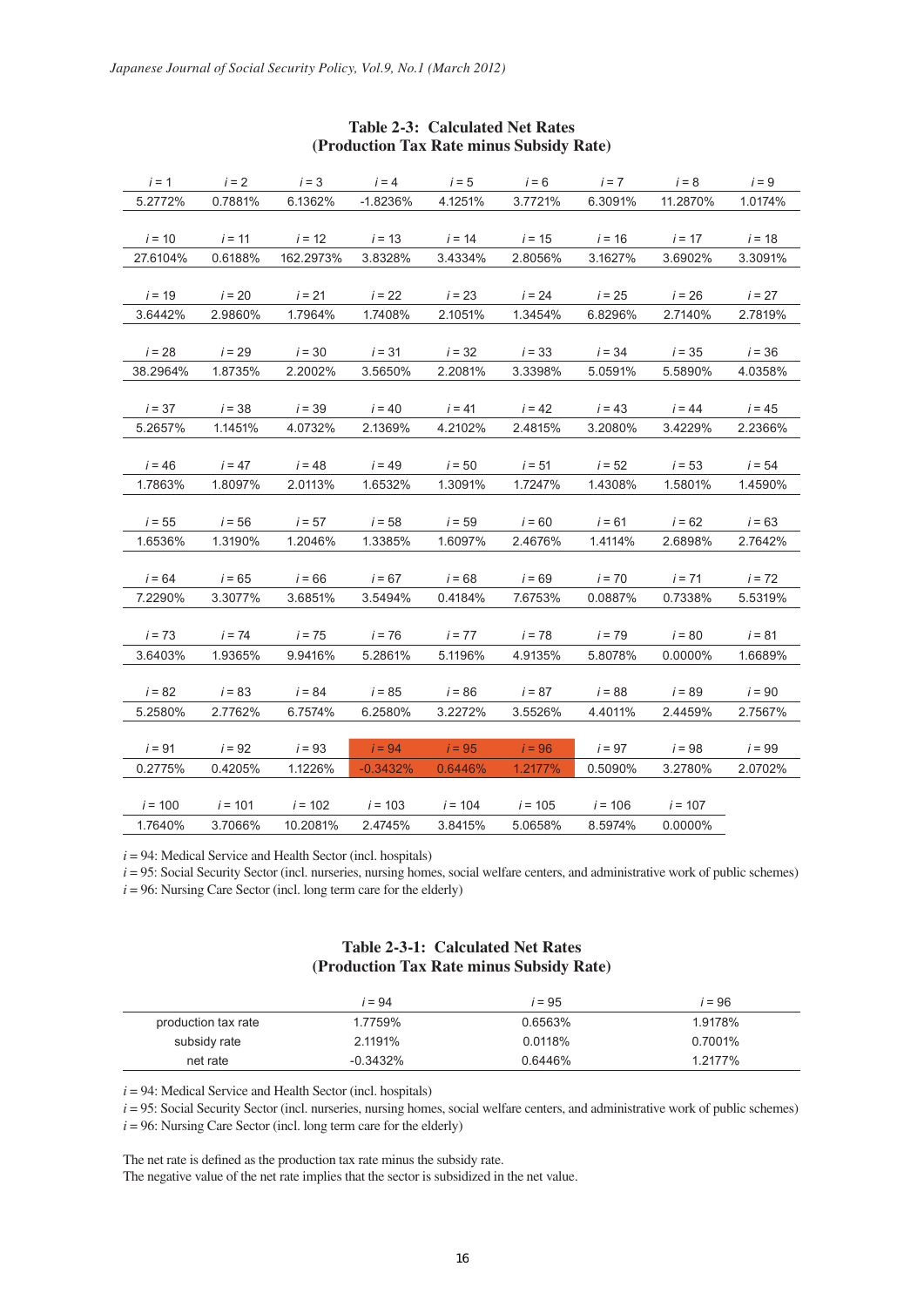| <b>Table 2-4: Calculated Import Tariff Rates</b>                                    |
|-------------------------------------------------------------------------------------|
| <i>TAUM</i> ( <i>i</i> ) = $\tau_i^m$ ; <i>i</i> = 1, 2, , 107 (Import Tariff Rate) |

| TAUM (1)          | TAUM (2)          | TAUM (3)          | TAUM (4)          | TAUM (5)          | TAUM (6)          | TAUM (7)          | TAUM (8)          | TAUM (9)         |
|-------------------|-------------------|-------------------|-------------------|-------------------|-------------------|-------------------|-------------------|------------------|
| 6.8081%           | 15.5478%          | 0.0000%           | 5.6808%           | 8.7406%           | 5.0000%           | 5.0004%           | 9.8945%           | 14.4770%         |
|                   |                   |                   |                   |                   |                   |                   |                   |                  |
| <b>TAUM (10)</b>  | <b>TAUM (11)</b>  | <b>TAUM (12)</b>  | <b>TAUM (13)</b>  | <b>TAUM (14)</b>  | <b>TAUM (15)</b>  | <b>TAUM (16)</b>  | <b>TAUM (17)</b>  | <b>TAUM (18)</b> |
| 25.5089%          | 5.3134%           | 109.5661%         | 9.3138%           | 12.6582%          | 7.9865%           | 5.1066%           | 4.9944%           | 5.5484%          |
|                   |                   |                   |                   |                   |                   |                   |                   |                  |
| <b>TAUM (19)</b>  | <b>TAUM (20)</b>  | <b>TAUM (21)</b>  | <b>TAUM (22)</b>  | <b>TAUM (23)</b>  | <b>TAUM (24)</b>  | <b>TAUM (25)</b>  | <b>TAUM (26)</b>  | <b>TAUM (27)</b> |
| 4.9737%           | 5.0410%           | 6.1612%           | 5.0006%           | 6.0696%           | 7.6112%           | 10.8256%          | 5.0446%           | 5.8942%          |
|                   |                   |                   |                   |                   |                   |                   |                   |                  |
| <b>TAUM (28)</b>  | <b>TAUM (29)</b>  | <b>TAUM (30)</b>  | <b>TAUM (31)</b>  | <b>TAUM (32)</b>  | <b>TAUM (33)</b>  | <b>TAUM (34)</b>  | <b>TAUM (35)</b>  | <b>TAUM (36)</b> |
| 5.7067%           | 5.2018%           | 6.7533%           | 9.9136%           | 14.9538%          | 5.7152%           | 5.8357%           | 5.5806%           | 5.4506%          |
|                   |                   |                   |                   |                   |                   |                   |                   |                  |
| <b>TAUM (37)</b>  | <b>TAUM (38)</b>  | <b>TAUM (39)</b>  | <b>TAUM (40)</b>  | <b>TAUM (41)</b>  | <b>TAUM (42)</b>  | <b>TAUM (43)</b>  | <b>TAUM (44)</b>  | <b>TAUM (45)</b> |
| 7.2644%           | 5.0002%           | 5.0047%           | 4.9999%           | 5.1549%           | 5.9397%           | 5.2741%           | 5.6103%           | 5.0002%          |
|                   |                   |                   |                   |                   |                   |                   |                   |                  |
| <b>TAUM (46)</b>  | <b>TAUM (47)</b>  | <b>TAUM (48)</b>  | <b>TAUM (49)</b>  | <b>TAUM (50)</b>  | <b>TAUM (51)</b>  | <b>TAUM (52)</b>  | <b>TAUM (53)</b>  | <b>TAUM (54)</b> |
| 5.1301%           | 4.9999%           | 4.9994%           | 4.9999%           | 5.0000%           | 8.9702%           | 4.9828%           | 4.9800%           | 5.2524%          |
|                   |                   |                   |                   |                   |                   |                   |                   |                  |
| <b>TAUM (55)</b>  | <b>TAUM (56)</b>  | <b>TAUM (57)</b>  | <b>TAUM (58)</b>  | <b>TAUM (59)</b>  | <b>TAUM (60)</b>  | <b>TAUM (61)</b>  | <b>TAUM (62)</b>  | <b>TAUM (63)</b> |
| 5.0000%           | 4.9998%           | 4.9557%           | 4.9848%           | 5.0001%           | 2.7342%           | 4.8217%           | 4.9596%           | 5.1917%          |
|                   |                   |                   |                   |                   |                   |                   |                   |                  |
| <b>TAUM (64)</b>  | <b>TAUM (65)</b>  | TAUM (66)         | <b>TAUM (67)</b>  | <b>TAUM (68)</b>  | <b>TAUM (69)</b>  | <b>TAUM (70)</b>  | <b>TAUM (71)</b>  | <b>TAUM (72)</b> |
| 0.0000%           | 0.0000%           | 0.0000%           | 0.0000%           | 0.0000%           | 0.0000%           | 0.0000%           | 0.0000%           | 0.0000%          |
|                   |                   |                   |                   |                   |                   |                   |                   |                  |
| <b>TAUM (73)</b>  | <b>TAUM (74)</b>  | <b>TAUM (75)</b>  | <b>TAUM (76)</b>  | <b>TAUM (77)</b>  | <b>TAUM (78)</b>  | <b>TAUM (79)</b>  | <b>TAUM (80)</b>  | <b>TAUM (81)</b> |
| 0.0000%           | 0.0000%           | 0.0000%           | 0.0000%           | 0.0000%           | 0.0000%           | 0.0000%           | 0.0000%           | 0.0000%          |
|                   |                   |                   |                   |                   |                   |                   |                   |                  |
| <b>TAUM (82)</b>  | <b>TAUM (83)</b>  | <b>TAUM (84)</b>  | <b>TAUM (85)</b>  | <b>TAUM (86)</b>  | <b>TAUM (87)</b>  | <b>TAUM (88)</b>  | <b>TAUM (89)</b>  | <b>TAUM (90)</b> |
| 0.0000%           | 0.0000%           | 0.0000%           | 0.0000%           | 0.0000%           | 0.0000%           | 0.4634%           | 0.0000%           | 1.8618%          |
|                   |                   |                   |                   |                   |                   |                   |                   |                  |
| <b>TAUM (91)</b>  | <b>TAUM (92)</b>  | <b>TAUM (93)</b>  | <b>TAUM (94)</b>  | <b>TAUM (95)</b>  | <b>TAUM (96)</b>  | <b>TAUM (97)</b>  | <b>TAUM (98)</b>  | <b>TAUM (99)</b> |
| 0.0000%           | 0.0000%           | 0.0000%           | 0.0000%           | 0.0000%           | 0.0000%           | 0.0000%           | 0.0000%           | 0.0000%          |
|                   |                   |                   |                   |                   |                   |                   |                   |                  |
| <b>TAUM (100)</b> | <b>TAUM (101)</b> | <b>TAUM (102)</b> | <b>TAUM (103)</b> | <b>TAUM (104)</b> | <b>TAUM (105)</b> | <b>TAUM (106)</b> | <b>TAUM (107)</b> |                  |
| 0.0000%           | 0.1495%           | 0.0000%           | 0.0000%           | 0.0000%           | 0.0000%           | 0.1669%           | 0.0000%           |                  |

 $i = 94$ : Medical Service and Health Sector (incl. hospitals)

*i* = 95: Social Security Sector (incl. nurseries, nursing homes, social welfare centers, and administrative work of public schemes)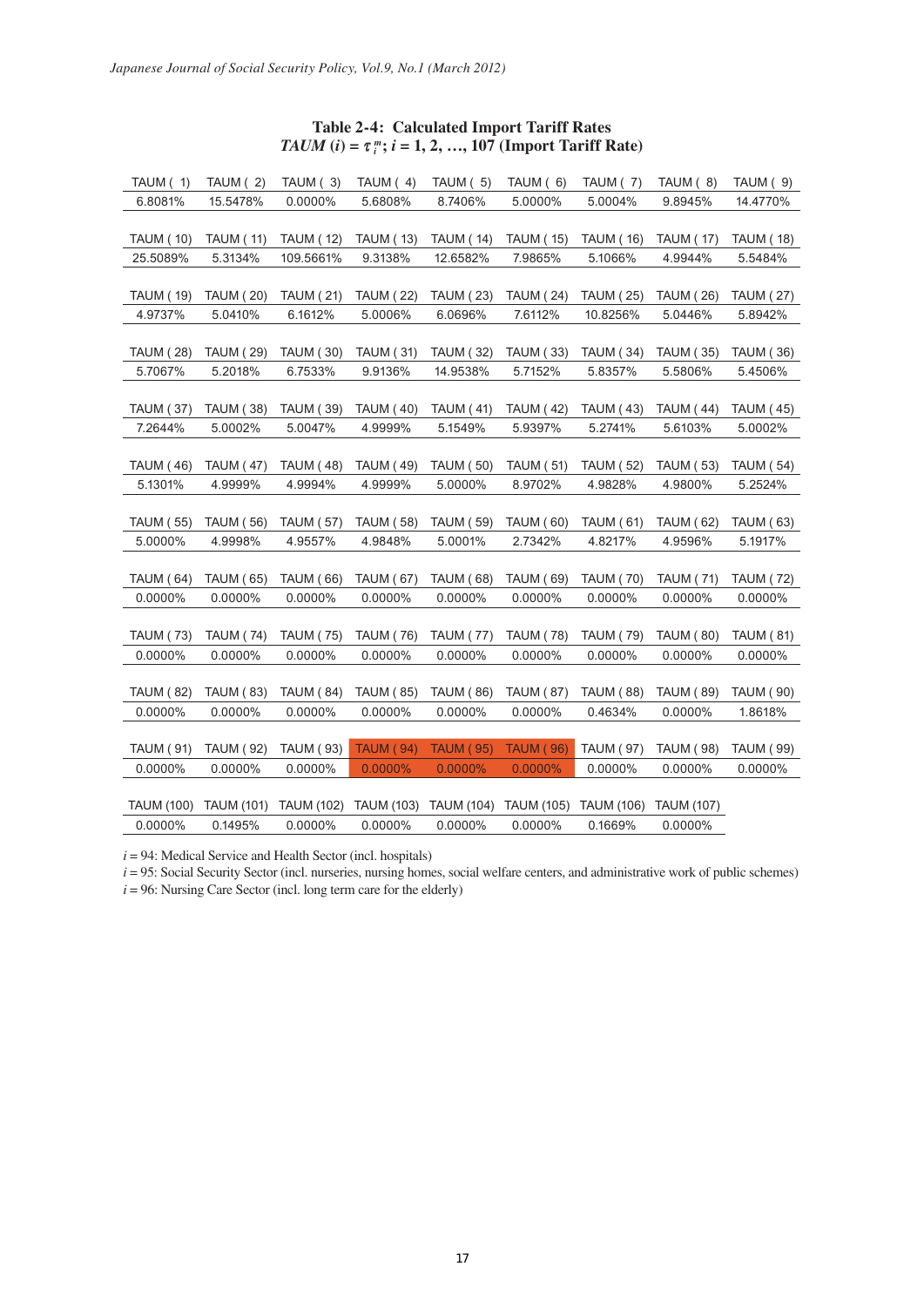|                       |                                               |                               |            |              |                                   |              | Unit: One million Japanese yen |
|-----------------------|-----------------------------------------------|-------------------------------|------------|--------------|-----------------------------------|--------------|--------------------------------|
|                       |                                               |                               |            |              | Changes from the current level by |              |                                |
|                       |                                               |                               | No Change  | 50% decrease | 30% decrease                      | 10% decrease | 5% decrease                    |
|                       | $i = 94$<br><b>Hospital Services</b>          | Level of Net<br>Rate          | $-0.3430%$ | $-0.5145%$   | $-0.4459%$                        | $-0.3773%$   | $-0.3602%$                     |
|                       |                                               | EV                            | 0.0000     | 72,324.9558  | 43,320.3350                       | 14,358.9275  | 7,124.9091                     |
|                       |                                               | Government<br><b>Deficits</b> | 0.0000     | 5,575.5926   | 3,391.4450                        | 1,193.5028   | 642.2169                       |
| Change                | $i = 95$<br>Social Welfare<br>Services        | Level of Net<br>Rate          | 0.6445%    | 0.3223%      | 0.4512%                           | 0.5801%      | 0.6123%                        |
|                       |                                               | EV                            | 0.0000     | 23,907.6071  | 14,283.1010                       | 4.683.3031   | 2,288.8036                     |
| Sectors of the Policy |                                               | Government<br><b>Deficits</b> | 0.0000     | 1,858.7765   | 1,154.6368                        | 446.4262     | 2.6740                         |
|                       | $i = 96$<br>Long-term Care<br><b>Services</b> | Level of Net<br>Rate          | 1.2177%    | 0.6089%      | 0.8524%                           | 1.0959%      | 1.1568%                        |
|                       |                                               | EV                            | 0.0000     | 43,349.2401  | 25,904.0652                       | 8,542.7766   | 4,215.3597                     |
|                       |                                               | Government<br>Deficits        | 0.0000     | 3,308.7305   | 2,031.2598                        | 740.5164     | 415.8710                       |

# **Table 3-1: Welfare Changes and Government Deficits in Scenario I without balanced budget**

|                  |                                               |                               | No Change  | 5% increase   | 10% increase  | 30% increase  | 50% increase  |
|------------------|-----------------------------------------------|-------------------------------|------------|---------------|---------------|---------------|---------------|
|                  | $i = 94$<br><b>Hospital Services</b>          | Level of Net<br>Rate          | $-0.3430%$ | $-0.3259%$    | $-0.3087%$    | $-0.2401%$    | $-0.1715%$    |
|                  |                                               | EV                            | 0.0000     | $-7,122.4607$ | -14,347.9576  | -43,224.0817  | -72,058.8886  |
| Change<br>Policy | $i = 95$<br>Social Welfare<br><b>Services</b> | Government<br>Deficits        | 0.0000     | $-642.8764$   | $-1,197.1323$ | $-3,422.1261$ | $-5,659.5404$ |
|                  |                                               | Level of Net<br>Rate          | 0.6445%    | 0.6767%       | 0.7090%       |               | 0.9668%       |
|                  |                                               | EV                            | 0.0000     | $-2,286.8033$ | $-4,677.0281$ | -14,226.5194  | -23,750.3989  |
| Sectors of the   |                                               | Government<br><b>Deficits</b> | 0.0000     | $-268.0347$   | $-447.5516$   | $-1,164.7836$ | $-1,887.0301$ |
|                  | $i = 96$<br>Long-term Care<br><b>Services</b> | Level of Net<br>Rate          | 1.2177%    | 1.2786%       | 1.3395%       | 1.5830%       | 1.8266%       |
|                  |                                               | EV                            | 0.0000     | $-4,210.2109$ | $-8,522.1494$ | -25,715.9784  | -42,827.4288  |
|                  |                                               | Government<br>Deficits        | 0.0000     | $-416.6577$   | $-743.6905$   | $-2,062.0392$ | $-3,393.6230$ |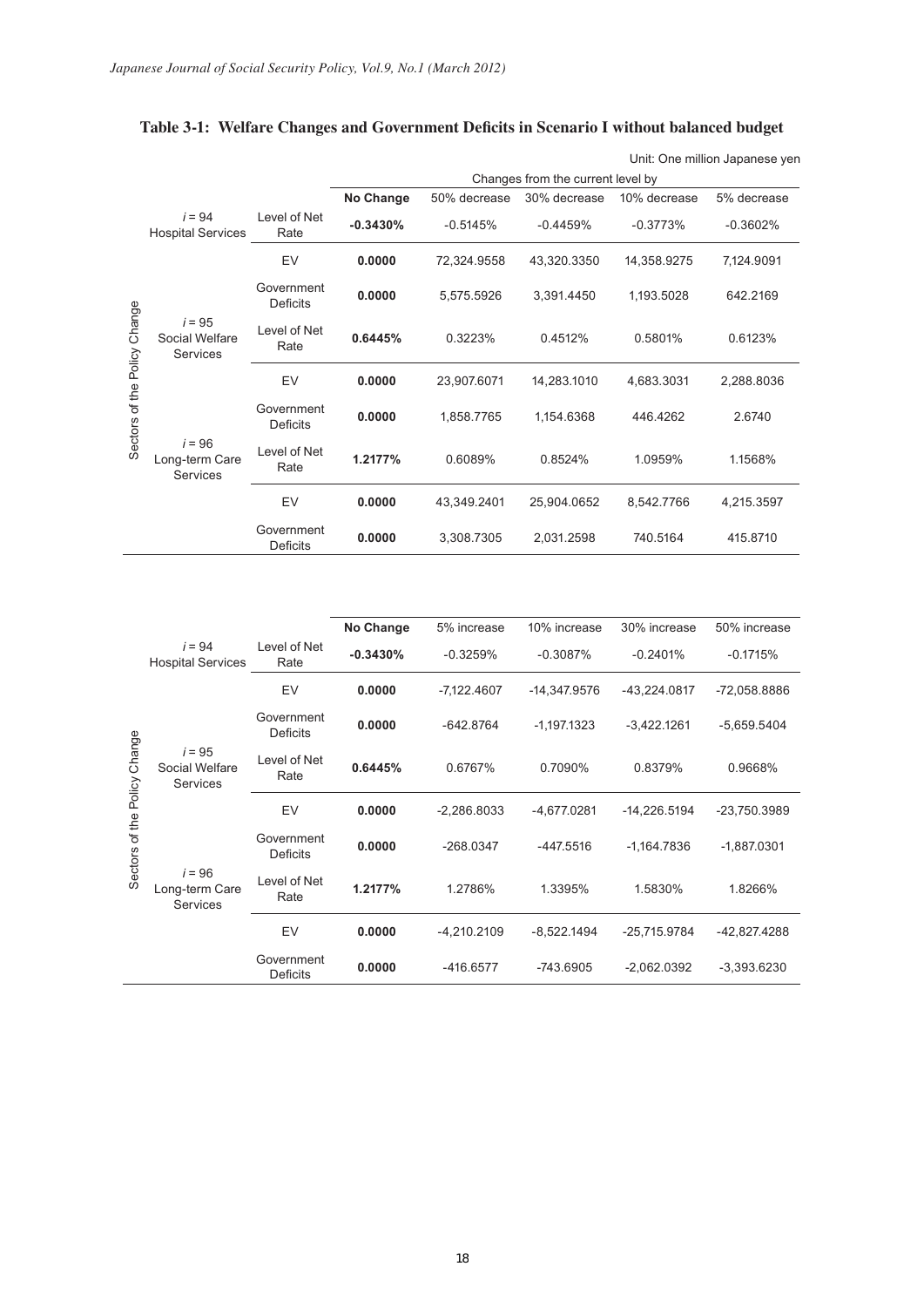|                                      |                                      |                             |            |                 |                                   |                 | Unit: One million Japanese yen |
|--------------------------------------|--------------------------------------|-----------------------------|------------|-----------------|-----------------------------------|-----------------|--------------------------------|
|                                      |                                      |                             |            |                 | Changes from the current level by |                 |                                |
| The Initial<br>Sector                | The Secondary Sector                 |                             | No Change  | 50%<br>decrease | 30%<br>decrease                   | 10%<br>decrease | 5%<br>decrease                 |
| $i = 94$<br><b>Hospital Services</b> |                                      | Level of<br><b>Net Rate</b> | $-0.3430%$ | $-0.5145%$      | $-0.4459%$                        | $-0.3773%$      | $-0.3602%$                     |
|                                      | $i = 94$<br><b>Hospital Services</b> |                             |            |                 |                                   |                 |                                |
|                                      | $i = 95$<br>Social Welfare Services  | EV                          | 0.0000     | 2423.5141       | 1,309.6103                        | 1,118.9443      | 1,213.9380                     |
|                                      | $i = 96$<br>Long-term Care Services  | EV                          | 0.0000     | 3246.7760       | 1,829.1769                        | 1,291.9113      | 1,293.1866                     |
| $i = 95$<br>Social Welfare           |                                      | Level of<br><b>Net Rate</b> | 0.6445%    | 0.3223%         | 0.4512%                           | 0.5801%         | 0.6123%                        |
| Services                             | $i = 94$<br><b>Hospital Services</b> | EV                          | 0.0000     | 2281.5951       | 1833.4901                         | 1472.8157       | 1352.1648                      |
|                                      | $i = 95$<br>Social Welfare Services  |                             |            |                 |                                   |                 |                                |
|                                      | $i = 96$<br>Long-term Care Services  | EV                          | 0.0000     | 2158.1755       | 1,725.3315                        | 1,433.2618      | 1,335.0303                     |
| $i = 96$<br>Long-term Care           |                                      | Level of<br><b>Net Rate</b> | 1.2177%    | 0.6089%         | 0.8524%                           | 1.0959%         | 1.1568%                        |
| <b>Services</b>                      | $i = 94$<br><b>Hospital Services</b> | EV                          | 0.0000     | 2914.0142       | 2,042.8615                        | 1,496.7929      | 1,401.9186                     |
|                                      | $i = 95$<br>Social Welfare Services  | EV                          | 0.0000     | 2415.5614       | 1,612.7331                        | 1,324.7827      | 1,325.2900                     |
|                                      | $i = 96$<br>Long-term Care Services  |                             |            |                 |                                   |                 |                                |

# **Table 3-2: Welfare Changes in Scenario II with balanced budget**

|                                      |                                      |                             |            |              | Changes from the current level by |              |              |
|--------------------------------------|--------------------------------------|-----------------------------|------------|--------------|-----------------------------------|--------------|--------------|
| The Initial                          |                                      |                             |            | 5%           | 10%                               | 30%          | 50%          |
| Sector                               | The Secondary Sector                 |                             | No Change  | increase     | increase                          | increase     | increase     |
| $i = 94$<br><b>Hospital Services</b> |                                      | Level of<br>Net Rate        | $-0.3430%$ | $-0.3259%$   | $-0.3087%$                        | $-0.2401%$   | $-0.1715%$   |
|                                      | $i = 94$<br><b>Hospital Services</b> |                             |            |              |                                   |              |              |
|                                      | $i = 95$<br>Social Welfare Services  | EV                          | 0.0000     | $-1,165.917$ | -897.6839                         | 874.8535     | 3,776.3527   |
|                                      | $i = 96$<br>Long-term Care Services  | EV                          | 0.0000     | $-1,248.378$ | $-1,082.384$                      | 244.4483     | 2,632.1345   |
| $i = 95$<br>Social Welfare           |                                      | Level of<br>Net Rate        | 0.6445%    | 0.6767%      | 0.709%                            | 0.8379%      | 0.9668%      |
| Services                             | $i = 94$<br><b>Hospital Services</b> | EV                          | 0.0000     | $-1347.323$  | $-1449.459$                       | $-1,607.558$ | $-1,646.823$ |
|                                      | $i = 95$<br>Social Welfare Services  |                             |            |              |                                   |              |              |
|                                      | $i = 96$<br>Long-term Care Services  | EV                          | 0.0000     | $-1.329.610$ | $-1.402.244$                      | $-1.391.838$ | $-1,202.263$ |
| $i = 96$<br>Long-term Care           |                                      | Level of<br><b>Net Rate</b> | 1.2177%    | 1.2786%      | 1.3395%                           | 1.5830%      | 1.8266%      |
| Services                             | $i = 94$<br><b>Hospital Services</b> | EV                          | 0.0000     | $-1,382.471$ | $-1,419.171$                      | $-1,311.084$ | $-863.7073$  |
|                                      | $i = 95$<br>Social Welfare Services  | EV                          | 0.0000     | $-1,300.396$ | $-1,209.075$                      | -499.6253    | 884.8772     |
|                                      | $i = 96$<br>Long-term Care Services  |                             |            |              |                                   |              |              |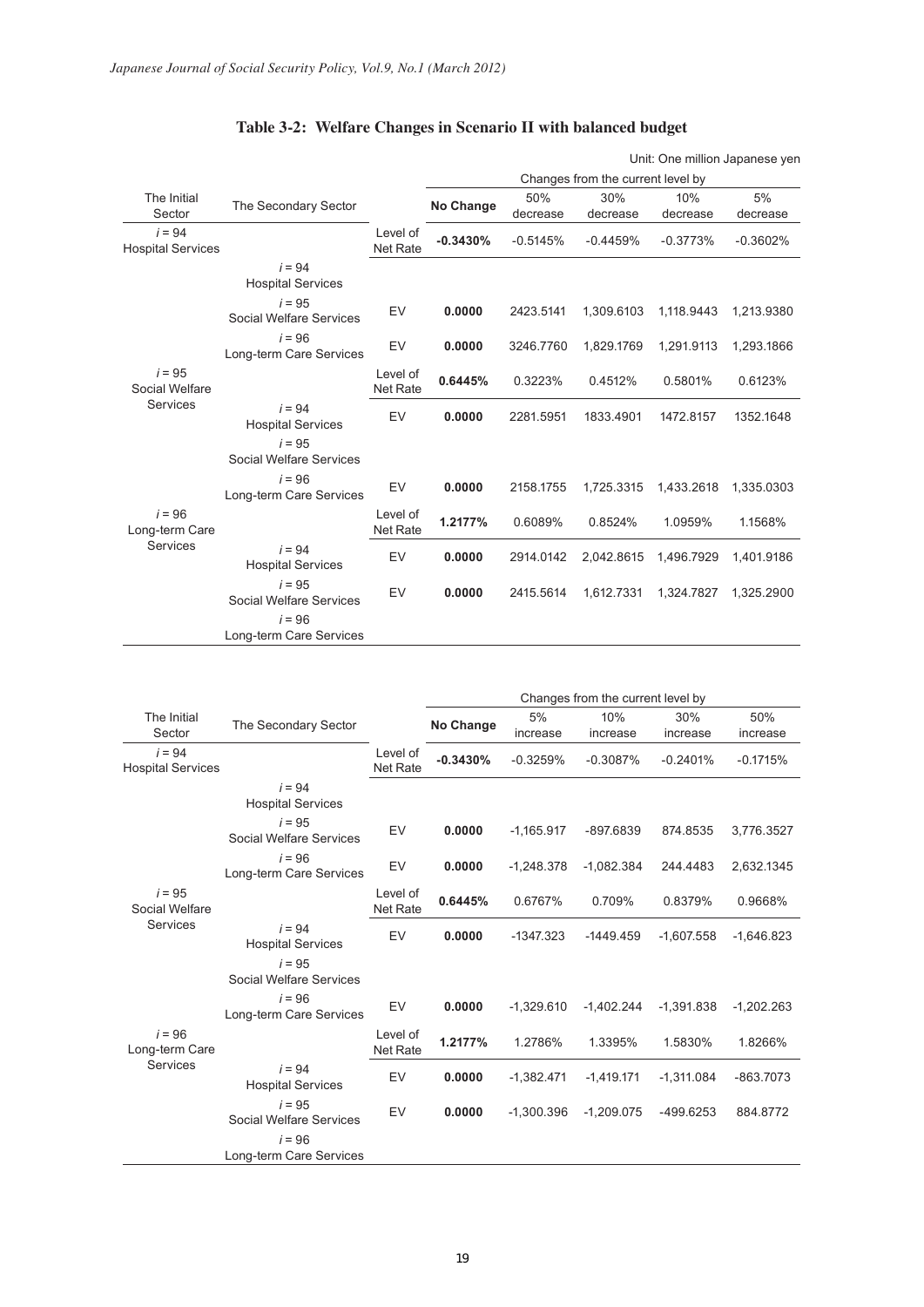|                                                  |                                     |                          |                                        |                           | Unit: One million Japanese yen                                        |                |
|--------------------------------------------------|-------------------------------------|--------------------------|----------------------------------------|---------------------------|-----------------------------------------------------------------------|----------------|
|                                                  |                                     | No Change<br>(-0.3430%)* | $(-0.5145%)$ *                         | $(-0.4459\%)^*$           | 50% decrease 30% decrease 10% decrease 5% decrease<br>$(-0.3773%)$ *  | $(-0.3602\%)*$ |
|                                                  | The Secondary Sector                |                          |                                        |                           |                                                                       |                |
| $i = 94$<br><b>Hospital Services</b>             | $i = 95$<br>Social Welfare Services |                          |                                        |                           | 20,846,651.00 20,883,516.78 20,868,751.96 20,854,027.85 20,850,353.13 |                |
| $i = 95$<br>Social Welfare Services              |                                     |                          | 4,690,730.00 4,646,766.45 4,664,250.61 |                           | 4,682,302.62                                                          | 4,686,903.79   |
| $i = 96$<br>Long-term Care Services              |                                     | 4.623.554.00             |                                        | 4,623,560.38 4,623,557.78 | 4,623,557.34                                                          | 4.623.557.56   |
| $i = 94$<br><b>Hospital Services</b><br>$i = 95$ | $i = 96$<br>Long-term Care Services |                          |                                        |                           | 20,846,651.00 20,883,492.80 20,868,738.05 20,854,023.59 20,850,351.20 |                |
| Social Welfare<br><b>Services</b>                |                                     | 4.690.730.00             |                                        | 4,690,780.65 4,690,758.84 | 4.690.750.58                                                          | 4.690.750.60   |
| $i = 96$<br>Long-term Care Services              |                                     | 4,623,554.00             |                                        | 4,578,947.52 4,596,704.68 | 4,615,004.36                                                          | 4,619,663.26   |
|                                                  |                                     |                          |                                        | Relative Changes (%)      |                                                                       |                |
| $i = 94$<br><b>Hospital Services</b>             | $i = 95$<br>Social Welfare Services | 0.0000%                  | 0.1768%                                | 0.1060%                   | 0.0354%                                                               | 0.0178%        |
| $i = 95$<br>Social Welfare Services              |                                     | 0.0000%                  | $-0.9372%$                             | $-0.5645%$                | $-0.1797%$                                                            | $-0.0816%$     |
| $i = 96$<br>Long-term Care Services              |                                     | 0.0000%                  | 0.0001%                                | 0.0001%                   | 0.0001%                                                               | 0.0001%        |
| $i = 94$<br><b>Hospital Services</b>             | $i = 96$<br>Long-term Care Services | 0.0000%                  | 0.1767%                                | 0.1060%                   | 0.0354%                                                               | 0.0177%        |
| $i = 95$<br>Social Welfare Services              |                                     | 0.0000%                  | 0.0011%                                | 0.0006%                   | 0.0004%                                                               | 0.0004%        |
| $i = 96$<br>Long-term Care Services              |                                     | 0.0000%                  | $-0.9648%$                             | $-0.5807%$                | $-0.1849%$                                                            | $-0.0842%$     |

## **Table 4-1: Total Income When the Net Rate of Hospital Services (***i* **= 94) Sector is Exogenously Changed (Scenario II)**

|                                      |                                                       | No Change    | 5% increase                            | 10% increase                           | 30% increase 50% increase                                             |                 |
|--------------------------------------|-------------------------------------------------------|--------------|----------------------------------------|----------------------------------------|-----------------------------------------------------------------------|-----------------|
|                                      |                                                       | (-0.3430%)*  | $(-0.3259\%)*$                         | $(-0.3087%)*$                          | $(-0.2401\%)*$                                                        | $(-0.1715\%)^*$ |
|                                      | The Secondary Sector                                  |              |                                        |                                        |                                                                       |                 |
| $i = 94$<br><b>Hospital Services</b> | $i = 95$<br><b>Social Welfare Services</b>            |              |                                        |                                        | 20.846.651.00 20.842.951.20 20.839.284.11 20.824.643.69 20.810.048.13 |                 |
| $i = 95$<br>Social Welfare Services  |                                                       |              | 4,690,730.00 4,694,585.49 4,699,293.22 |                                        | 4,718,556.31                                                          | 4,738,519.88    |
| $i = 96$<br>Long-term Care Services  |                                                       | 4.623.554.00 |                                        |                                        | 4,623,550.55 4,623,551.18 4,623,555.32                                | 4.623.562.09    |
| $i = 94$<br>$i = 95$                 | $i = 96$<br>Hospital Services Long-term Care Services |              |                                        |                                        | 20,846,651.00 20,842,953.09 20,839,288.24 20,824,656.38 20,810,068.51 |                 |
| Social Welfare<br><b>Services</b>    |                                                       | 4.690.730.00 |                                        |                                        | 4,690,710.09 4,690,712.64 4,690,733.05                                | 4.690.769.77    |
| $i = 96$<br>Long-term Care Services  |                                                       | 4,623,554.00 |                                        | 4,627,472.06 4,632,232.46 4,651,684.27 |                                                                       | 4,671,795.58    |
|                                      |                                                       |              |                                        | Relative Changes (%)                   |                                                                       |                 |
| $i = 94$<br><b>Hospital Services</b> | $i = 95$<br>Social Welfare Services                   | $-0.0177%$   | $-0.0353%$                             | $-0.1056%$                             | $-0.1756%$                                                            | 0.0178%         |
| $i = 95$<br>Social Welfare Services  |                                                       | 0.0822%      | 0.1826%                                | 0.5932%                                | 1.0188%                                                               | $-0.0816%$      |
| $i = 96$<br>Long-term Care Services  |                                                       | $-0.0001%$   | $-0.0001%$                             | 0.0000%                                | 0.0002%                                                               | 0.0001%         |
| $i = 94$                             | $i = 96$<br>Hospital Services Long-term Care Services | $-0.0177%$   | $-0.0353%$                             | $-0.1055%$                             | $-0.1755%$                                                            | 0.0177%         |
| $i = 95$<br>Social Welfare Services  |                                                       | $-0.0004%$   | $-0.0004\%$                            | 0.0001%                                | 0.0008%                                                               | 0.0004%         |
| $i = 96$<br>Long-term Care Services  |                                                       | 0.0847%      | 0.1877%                                | 0.6084%                                | 1.0434%                                                               | $-0.0842%$      |

\*) The level of the net rate of Hospital Service Sector (*i* = 94)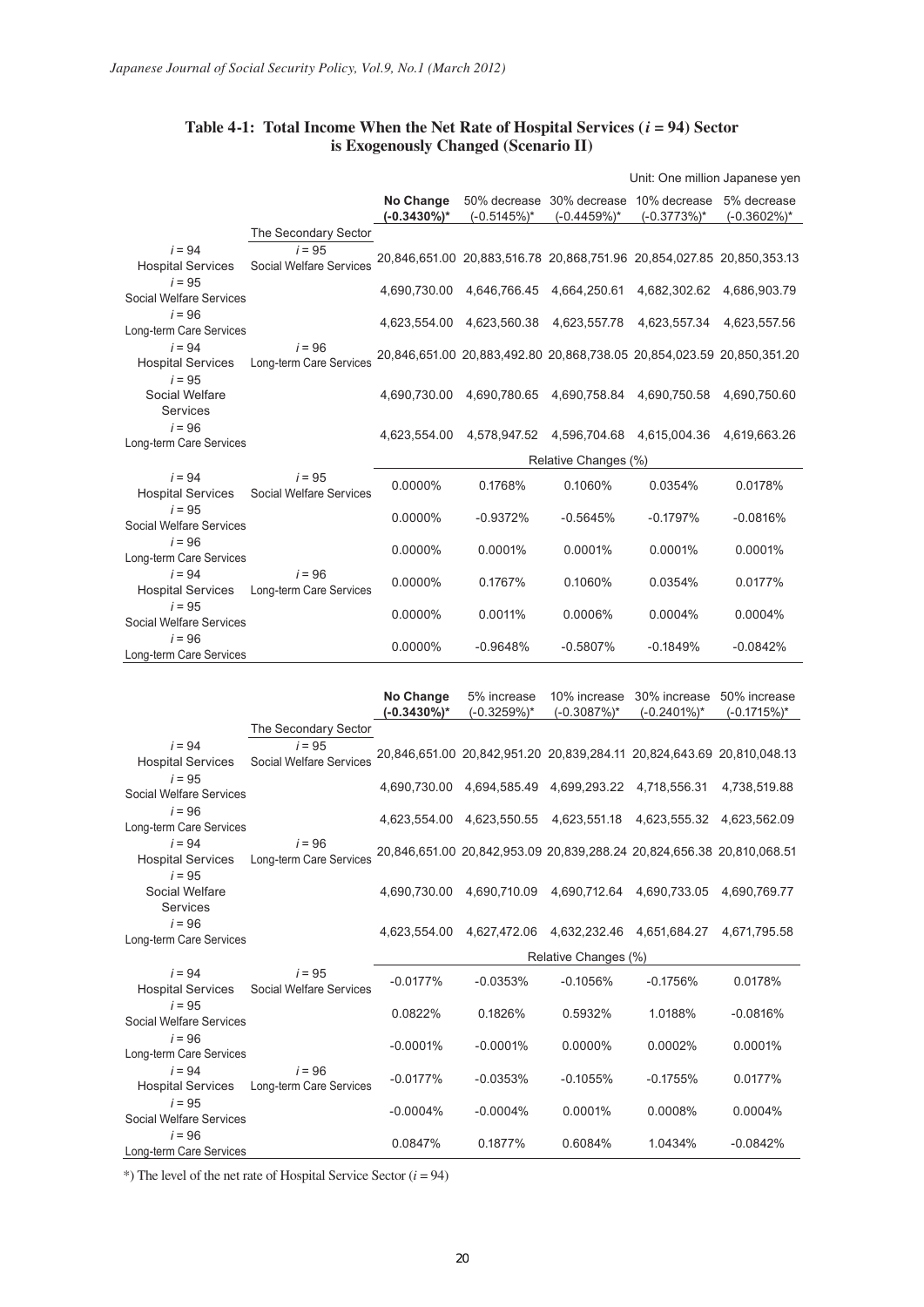|                                     | No Change<br>$(-0.3430\%)*$ | 50% decrease<br>$(-0.5145%)*$ | 30% decrease<br>$(-0.4459%)$ * | 10% decrease<br>$(-0.3773%)$ * | 5% decrease<br>$(-0.3602\%)*$  |
|-------------------------------------|-----------------------------|-------------------------------|--------------------------------|--------------------------------|--------------------------------|
| The Secondary Sector                |                             |                               |                                |                                |                                |
| $i = 95$<br>Social Welfare Services | 0.6446%                     | 1.5976%                       | 1.2164%                        | 0.8261%                        | 0.7272%                        |
| $i = 96$<br>Long-term Care Services | 1.2177%                     | 2.2039%                       | 1.8090%                        | 1.4053%                        | 1.3030%                        |
| $i = 95$<br>Social Welfare Services | 0.0000%                     | 147.8545%                     | 88.7127%                       | 28.1626%                       | 12.8113%                       |
| $i = 96$<br>Long-term Care Services | $0.0000\%$                  | 80.9910%                      | 48.5614%                       | 15.4060%                       | 7.0075%                        |
|                                     |                             |                               |                                |                                |                                |
|                                     | No Change<br>$(-0.3430\%)*$ | 5% increase<br>$(-0.3259\%)*$ | 10% increase<br>$(-0.3087\%)*$ | 30% increase<br>$(-0.2401\%)*$ | 50% increase<br>$(-0.1715%)$ * |
| The Secondary Sector                |                             |                               |                                |                                |                                |
| $i = 95$<br>Social Welfare Services | 0.6446%                     | 0.561519%                     | 0.460865%                      | 0.051324%                      | $-0.369249%$                   |
| $i = 96$<br>Long-term Care Services | 1.2177%                     | 1.131899%                     | 1.027978%                      | 0.605579%                      | 0.172610%                      |
| $i = 95$<br>Social Welfare Services | 0.0000%                     | $-12.8853%$                   | $-28.5009%$                    | -92.0376%                      | -157.2857%                     |
| $i = 96$<br>Long-term Care Services | 0.0000%                     | $-7.0446%$                    | $-15.5790%$                    | $-50.2677%$                    | $-85.8247%$                    |

## **Table 4-2: Endogenous Net Rates When the Net Rate of Hospital Services (***i* **= 94) Sector is Exogenously Changed (Scenario II)**

\*) The level of the net rate of Hospital Service Sector (*i* = 94)

# **Table 5: Welfare Changes in Scenario III with balanced budget and compensation**

|                                 |            |                                                               |              |              | Unit: One million Japanese yen |
|---------------------------------|------------|---------------------------------------------------------------|--------------|--------------|--------------------------------|
|                                 |            | Changes in the Net Rate of $i = 94$ from the Current Level by |              |              |                                |
|                                 | No Change  | 5% increase                                                   | 10% increase | 30% increase | 50% increase                   |
| Level of Net Rate of $i = 94$   | $-0.3430%$ | $-0.3259%$                                                    | $-0.3087%$   | $-0.2401%$   | $-0.1715%$                     |
| EV                              | 0.0000     | 1053.2306                                                     | 2200.9788    | 6581.5326    | 11153.1617                     |
| Lump-Sum Transfers to $i = 94$  | 0.0000     | 3651.9486                                                     | 7301.1207    | 21889.4770   | 36453.1860                     |
| Endogenous Net Rate of $i = 95$ | 0.644574%  | 0.590619%                                                     | 0.535496%    | 0.318110%    | 0.099000%                      |
|                                 |            | Relative changes in the endogenous net rate of $i = 95$       |              |              |                                |
|                                 | 0.0000%    | $-8.3706%$                                                    | $-16.9225%$  | $-50.6480%$  | $-84.6410%$                    |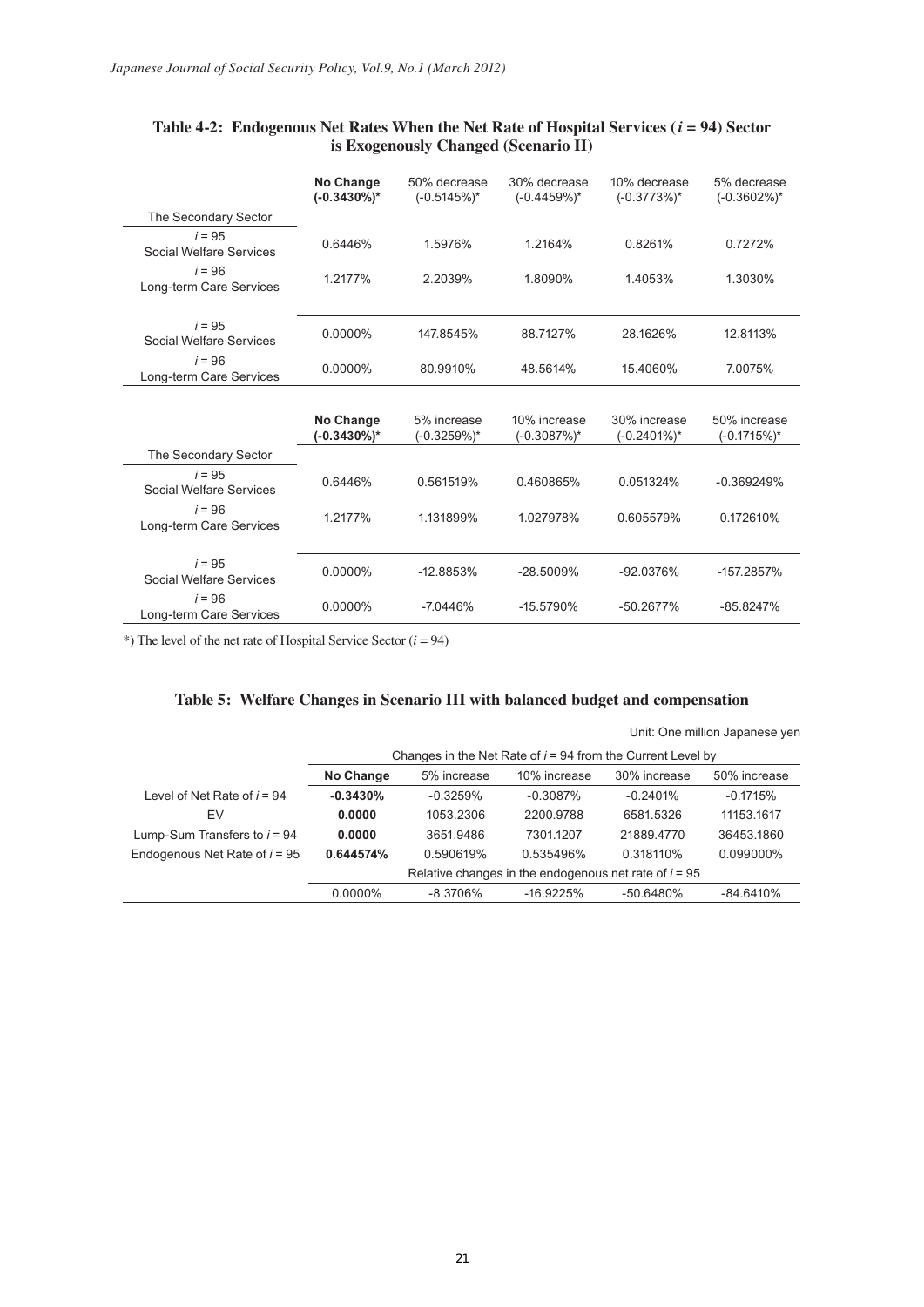

**Figure 2:**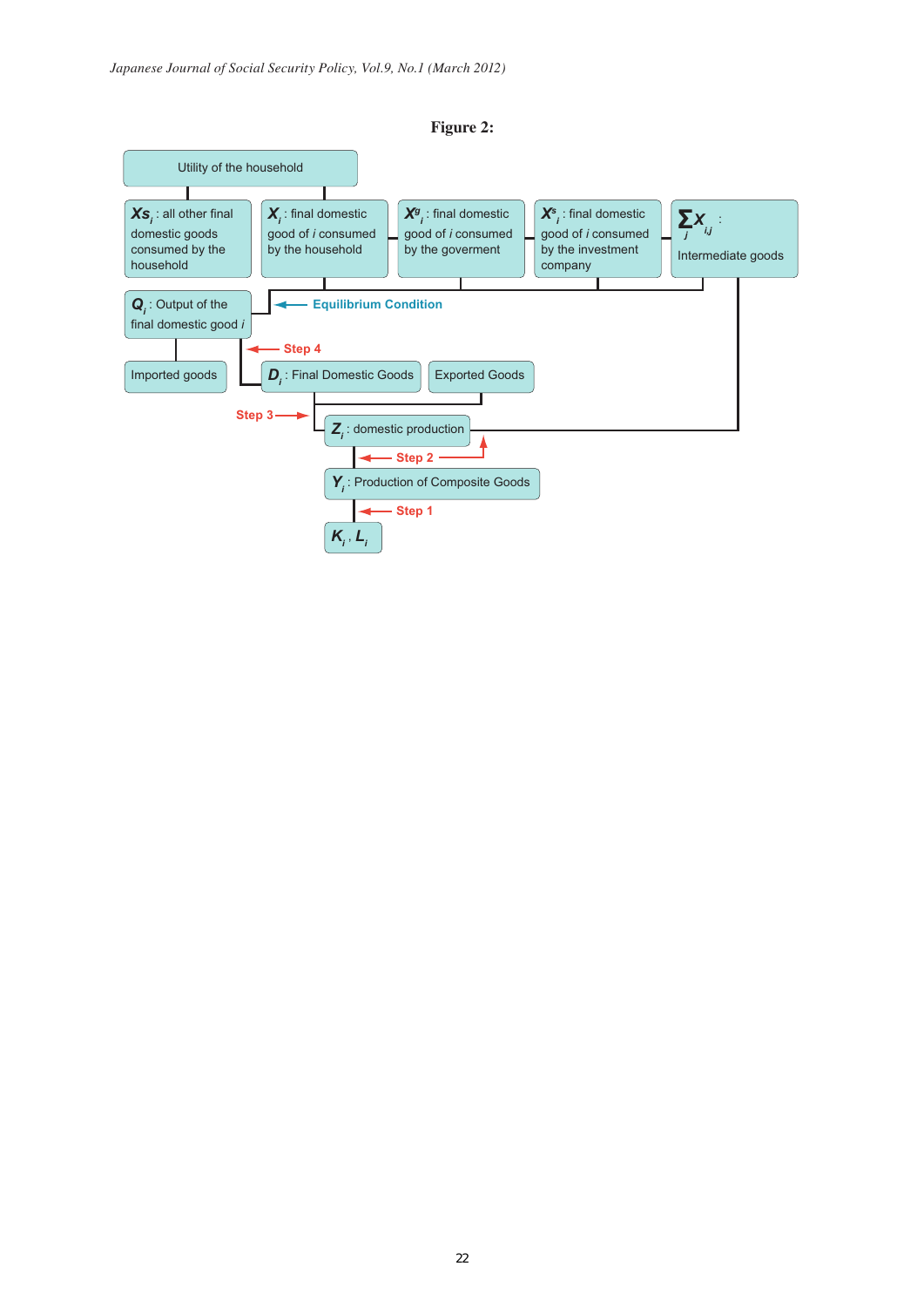| <b>ALPHA</b><br>(1)  | <b>ALPHA</b><br>(2)  | <b>ALPHA</b><br>(3) | <b>ALPHA</b><br>(4)  | <b>ALPHA</b><br>(5)  | ALPHA<br>(6)         | ALPHA<br>(7)  | <b>ALPHA</b><br>(8) | ALPHA<br>(9)         |
|----------------------|----------------------|---------------------|----------------------|----------------------|----------------------|---------------|---------------------|----------------------|
| 0.008454             | 0.000697             | 0.000958            | 0.000563             | 0.001298             | 0.000000             | $-0.000051$   | 0.000000            | 0.061399             |
|                      |                      |                     |                      |                      |                      |               |                     |                      |
| <b>ALPHA</b>         | <b>ALPHA</b>         | <b>ALPHA</b>        | ALPHA                | ALPHA                | <b>ALPHA</b>         | ALPHA         | <b>ALPHA</b>        | <b>ALPHA</b>         |
| (10)                 | (11)                 | (12)                | (13)                 | (14)                 | (15)                 | (16)          | (17)                | (18)                 |
| 0.020494             | 0.000777             | 0.010540            | 0.000647             | 0.012440             | 0.000165             | 0.000860      | $-0.000143$         | 0.001110             |
|                      |                      |                     |                      |                      |                      |               |                     |                      |
| <b>ALPHA</b>         | <b>ALPHA</b>         | <b>ALPHA</b>        | ALPHA                | ALPHA                | ALPHA                | ALPHA         | ALPHA               | <b>ALPHA</b>         |
| ( 19)                | (20)                 | (21)                | (22)                 | (23)                 | (24)                 | (25)          | (26)                | (27)                 |
| 0.000310             | 0.000021             | 0.000047            | 0.000000             | 0.000001             | 0.000000             | 0.000000      | 0.002072            | 0.007346             |
|                      |                      |                     |                      |                      |                      |               |                     |                      |
| <b>ALPHA</b><br>(28) | <b>ALPHA</b><br>(29) | ALPHA<br>(30)       | ALPHA<br>(31)        | ALPHA<br>(32)        | ALPHA<br>(33)        | ALPHA<br>(34) | ALPHA<br>(35)       | <b>ALPHA</b><br>(36) |
| 0.019774             | 0.000005             | 0.001354            | 0.001304             | 0.003456             | 0.000226             | 0.000005      | 0.000202            | 0.000427             |
|                      |                      |                     |                      |                      |                      |               |                     |                      |
| <b>ALPHA</b>         | ALPHA                | ALPHA               | ALPHA                | ALPHA                | ALPHA                | ALPHA         | ALPHA               | <b>ALPHA</b>         |
| (37)                 | (38)                 | (39)                | (40)                 | (41)                 | (42)                 | (43)          | (44)                | (45)                 |
| $-0.000110$          | 0.000000             | 0.000000            | 0.000000             | 0.000315             | 0.000048             | 0.000131      | 0.001049            | 0.000057             |
|                      |                      |                     |                      |                      |                      |               |                     |                      |
| <b>ALPHA</b>         | ALPHA                | <b>ALPHA</b>        | ALPHA                | <b>ALPHA</b>         | ALPHA                | ALPHA         | ALPHA               | ALPHA                |
| (46)                 | (47)                 | (48)                | (49)                 | (50)                 | (51)                 | (52)          | (53)                | (54)                 |
| 0.000099             | 0.000001             | 0.000152            | 0.000082             | 0.000000             | 0.002079             | 0.007615      | 0.013658            | 0.003033             |
|                      |                      |                     |                      |                      |                      |               |                     |                      |
| <b>ALPHA</b><br>(55) | <b>ALPHA</b><br>(56) | ALPHA<br>(57)       | <b>ALPHA</b><br>(58) | <b>ALPHA</b><br>(59) | <b>ALPHA</b><br>(60) | ALPHA<br>(61) | ALPHA<br>(62)       | ALPHA<br>(63)        |
| 0.000005             | 0.000803             | 0.015434            | 0.002895             | 0.000037             | 0.000035             | 0.000304      | 0.003085            | 0.005440             |
|                      |                      |                     |                      |                      |                      |               |                     |                      |
| <b>ALPHA</b>         | <b>ALPHA</b>         | ALPHA               | <b>ALPHA</b>         | <b>ALPHA</b>         | <b>ALPHA</b>         | ALPHA         | ALPHA               | <b>ALPHA</b>         |
| (64)                 | (65)                 | (66)                | (67)                 | (68)                 | (69)                 | (70)          | (71)                | (72)                 |
| 0.000086             | 0.000000             | 0.000000            | 0.000000             | 0.000000             | 0.015339             | 0.004461      | 0.006358            | 0.000813             |
|                      |                      |                     |                      |                      |                      |               |                     |                      |
| <b>ALPHA</b>         | <b>ALPHA</b>         | <b>ALPHA</b>        | <b>ALPHA</b>         | <b>ALPHA</b>         | <b>ALPHA</b>         | <b>ALPHA</b>  | ALPHA               | ALPHA                |
| (73)                 | (74)                 | (75)                | (76)                 | (77)                 | (78)                 | (79)          | (80)                | (81)                 |
| 0.163165             | 0.040117             | 0.001186            | 0.040023             | 0.153327             | 0.013895             | 0.021978      | 0.000000            | 0.000848             |
| <b>ALPHA</b>         | <b>ALPHA</b>         | ALPHA               | ALPHA                | ALPHA                | ALPHA                | ALPHA         | ALPHA               | ALPHA                |
| (82)                 | (83)                 | (84)                | (85)                 | (86)                 | (87)                 | (88)          | (89)                | (90)                 |
| 0.007116             | 0.000420             | 0.000817            | 0.006671             | 0.024290             | 0.003689             | 0.004204      | 0.000372            | 0.005041             |
|                      |                      |                     |                      |                      |                      |               |                     |                      |
| <b>ALPHA</b>         | <b>ALPHA</b>         | <b>ALPHA</b>        | <b>ALPHA</b>         | <b>ALPHA</b>         | <b>ALPHA</b>         | <b>ALPHA</b>  | <b>ALPHA</b>        | <b>ALPHA</b>         |
| (91)                 | (92)                 | (93)                | (94)                 | (95)                 | (96)                 | (97)          | (98)                | (99)                 |
| 0.002643             | 0.024685             | 0.000874            | 0.025467             | 0.014922             | 0.002219             | 0.013087      | 0.000018            | 0.002299             |
|                      |                      |                     |                      |                      |                      |               |                     |                      |
| <b>ALPHA</b>         | <b>ALPHA</b>         | <b>ALPHA</b>        | <b>ALPHA</b>         | <b>ALPHA</b>         | <b>ALPHA</b>         | <b>ALPHA</b>  | <b>ALPHA</b>        |                      |
| (100)                | (101)                | (102)               | (103)                | (104)                | (105)                | (106)         | (107)               |                      |
| 0.010085             | 0.003110             | 0.031930            | 0.072608             | 0.025772             | 0.017842             | 0.025222      | 0.000000            |                      |

# **Table 6: Parameter Values**  $ALPHA$  (*i*) =  $\alpha_i$ ; *i* = 1, 2, …, 107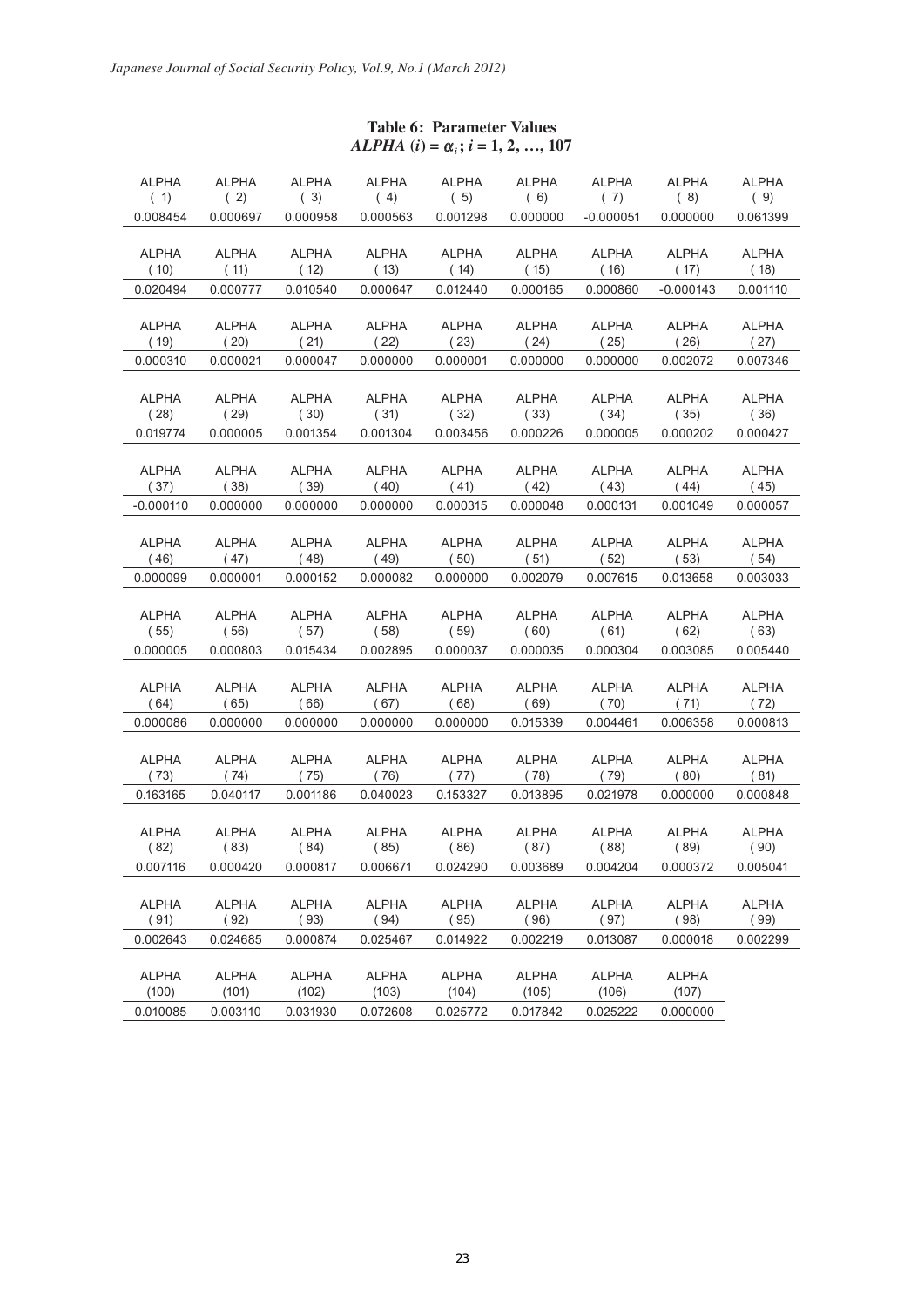## **Table 6: Parameter Values (continued)**  $TETA (i) =$ ;  $i = 1, 2, ..., 107$

| TETA $(1)$        | TETA $(2)$        | TETA $(3)$        | TETA $(4)$        | TETA $(5)$        | TETA $(6)$        | TETA $(7)$        | TETA $(8)$        | TETA (9)         |
|-------------------|-------------------|-------------------|-------------------|-------------------|-------------------|-------------------|-------------------|------------------|
| 0.000000          | 0.000000          | 0.000000          | 0.000000          | 0.000000          | 0.000000          | 0.000000          | 0.000000          | 0.002854         |
|                   |                   |                   |                   |                   |                   |                   |                   |                  |
| <b>TETA (10)</b>  | <b>TETA (11)</b>  | <b>TETA (12)</b>  | <b>TETA (13)</b>  | <b>TETA (14)</b>  | <b>TETA (15)</b>  | <b>TETA (16)</b>  | <b>TETA (17)</b>  | <b>TETA (18)</b> |
| 0.000000          | 0.000000          | 0.000000          | 0.000005          | 0.000000          | 0.000015          | 0.000125          | 0.000000          | 0.000000         |
|                   |                   |                   |                   |                   |                   |                   |                   |                  |
| <b>TETA (19)</b>  | <b>TETA (20)</b>  | <b>TETA (21)</b>  | <b>TETA (22)</b>  | <b>TETA (23)</b>  | <b>TETA (24)</b>  | <b>TETA (25)</b>  | <b>TETA (26)</b>  | <b>TETA (27)</b> |
| 0.000000          | 0.000000          | 0.000000          | 0.000000          | 0.000000          | 0.000000          | 0.000000          | 0.000000          | 0.000000         |
|                   |                   |                   |                   |                   |                   |                   |                   |                  |
| <b>TETA (28)</b>  | <b>TETA (29)</b>  | <b>TETA (30)</b>  | <b>TETA (31)</b>  | <b>TETA (32)</b>  | <b>TETA (33)</b>  | <b>TETA (34)</b>  | <b>TETA (35)</b>  | <b>TETA (36)</b> |
| 0.000000          | 0.000000          | 0.000037          | 0.000000          | 0.000000          | 0.000000          | 0.000000          | 0.000000          | 0.000000         |
| <b>TETA (37)</b>  | <b>TETA (38)</b>  | <b>TETA (39)</b>  | <b>TETA (40)</b>  | <b>TETA (41)</b>  | <b>TETA (42)</b>  | <b>TETA (43)</b>  | <b>TETA (44)</b>  | <b>TETA (45)</b> |
| $-0.000231$       | 0.000000          | 0.000000          | 0.000000          | 0.000000          | 0.000000          | 0.000007          | 0.000015          | 0.000930         |
|                   |                   |                   |                   |                   |                   |                   |                   |                  |
| <b>TETA (46)</b>  | <b>TETA (47)</b>  | <b>TETA (48)</b>  | <b>TETA (49)</b>  | <b>TETA (50)</b>  | <b>TETA (51)</b>  | <b>TETA (52)</b>  | <b>TETA (53)</b>  | <b>TETA (54)</b> |
| 0.000659          | 0.000033          | 0.000241          | 0.000536          | 0.001528          | 0.000354          | 0.000025          | 0.000893          | 0.001975         |
|                   |                   |                   |                   |                   |                   |                   |                   |                  |
| <b>TETA (55)</b>  | <b>TETA (56)</b>  | <b>TETA (57)</b>  | <b>TETA (58)</b>  | <b>TETA (59)</b>  | <b>TETA (60)</b>  | <b>TETA (61)</b>  | <b>TETA (62)</b>  | <b>TETA (63)</b> |
| 0.000000          | 0.000000          | 0.000188          | 0.000312          | 0.000000          | 0.000541          | 0.000320          | 0.001057          | 0.000936         |
|                   |                   |                   |                   |                   |                   |                   |                   |                  |
| <b>TETA (64)</b>  | <b>TETA (65)</b>  | <b>TETA (66)</b>  | <b>TETA (67)</b>  | <b>TETA (68)</b>  | <b>TETA (69)</b>  | <b>TETA (70)</b>  | <b>TETA (71)</b>  | <b>TETA (72)</b> |
| 0.000000          | 0.023000          | 0.000000          | 0.139914          | 0.015876          | 0.000000          | 0.000000          | $-0.003126$       | 0.008649         |
|                   |                   |                   |                   |                   |                   |                   |                   |                  |
| <b>TETA (73)</b>  | <b>TETA (74)</b>  | <b>TETA (75)</b>  | <b>TETA (76)</b>  | <b>TETA (77)</b>  | <b>TETA (78)</b>  | <b>TETA (79)</b>  | <b>TETA (80)</b>  | <b>TETA (81)</b> |
| 0.003668          | 0.000000          | 0.000000          | 0.000000          | 0.000323          | 0.000001          | 0.000251          | 0.000000          | 0.000009         |
|                   |                   |                   |                   |                   |                   |                   |                   |                  |
| <b>TETA (82)</b>  | <b>TETA (83)</b>  | <b>TETA (84)</b>  | <b>TETA (85)</b>  | <b>TETA (86)</b>  | <b>TETA (87)</b>  | <b>TETA (88)</b>  | <b>TETA (89)</b>  | <b>TETA (90)</b> |
| 0.000001          | 0.000009          | 0.000016          | $-0.000682$       | 0.000000          | 0.000000          | 0.009389          | 0.000000          | 0.000312         |
|                   |                   |                   |                   |                   |                   |                   |                   |                  |
| <b>TETA (91)</b>  | <b>TETA (92)</b>  | <b>TETA (93)</b>  | <b>TETA (94)</b>  | <b>TETA (95)</b>  | <b>TETA (96)</b>  | <b>TETA (97)</b>  | <b>TETA (98)</b>  | <b>TETA (99)</b> |
| 0.319013          | 0.133885          | 0.012411          | 0.250054          | 0.018932          | 0.049862          | 0.000000          | 0.000000          | 0.000000         |
| <b>TETA (100)</b> | <b>TETA (101)</b> | <b>TETA (102)</b> | <b>TETA (103)</b> | <b>TETA (104)</b> | <b>TETA (105)</b> | <b>TETA (106)</b> | <b>TETA (107)</b> |                  |
| 0.000000          | 0.004877          | 0.000000          | 0.000000          | 0.000000          | 0.000000          | 0.000000          | 0.000000          |                  |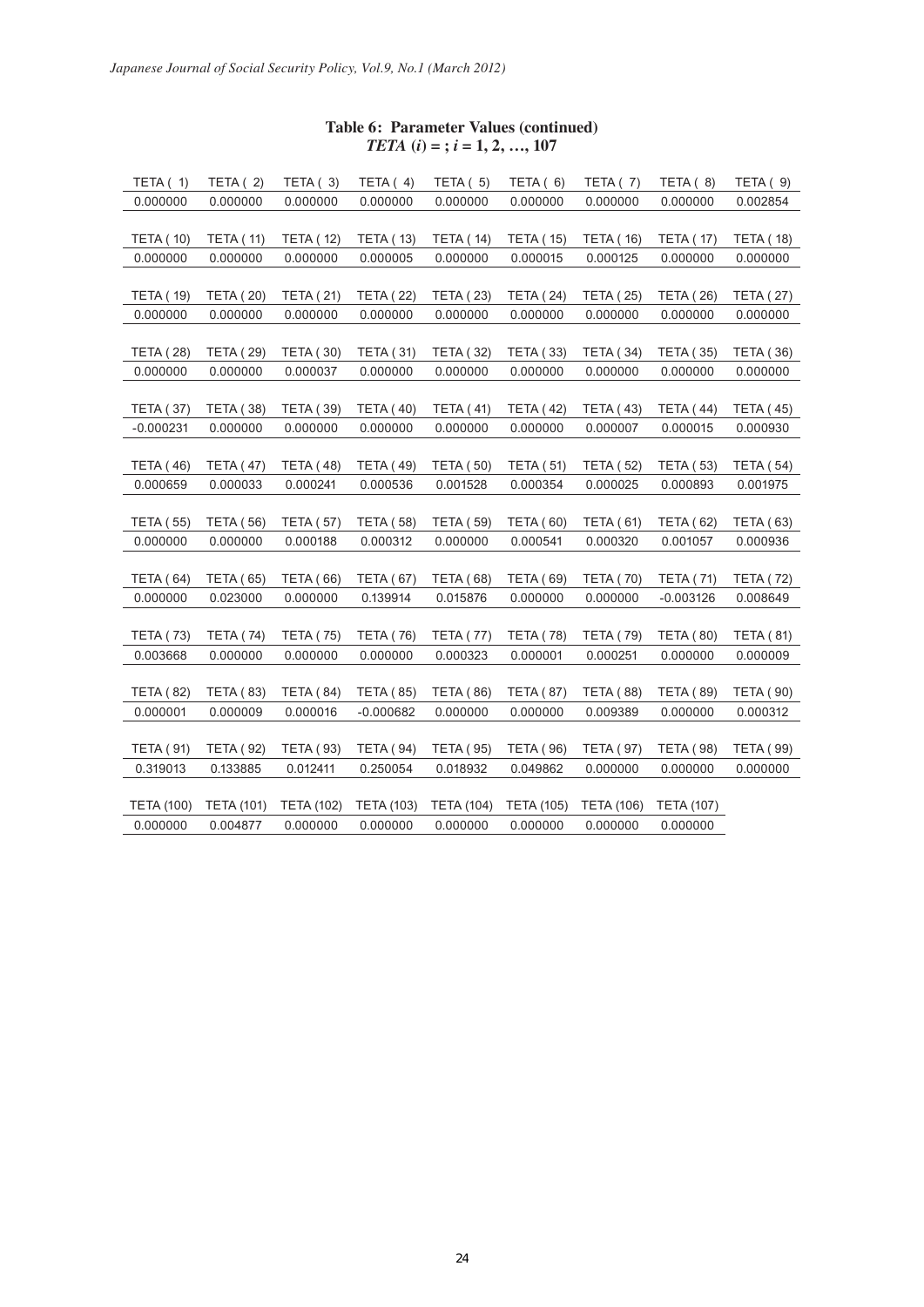| AY(1)    | AY(2)    | AY(3)    | AY (4)   | AY (5)   | AY(6)    | AY (7)   | AY (8)   | AY (9)   |
|----------|----------|----------|----------|----------|----------|----------|----------|----------|
| 0.569112 | 0.259441 | 0.638091 | 0.714903 | 0.545627 | 0.502516 | 0.372137 | 0.509977 | 0.288914 |
|          |          |          |          |          |          |          |          |          |
| AY (10)  | AY (11)  | AY (12)  | AY (13)  | AY ( 14) | AY (15)  | AY (16)  | AY (17)  | AY (18)  |
| 0.399620 | 0.243640 | 0.558255 | 0.302586 | 0.326348 | 0.364356 | 0.335517 | 0.269011 | 0.365120 |
|          |          |          |          |          |          |          |          |          |
| AY (19)  | AY (20)  | AY (21)  | AY (22)  | AY (23)  | AY (24)  | AY (25)  | AY (26)  | AY (27)  |
| 0.545367 | 0.300808 | 0.313485 | 0.079872 | 0.158423 | 0.196041 | 0.282342 | 0.383997 | 0.266826 |
|          |          |          |          |          |          |          |          |          |
| AY (28)  | AY (29)  | AY (30)  | AY (31)  | AY (32)  | AY (33)  | AY (34)  | AY (35)  | AY (36)  |
| 0.038388 | 0.198565 | 0.297147 | 0.374181 | 0.363061 | 0.439348 | 0.394900 | 0.416436 | 0.421920 |
|          |          |          |          |          |          |          |          |          |
| AY (37)  | AY (38)  | AY (39)  | AY (40)  | AY ( 41) | AY ( 42) | AY (43)  | AY (44)  | AY (45)  |
| 0.198469 | 0.206669 | 0.388615 | 0.217738 | 0.154559 | 0.229930 | 0.340688 | 0.457585 | 0.335708 |
|          |          |          |          |          |          |          |          |          |
| AY (46)  | AY (47)  | AY (48)  | AY (49)  | AY (50)  | AY (51)  | AY (52)  | AY (53)  | AY (54)  |
| 0.342878 | 0.453480 | 0.202632 | 0.315002 | 0.281943 | 0.323336 | 0.263178 | 0.228452 | 0.225449 |
|          |          |          |          |          |          |          |          |          |
| AY (55)  | AY ( 56) | AY (57)  | AY (58)  | AY (59)  | AY (60)  | AY (61)  | AY (62)  | AY (63)  |
| 0.292368 | 0.239345 | 0.121935 | 0.128995 | 0.195727 | 0.257239 | 0.319016 | 0.375707 | 0.335744 |
|          |          |          |          |          |          |          |          |          |
| AY (64)  | AY (65)  | AY (66)  | AY (67)  | AY (68)  | AY (69)  | AY (70)  | AY (71)  | AY (72)  |
| 0.387335 | 0.445074 | 0.427856 | 0.444292 | 0.467505 | 0.419332 | 0.296537 | 0.516646 | 0.707740 |
|          |          |          |          |          |          |          |          |          |
| AY (73)  | AY ( 74) | AY (75)  | AY (76)  | AY (77)  | AY (78)  | AY (79)  | AY (80)  | AY (81)  |
| 0.673664 | 0.630237 | 0.718393 | 0.784767 | 0.885020 | 0.605151 | 0.671504 | 0.000000 | 0.303933 |
|          |          |          |          |          |          |          |          |          |
| AY (82)  | AY (83)  | AY (84)  | AY (85)  | AY (86)  | AY (87)  | AY (88)  | AY (89)  | AY (90)  |
| 0.243508 | 0.669003 | 0.600236 | 0.636452 | 0.648946 | 0.449275 | 0.602636 | 0.407587 | 0.440701 |
|          |          |          |          |          |          |          |          |          |
| AY (91)  | AY (92)  | AY (93)  | AY (94)  | AY (95)  | AY (96)  | AY (97)  | AY (98)  | AY (99)  |
| 0.735921 | 0.851534 | 0.558195 | 0.558358 | 0.713532 | 0.732654 | 0.637750 | 0.294748 | 0.655198 |
|          |          |          |          |          |          |          |          |          |
| AY (100) | AY (101) | AY (102) | AY (103) | AY (104) | AY (105) | AY (106) | AY (107) |          |
| 0.361597 | 0.735262 | 0.631194 | 0.439779 | 0.470239 | 0.717599 | 0.399887 | 0.000000 |          |

# **Table 6: Parameter Values (continued)**  $AY (i) = ay_i; i = 1, 2, ..., 107$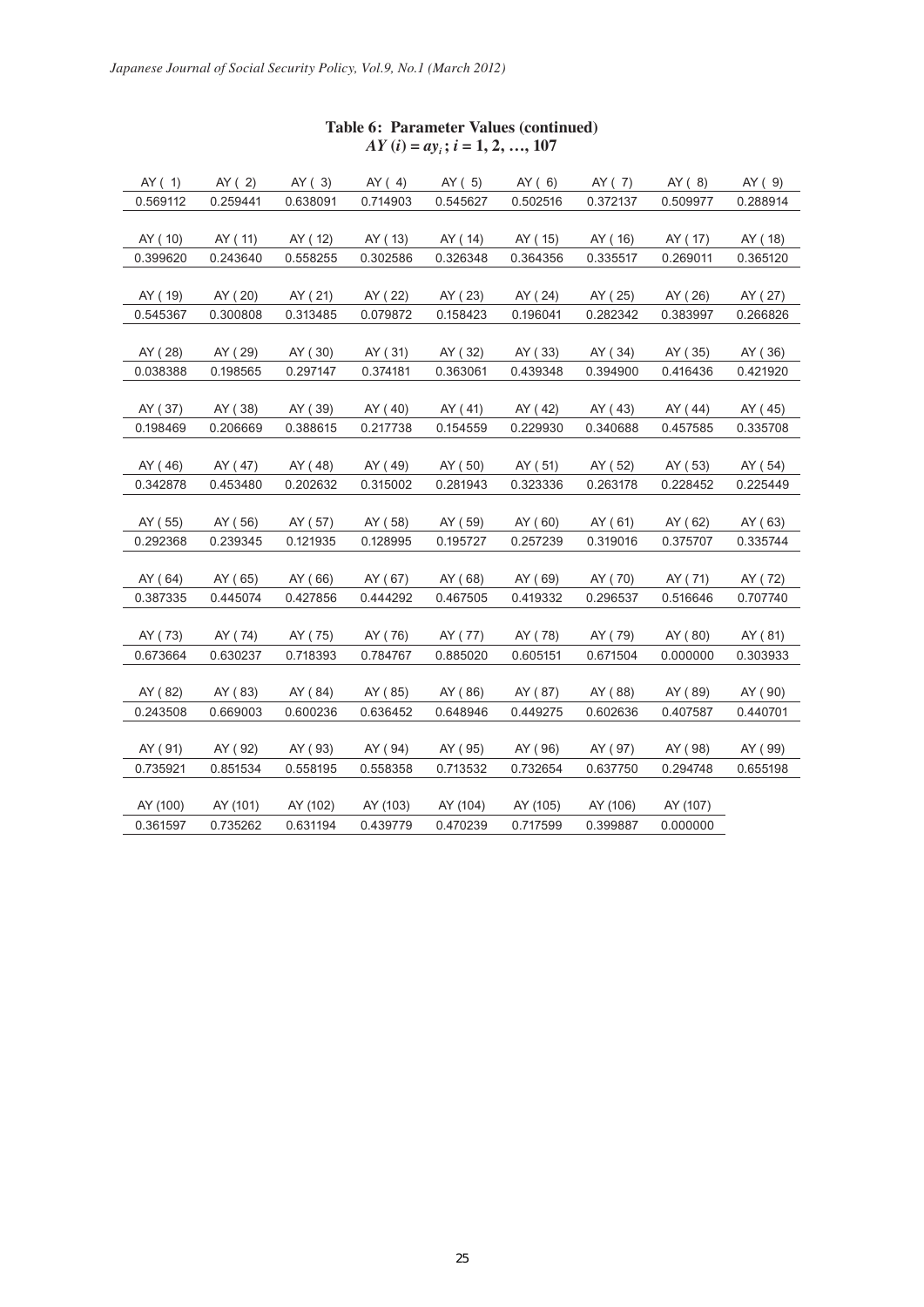## **Table 6: Parameter Values (continued)** *GSAI* **(***i***) = ;** *i* **= 1, 2, …, 107**

| GSAI (1)         | GSAI (2)         | GSAI (3)    | GSAI (4)         | GSAI (5)         | GSAI (6)         | GSAI (7)         | GSAI (8)         | GSAI (9)         |
|------------------|------------------|-------------|------------------|------------------|------------------|------------------|------------------|------------------|
| 0.000418         | 0.001846         | 0.000000    | 0.007704         | 0.000023         | 0.000009         | 0.000378         | $-0.001540$      | 0.001904         |
|                  |                  |             |                  |                  |                  |                  |                  |                  |
| GSAI (10)        | GSAI (11)        | GSAI (12)   | GSAI (13)        | GSAI (14)        | GSAI (15)        | GSAI (16)        | GSAI (17)        | GSAI (18)        |
| 0.001241         | 0.000105         | $-0.000541$ | 0.000953         | 0.001007         | 0.001002         | 0.003683         | 0.000401         | $-0.000053$      |
|                  |                  |             |                  |                  |                  |                  |                  |                  |
| GSAI (19)        | GSAI (20)        | GSAI (21)   | <b>GSAI</b> (22) | <b>GSAI</b> (23) | GSAI (24)        | GSAI (25)        | GSAI (26)        | GSAI (27)        |
| 0.000015         | 0.000003         | 0.000119    | $-0.000029$      | 0.000609         | 0.000388         | $-0.000063$      | $-0.000118$      | 0.000100         |
|                  |                  |             |                  |                  |                  |                  |                  |                  |
| GSAI (28)        | GSAI (29)        | GSAI (30)   | GSAI (31)        | GSAI (32)        | GSAI (33)        | GSAI (34)        | GSAI (35)        | GSAI (36)        |
| $-0.001943$      | 0.000210         | 0.000776    | 0.000078         | $-0.000038$      | 0.000057         | 0.000003         | 0.000154         | 0.000419         |
| GSAI (37)        | GSAI (38)        | GSAI (39)   | GSAI (40)        | GSAI (41)        | GSAI (42)        | GSAI (43)        | <b>GSAI</b> (44) | GSAI (45)        |
| $-0.001777$      | 0.002139         | 0.000111    | 0.000180         | $-0.001248$      | 0.002241         | 0.000520         | 0.003091         | 0.041242         |
|                  |                  |             |                  |                  |                  |                  |                  |                  |
| GSAI (46)        | <b>GSAI</b> (47) | GSAI (48)   | GSAI (49)        | GSAI (50)        | GSAI (51)        | GSAI (52)        | GSAI (53)        | GSAI (54)        |
| 0.071786         | 0.018354         | 0.029925    | 0.024607         | 0.015242         | 0.002979         | 0.002122         | 0.019012         | 0.032610         |
|                  |                  |             |                  |                  |                  |                  |                  |                  |
| GSAI (55)        | GSAI (56)        | GSAI (57)   | GSAI (58)        | GSAI (59)        | GSAI (60)        | GSAI (61)        | GSAI (62)        | GSAI (63)        |
| 0.000412         | $-0.000317$      | 0.035209    | 0.019425         | 0.001465         | 0.002726         | 0.014186         | 0.018706         | 0.011439         |
|                  |                  |             |                  |                  |                  |                  |                  |                  |
| GSAI (64)        | GSAI (65)        | GSAI (66)   | GSAI (67)        | GSAI (68)        | GSAI (69)        | <b>GSAI</b> (70) | GSAI (71)        | <b>GSAI</b> (72) |
| 0.000000         | 0.304971         | 0.000000    | 0.001472         | 0.058366         | 0.000000         | 0.000000         | 0.000000         | 0.000000         |
|                  |                  |             |                  |                  |                  |                  |                  |                  |
| <b>GSAI</b> (73) | GSAI (74)        | GSAI (75)   | GSAI (76)        | <b>GSAI</b> (77) | <b>GSAI</b> (78) | GSAI (79)        | GSAI (80)        | GSAI (81)        |
| 0.136365         | 0.000000         | 0.000000    | 0.000000         | 0.000000         | 0.000015         | 0.007806         | 0.000000         | 0.000501         |
|                  |                  |             |                  |                  |                  |                  |                  |                  |
| GSAI (82)        | GSAI (83)        | GSAI (84)   | GSAI (85)        | GSAI (86)        | GSAI (87)        | GSAI (88)        | GSAI (89)        | GSAI (90)        |
| 0.000020         | 0.000294         | 0.000577    | 0.000000         | 0.000000         | 0.000000         | 0.078944         | 0.000000         | 0.000560         |
|                  |                  |             |                  |                  |                  |                  |                  |                  |
| GSAI (91)        | GSAI (92)        | GSAI (93)   | GSAI (94)        | GSAI (95)        | GSAI (96)        | GSAI (97)        | GSAI (98)        | GSAI (99)        |
| 0.000000         | 0.000000         | 0.000000    | 0.000000         | 0.000000         | 0.000000         | 0.000000         | 0.000000         | 0.000000         |
|                  |                  |             |                  |                  |                  |                  |                  |                  |
| GSAI (100)       | GSAI (101)       | GSAI (102)  | GSAI (103)       | GSAI (104)       | GSAI (105)       | GSAI (106)       | GSAI (107)       |                  |
| 0.000000         | 0.024440         | 0.000000    | 0.000000         | 0.000000         | 0.000000         | 0.000000         | 0.000000         |                  |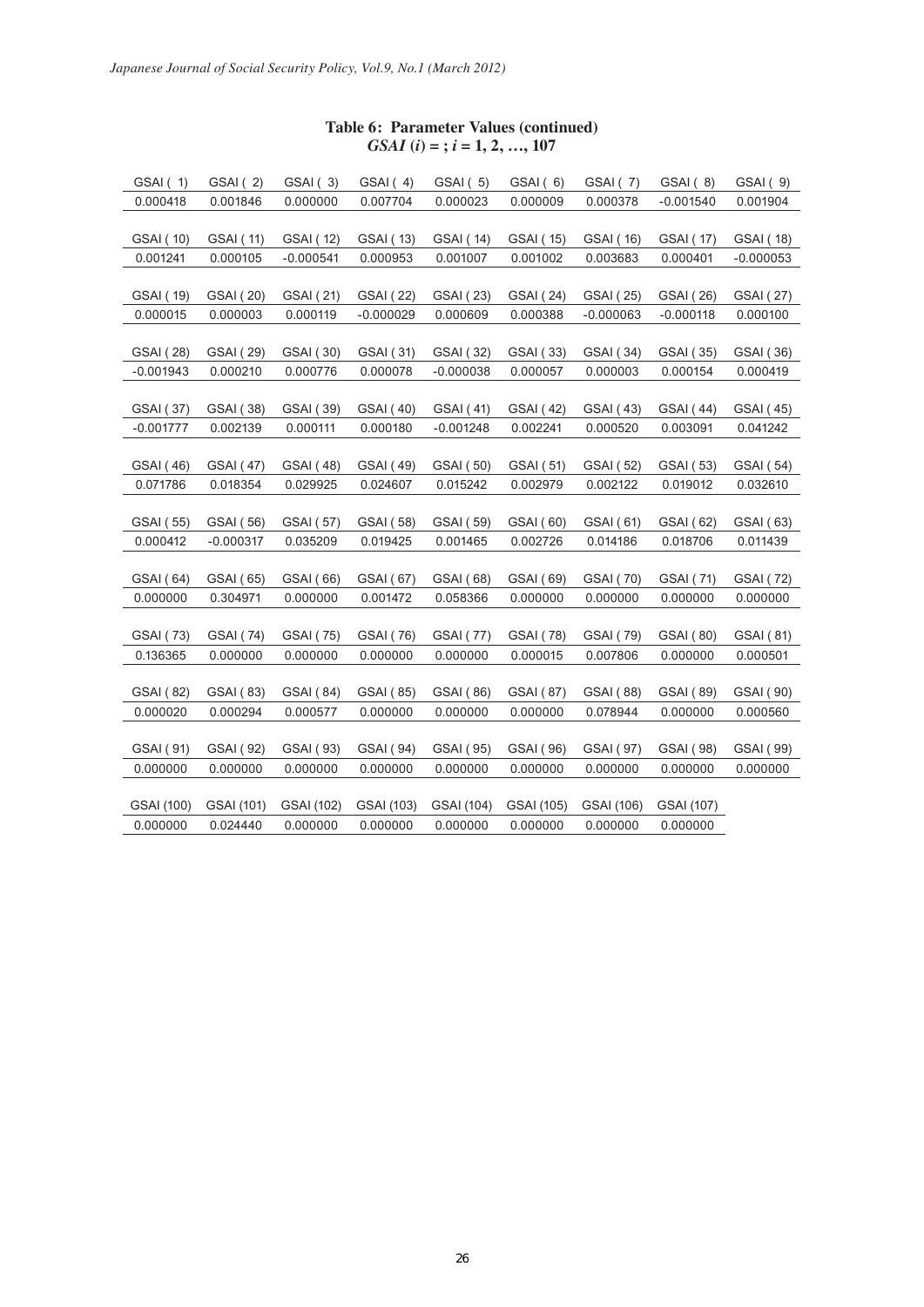## **Table 6: Parameter Values (continued)**  $GAMMAM$  (*i*) =  $\gamma_i^M$ ; *i* = 1, 2, …, 107

| (1)<br>(2)<br>(3)<br>(7)<br>(8)<br>(9)<br>(4)<br>(5)<br>(6)<br>0.204213<br>0.015883<br>0.000000<br>0.159696<br>0.169359<br>0.989016<br>0.161561<br>0.991011<br>0.151897<br><b>GAMMAM</b><br><b>GAMMAM</b><br><b>GAMMAM</b><br><b>GAMMAM</b><br><b>GAMMAM</b><br>GAMMAM<br>GAMMAM<br><b>GAMMAM</b><br>GAMMAM<br>(18)<br>(10)<br>(11)<br>(12)<br>(13)<br>(14)<br>(15)<br>(16)<br>(17) |  |
|-------------------------------------------------------------------------------------------------------------------------------------------------------------------------------------------------------------------------------------------------------------------------------------------------------------------------------------------------------------------------------------|--|
|                                                                                                                                                                                                                                                                                                                                                                                     |  |
|                                                                                                                                                                                                                                                                                                                                                                                     |  |
|                                                                                                                                                                                                                                                                                                                                                                                     |  |
|                                                                                                                                                                                                                                                                                                                                                                                     |  |
| 0.092149<br>0.244285<br>0.205769<br>0.588887<br>0.296517<br>0.031427<br>0.057352<br>0.178307<br>0.078185                                                                                                                                                                                                                                                                            |  |
|                                                                                                                                                                                                                                                                                                                                                                                     |  |
| <b>GAMMAM</b><br><b>GAMMAM</b><br><b>GAMMAM</b><br><b>GAMMAM</b><br><b>GAMMAM</b><br><b>GAMMAM</b><br><b>GAMMAM</b><br><b>GAMMAM</b><br><b>GAMMAM</b>                                                                                                                                                                                                                               |  |
| (19)<br>(20)<br>(21)<br>(22)<br>(23)<br>(24)<br>(25)<br>(26)<br>(27)                                                                                                                                                                                                                                                                                                                |  |
| 0.228893<br>0.015279<br>0.150654<br>0.139844<br>0.130729<br>0.132632<br>0.007000<br>0.166364<br>0.262157                                                                                                                                                                                                                                                                            |  |
|                                                                                                                                                                                                                                                                                                                                                                                     |  |
| <b>GAMMAM</b><br><b>GAMMAM</b><br><b>GAMMAM</b><br><b>GAMMAM</b><br><b>GAMMAM</b><br><b>GAMMAM</b><br>GAMMAM<br><b>GAMMAM</b><br><b>GAMMAM</b><br>(28)<br>(29)<br>(30)<br>(31)<br>(32)<br>(33)<br>(34)<br>(35)<br>(36)                                                                                                                                                              |  |
| 0.134695<br>0.151774<br>0.065853<br>0.059744<br>0.174788<br>0.634839<br>0.133737<br>0.005358<br>0.126247                                                                                                                                                                                                                                                                            |  |
|                                                                                                                                                                                                                                                                                                                                                                                     |  |
| <b>GAMMAM</b><br><b>GAMMAM</b><br><b>GAMMAM</b><br><b>GAMMAM</b><br><b>GAMMAM</b><br><b>GAMMAM</b><br>GAMMAM<br><b>GAMMAM</b><br><b>GAMMAM</b>                                                                                                                                                                                                                                      |  |
| (38)<br>(37)<br>(39)<br>(40)<br>(41)<br>(42)<br>(43)<br>(44)<br>(45)                                                                                                                                                                                                                                                                                                                |  |
| 0.143344<br>0.090442<br>0.046285<br>0.038267<br>0.010569<br>0.057458<br>0.518190<br>0.030947<br>0.067039                                                                                                                                                                                                                                                                            |  |
|                                                                                                                                                                                                                                                                                                                                                                                     |  |
| <b>GAMMAM</b><br><b>GAMMAM</b><br><b>GAMMAM</b><br><b>GAMMAM</b><br><b>GAMMAM</b><br><b>GAMMAM</b><br>GAMMAM<br><b>GAMMAM</b><br><b>GAMMAM</b>                                                                                                                                                                                                                                      |  |
| (46)<br>(47)<br>(48)<br>(49)<br>(50)<br>(51)<br>(52)<br>(53)<br>(54)                                                                                                                                                                                                                                                                                                                |  |
| 0.164382<br>0.671938<br>0.159450<br>0.094953<br>0.057172<br>0.167955<br>0.392915<br>0.159768<br>0.199346                                                                                                                                                                                                                                                                            |  |
| <b>GAMMAM</b><br><b>GAMMAM</b><br><b>GAMMAM</b><br><b>GAMMAM</b><br><b>GAMMAM</b><br><b>GAMMAM</b><br><b>GAMMAM</b>                                                                                                                                                                                                                                                                 |  |
| <b>GAMMAM</b><br><b>GAMMAM</b><br>(58)<br>(60)<br>(62)<br>(63)<br>(55)<br>(56)<br>(57)<br>(59)<br>(61)                                                                                                                                                                                                                                                                              |  |
| 0.587932<br>0.147661<br>0.120402<br>0.027670<br>0.026757<br>0.039290<br>0.299314<br>0.389652<br>0.289767                                                                                                                                                                                                                                                                            |  |
|                                                                                                                                                                                                                                                                                                                                                                                     |  |
| <b>GAMMAM</b><br><b>GAMMAM</b><br><b>GAMMAM</b><br><b>GAMMAM</b><br>GAMMAM<br>GAMMAM<br>GAMMAM<br><b>GAMMAM</b><br><b>GAMMAM</b>                                                                                                                                                                                                                                                    |  |
| (65)<br>(66)<br>(68)<br>(69)<br>(70)<br>(72)<br>(64)<br>(67)<br>(71)                                                                                                                                                                                                                                                                                                                |  |
| 0.000000<br>0.000000<br>0.000063<br>0.000318<br>0.000000<br>0.000000<br>0.000000<br>0.000068<br>0.000072                                                                                                                                                                                                                                                                            |  |
|                                                                                                                                                                                                                                                                                                                                                                                     |  |
| <b>GAMMAM</b><br><b>GAMMAM</b><br><b>GAMMAM</b><br><b>GAMMAM</b><br>GAMMAM<br>GAMMAM<br>GAMMAM<br><b>GAMMAM</b><br><b>GAMMAM</b>                                                                                                                                                                                                                                                    |  |
| (81)<br>(73)<br>(74)<br>(75)<br>(76)<br>(77)<br>(78)<br>(79)<br>(80)                                                                                                                                                                                                                                                                                                                |  |
| 0.000123<br>0.000000<br>0.007164<br>0.012048<br>0.000000<br>0.030748<br>0.011163<br>0.000000<br>0.453834                                                                                                                                                                                                                                                                            |  |
| <b>GAMMAM</b><br><b>GAMMAM</b><br><b>GAMMAM</b><br><b>GAMMAM</b><br><b>GAMMAM</b><br><b>GAMMAM</b><br><b>GAMMAM</b><br><b>GAMMAM</b><br><b>GAMMAM</b>                                                                                                                                                                                                                               |  |
| (84)<br>(85)<br>(88)<br>(89)<br>(90)<br>(82)<br>(83)<br>(86)<br>(87)                                                                                                                                                                                                                                                                                                                |  |
| 0.022020<br>0.000000<br>0.043256<br>0.005262<br>0.000000<br>0.002268<br>0.031897<br>0.394777<br>0.000000                                                                                                                                                                                                                                                                            |  |
|                                                                                                                                                                                                                                                                                                                                                                                     |  |
| <b>GAMMAM</b><br><b>GAMMAM</b><br><b>GAMMAM</b><br><b>GAMMAM</b><br><b>GAMMAM</b><br>GAMMAM<br>GAMMAM<br>GAMMAM<br>GAMMAM                                                                                                                                                                                                                                                           |  |
| (91)<br>(92)<br>(93)<br>(94)<br>(95)<br>(96)<br>(98)<br>(99)<br>(97)                                                                                                                                                                                                                                                                                                                |  |
| 0.042848<br>0.000000<br>0.000000<br>0.006711<br>0.022928<br>0.002069<br>0.000000<br>0.002954<br>0.000056                                                                                                                                                                                                                                                                            |  |
|                                                                                                                                                                                                                                                                                                                                                                                     |  |
| GAMMAM<br>GAMMAM<br>GAMMAM<br><b>GAMMAM</b><br>GAMMAM<br><b>GAMMAM</b><br>GAMMAM<br>GAMMAM<br>(100)<br>(105)                                                                                                                                                                                                                                                                        |  |
| (101)<br>(103)<br>(106)<br>(107)<br>(102)<br>(104)<br>0.000019<br>0.026586<br>0.018407<br>0.041963<br>0.220840<br>0.000424<br>0.058544<br>0.000000                                                                                                                                                                                                                                  |  |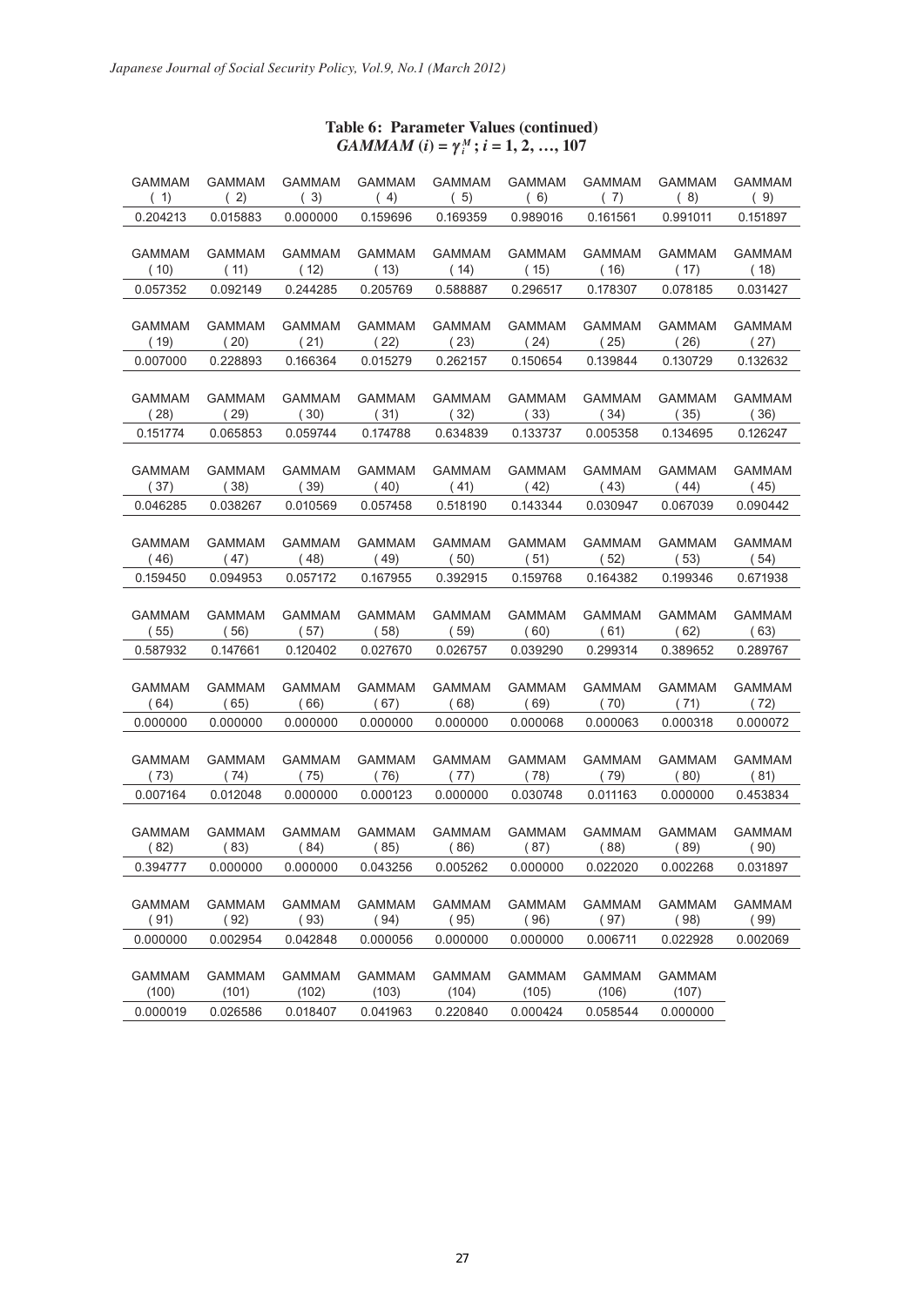# **Table 6: Parameter Values (continued)** *GAMMAD*  $(i) = \gamma_i^D$ ;  $i = 1, 2, ..., 107$

| <b>GAMMAD</b> | <b>GAMMAD</b> | <b>GAMMAD</b> | <b>GAMMAD</b> | <b>GAMMAD</b> | <b>GAMMAD</b> | <b>GAMMAD</b> | <b>GAMMAD</b> | <b>GAMMAD</b> |
|---------------|---------------|---------------|---------------|---------------|---------------|---------------|---------------|---------------|
| (1)           | (2)           | (3)           | (4)           | (5)           | (6)           | (7)           | (8)           | (9)           |
| 0.795787      | 0.984117      | 1.000000      | 0.840304      | 0.830641      | 0.010984      | 0.838439      | 0.008989      | 0.848103      |
| <b>GAMMAD</b> | <b>GAMMAD</b> | <b>GAMMAD</b> | <b>GAMMAD</b> | <b>GAMMAD</b> | <b>GAMMAD</b> | <b>GAMMAD</b> | <b>GAMMAD</b> | <b>GAMMAD</b> |
| (10)          | (11)          | (12)          | (13)          | (14)          | (15)          | (16)          | (17)          | (18)          |
| 0.942648      | 0.907851      | 0.755715      | 0.794231      | 0.411113      | 0.703483      | 0.821693      | 0.921815      | 0.968573      |
| <b>GAMMAD</b> | <b>GAMMAD</b> | <b>GAMMAD</b> | <b>GAMMAD</b> | <b>GAMMAD</b> | <b>GAMMAD</b> | <b>GAMMAD</b> | <b>GAMMAD</b> | <b>GAMMAD</b> |
| (19)          | (20)          | (21)          | (22)          | (23)          | (24)          | (25)          | (26)          | (27)          |
| 0.993000      | 0.771107      | 0.833636      | 0.984721      | 0.737843      | 0.849346      | 0.860156      | 0.869271      | 0.867368      |
| <b>GAMMAD</b> | <b>GAMMAD</b> | <b>GAMMAD</b> | <b>GAMMAD</b> | <b>GAMMAD</b> | <b>GAMMAD</b> | <b>GAMMAD</b> | <b>GAMMAD</b> | <b>GAMMAD</b> |
| (28)          | (29)          | (30)          | (31)          | (32)          | (33)          | (34)          | (35)          | (36)          |
| 0.848226      | 0.934147      | 0.940256      | 0.825212      | 0.365161      | 0.866263      | 0.994642      | 0.865305      | 0.873753      |
| <b>GAMMAD</b> | GAMMAD        | GAMMAD        | GAMMAD        | <b>GAMMAD</b> | <b>GAMMAD</b> | <b>GAMMAD</b> | <b>GAMMAD</b> | <b>GAMMAD</b> |
| (37)          | (38)          | (39)          | (40)          | (41)          | (42)          | (43)          | (44)          | (45)          |
| 0.953715      | 0.961733      | 0.989431      | 0.942542      | 0.481810      | 0.856656      | 0.969053      | 0.932961      | 0.909558      |
| <b>GAMMAD</b> | <b>GAMMAD</b> | <b>GAMMAD</b> | <b>GAMMAD</b> | <b>GAMMAD</b> | <b>GAMMAD</b> | <b>GAMMAD</b> | <b>GAMMAD</b> | <b>GAMMAD</b> |
| (46)          | (47)          | (48)          | (49)          | (50)          | (51)          | (52)          | (53)          | (54)          |
| 0.840550      | 0.905047      | 0.942828      | 0.832045      | 0.607085      | 0.840232      | 0.835618      | 0.800654      | 0.328062      |
| <b>GAMMAD</b> | GAMMAD        | <b>GAMMAD</b> | <b>GAMMAD</b> | <b>GAMMAD</b> | <b>GAMMAD</b> | <b>GAMMAD</b> | <b>GAMMAD</b> | <b>GAMMAD</b> |
| (55)          | (56)          | (57)          | (58)          | (59)          | (60)          | (61)          | (62)          | (63)          |
| 0.412068      | 0.852339      | 0.879598      | 0.972330      | 0.973243      | 0.960710      | 0.700686      | 0.610348      | 0.710233      |
| <b>GAMMAD</b> | <b>GAMMAD</b> | <b>GAMMAD</b> | GAMMAD        | <b>GAMMAD</b> | <b>GAMMAD</b> | <b>GAMMAD</b> | <b>GAMMAD</b> | <b>GAMMAD</b> |
| (64)          | (65)          | (66)          | (67)          | (68)          | (69)          | (70)          | (71)          | (72)          |
| 1.000000      | 1.000000      | 1.000000      | 1.000000      | 1.000000      | 0.999932      | 0.999937      | 0.999682      | 0.999928      |
| <b>GAMMAD</b> | GAMMAD        | GAMMAD        | GAMMAD        | GAMMAD        | <b>GAMMAD</b> | <b>GAMMAD</b> | <b>GAMMAD</b> | <b>GAMMAD</b> |
| (73)          | (74)          | (75)          | (76)          | (77)          | (78)          | (79)          | (80)          | (81)          |
| 0.992836      | 0.987952      | 1.000000      | 0.999877      | 1.000000      | 0.969252      | 0.988837      | 1.000000      | 0.546166      |
| <b>GAMMAD</b> | <b>GAMMAD</b> | <b>GAMMAD</b> | <b>GAMMAD</b> | <b>GAMMAD</b> | <b>GAMMAD</b> | <b>GAMMAD</b> | <b>GAMMAD</b> | <b>GAMMAD</b> |
| (82)          | (83)          | (84)          | (85)          | (86)          | (87)          | (88)          | (89)          | (90)          |
| 0.605223      | 1.000000      | 1.000000      | 0.956744      | 0.994738      | 1.000000      | 0.977980      | 0.997732      | 0.968103      |
| <b>GAMMAD</b> | <b>GAMMAD</b> | <b>GAMMAD</b> | <b>GAMMAD</b> | <b>GAMMAD</b> | <b>GAMMAD</b> | <b>GAMMAD</b> | <b>GAMMAD</b> | <b>GAMMAD</b> |
| (91)          | (92)          | (93)          | (94)          | (95)          | (96)          | (97)          | (98)          | (99)          |
| 1.000000      | 0.997046      | 0.957152      | 0.999944      | 1.000000      | 1.000000      | 0.993289      | 0.977072      | 0.997931      |
| <b>GAMMAD</b> | <b>GAMMAD</b> | GAMMAD        | <b>GAMMAD</b> | GAMMAD        | GAMMAD        | <b>GAMMAD</b> | GAMMAD        |               |
| (100)         | (101)         | (102)         | (103)         | (104)         | (105)         | (106)         | (107)         |               |
| 0.999981      | 0.973414      | 0.981593      | 0.958037      | 0.779160      | 0.999576      | 0.941456      | 1.000000      |               |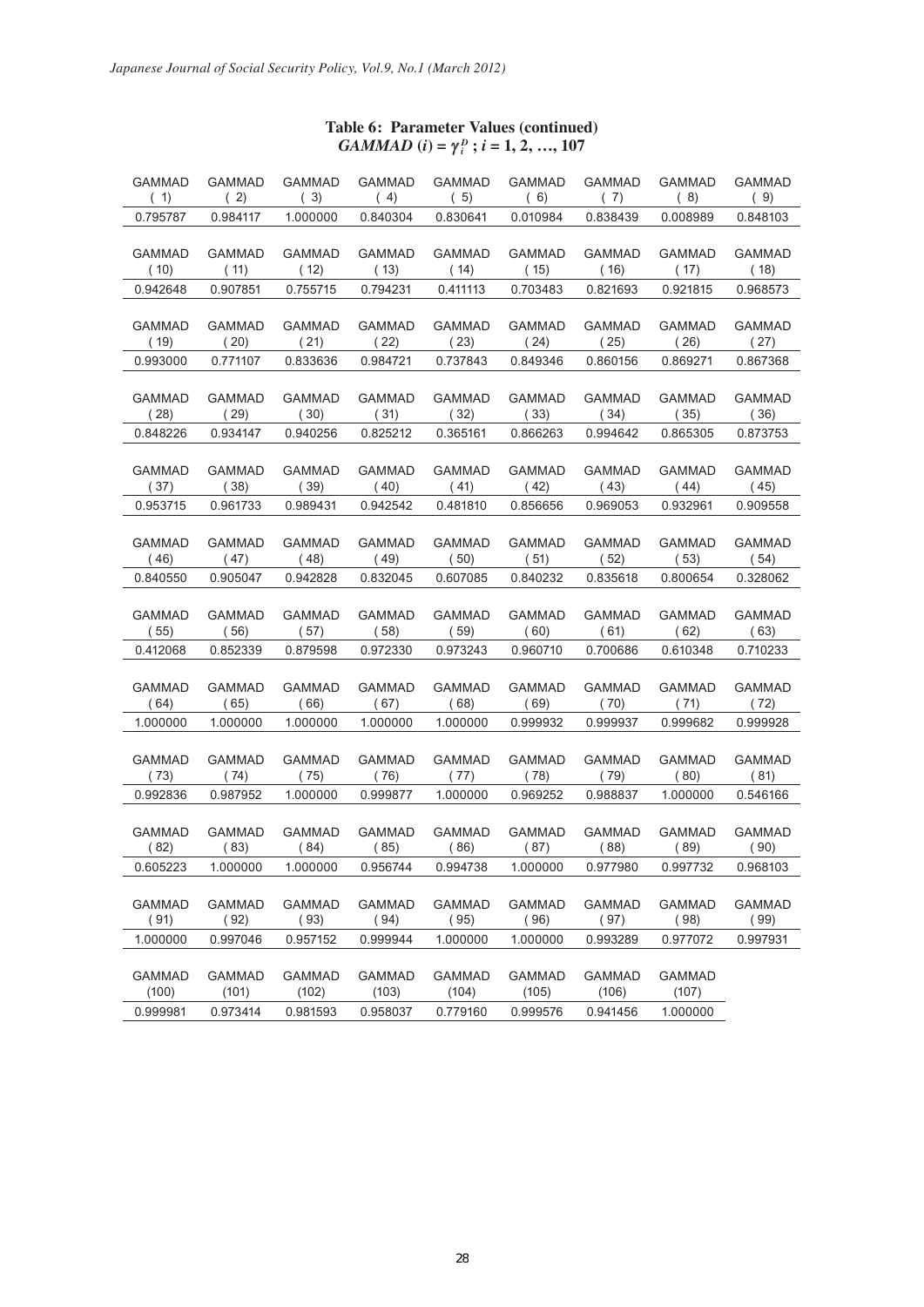| <b>KAPPAE</b><br>(1) | <b>KAPPAE</b><br>(2) | <b>KAPPAE</b><br>(3) | <b>KAPPAE</b><br>(4) | <b>KAPPAE</b><br>(5) | <b>KAPPAE</b><br>(6) | <b>KAPPAE</b><br>(7) | <b>KAPPAE</b><br>(8) | <b>KAPPAE</b><br>(9) |
|----------------------|----------------------|----------------------|----------------------|----------------------|----------------------|----------------------|----------------------|----------------------|
| 0.003039             | 0.000270             | 0.000000             | 0.001252             | 0.025258             | 0.182150             | 0.031150             | 0.001016             | 0.008845             |
|                      |                      |                      |                      |                      |                      |                      |                      |                      |
| <b>KAPPAE</b>        | <b>KAPPAE</b>        | <b>KAPPAE</b>        | <b>KAPPAE</b>        | <b>KAPPAE</b>        | <b>KAPPAE</b>        | <b>KAPPAE</b>        | <b>KAPPAE</b>        | <b>KAPPAE</b>        |
| (10)                 | (11)                 | (12)                 | (13)                 | (14)                 | (15)                 | (16)                 | (17)                 | (18)                 |
| 0.002643             | 0.003551             | 0.010760             | 0.236228             | 0.021328             | 0.004348             | 0.027498             | 0.049164             | 0.015724             |
|                      |                      |                      |                      |                      |                      |                      |                      |                      |
| <b>KAPPAE</b>        | <b>KAPPAE</b>        | <b>KAPPAE</b>        | <b>KAPPAE</b>        | <b>KAPPAE</b>        | <b>KAPPAE</b>        | <b>KAPPAE</b>        | <b>KAPPAE</b>        | <b>KAPPAE</b>        |
| (19)                 | (20)                 | (21)                 | (22)                 | (23)                 | (24)                 | (25)                 | (26)                 | (27)                 |
| 0.007009             | 0.032443             | 0.137034             | 0.109029             | 0.301676             | 0.290771             | 0.275001             | 0.046991             | 0.193032             |
|                      |                      |                      |                      |                      |                      |                      |                      |                      |
| <b>KAPPAE</b>        | <b>KAPPAE</b>        | <b>KAPPAE</b>        | <b>KAPPAE</b>        | <b>KAPPAE</b>        | <b>KAPPAE</b>        | <b>KAPPAE</b>        | <b>KAPPAE</b>        | <b>KAPPAE</b>        |
| (28)                 | (29)                 | (30)                 | (31)                 | (32)                 | (33)                 | (34)                 | (35)                 | (36)                 |
| 0.053784             | 0.033542             | 0.103752             | 0.236375             | 0.041396             | 0.210679             | 0.008462             | 0.154667             | 0.145432             |
|                      |                      |                      |                      |                      |                      |                      |                      |                      |
| <b>KAPPAE</b>        | <b>KAPPAE</b>        | <b>KAPPAE</b>        | <b>KAPPAE</b>        | <b>KAPPAE</b>        | <b>KAPPAE</b>        | <b>KAPPAE</b>        | <b>KAPPAE</b>        | <b>KAPPAE</b>        |
| (37)                 | (38)                 | (39)                 | (40)                 | (41)                 | (42)                 | (43)                 | (44)                 | (45)                 |
| 0.016499             | 0.189440             | 0.010059             | 0.004244             | 0.188856             | 0.158541             | 0.006420             | 0.078360             | 0.261322             |
|                      |                      |                      |                      |                      |                      |                      |                      |                      |
| <b>KAPPAE</b>        | <b>KAPPAE</b>        | <b>KAPPAE</b>        | <b>KAPPAE</b>        | <b>KAPPAE</b>        | <b>KAPPAE</b>        | <b>KAPPAE</b>        | <b>KAPPAE</b>        | <b>KAPPAE</b>        |
| (46)                 | (47)                 | (48)                 | (49)                 | (50)<br>0.559810     | (51)                 | (52)                 | (53)                 | (54)                 |
| 0.374836             | 0.219185             | 0.064306             | 0.322125             |                      | 0.440164             | 0.079687             | 0.259846             | 0.607049             |
| <b>KAPPAE</b>        | <b>KAPPAE</b>        | <b>KAPPAE</b>        | <b>KAPPAE</b>        | <b>KAPPAE</b>        | <b>KAPPAE</b>        | <b>KAPPAE</b>        | <b>KAPPAE</b>        | <b>KAPPAE</b>        |
| (55)                 | (56)                 | (57)                 | (58)                 | (59)                 | (60)                 | (61)                 | (62)                 | (63)                 |
| 0.679630             | 0.256909             | 0.527340             | 0.354772             | 0.139857             | 0.604501             | 0.222479             | 0.375409             | 0.139016             |
|                      |                      |                      |                      |                      |                      |                      |                      |                      |
| <b>KAPPAE</b>        | <b>KAPPAE</b>        | <b>KAPPAE</b>        | <b>KAPPAE</b>        | <b>KAPPAE</b>        | <b>KAPPAE</b>        | <b>KAPPAE</b>        | <b>KAPPAE</b>        | <b>KAPPAE</b>        |
| (64)                 | (65)                 | (66)                 | (67)                 | (68)                 | (69)                 | (70)                 | (71)                 | (72)                 |
| 0.255331             | 0.000000             | 0.000000             | 0.000000             | 0.000000             | 0.001922             | 0.000244             | 0.002235             | 0.000838             |
|                      |                      |                      |                      |                      |                      |                      |                      |                      |
| <b>KAPPAE</b>        | <b>KAPPAE</b>        | <b>KAPPAE</b>        | <b>KAPPAE</b>        | <b>KAPPAE</b>        | <b>KAPPAE</b>        | <b>KAPPAE</b>        | <b>KAPPAE</b>        | <b>KAPPAE</b>        |
| (73)                 | (74)                 | (75)                 | (76)                 | (77)                 | (78)                 | (79)                 | (80)                 | (81)                 |
| 0.081116             | 0.015740             | 0.000207             | 0.001465             | 0.000000             | 0.015210             | 0.054490             | 0.000000             | 0.619934             |
|                      |                      |                      |                      |                      |                      |                      |                      |                      |
| <b>KAPPAE</b>        | <b>KAPPAE</b>        | <b>KAPPAE</b>        | <b>KAPPAE</b>        | <b>KAPPAE</b>        | <b>KAPPAE</b>        | <b>KAPPAE</b>        | <b>KAPPAE</b>        | <b>KAPPAE</b>        |
| (82)                 | (83)                 | (84)                 | (85)                 | (86)                 | (87)                 | (88)                 | (89)                 | (90)                 |
| 0.258458             | 0.070603             | 0.049171             | 0.088519             | 0.004668             | 0.000010             | 0.010135             | 0.003421             | 0.010506             |
|                      |                      |                      |                      |                      |                      |                      |                      |                      |
| <b>KAPPAE</b>        | <b>KAPPAE</b>        | <b>KAPPAE</b>        | <b>KAPPAE</b>        | <b>KAPPAE</b>        | <b>KAPPAE</b>        | <b>KAPPAE</b>        | <b>KAPPAE</b>        | <b>KAPPAE</b>        |
| (91)                 | (92)                 | (93)                 | (94)                 | (95)                 | (96)                 | (97)                 | (98)                 | (99)                 |
| 0.000000             | 0.001252             | 0.027012             | 0.000006             | 0.000000             | 0.000000             | 0.003981             | 0.013002             | 0.012756             |
|                      |                      |                      |                      |                      |                      |                      |                      |                      |
| <b>KAPPAE</b>        | <b>KAPPAE</b>        | <b>KAPPAE</b>        | <b>KAPPAE</b>        | <b>KAPPAE</b>        | <b>KAPPAE</b>        | <b>KAPPAE</b>        | <b>KAPPAE</b>        |                      |
| (100)                | (101)                | (102)                | (103)                | (104)                | (105)                | (106)                | (107)                |                      |
| 0.000177             | 0.013158             | 0.008165             | 0.011575             | 0.088229             | 0.000147             | 0.008925             | 0.000000             |                      |

# **Table 6: Parameter Values (continued)**  $KAPPAE$  (*i*) =  $\kappa_i^E$ ; *i* = 1, 2, …, 107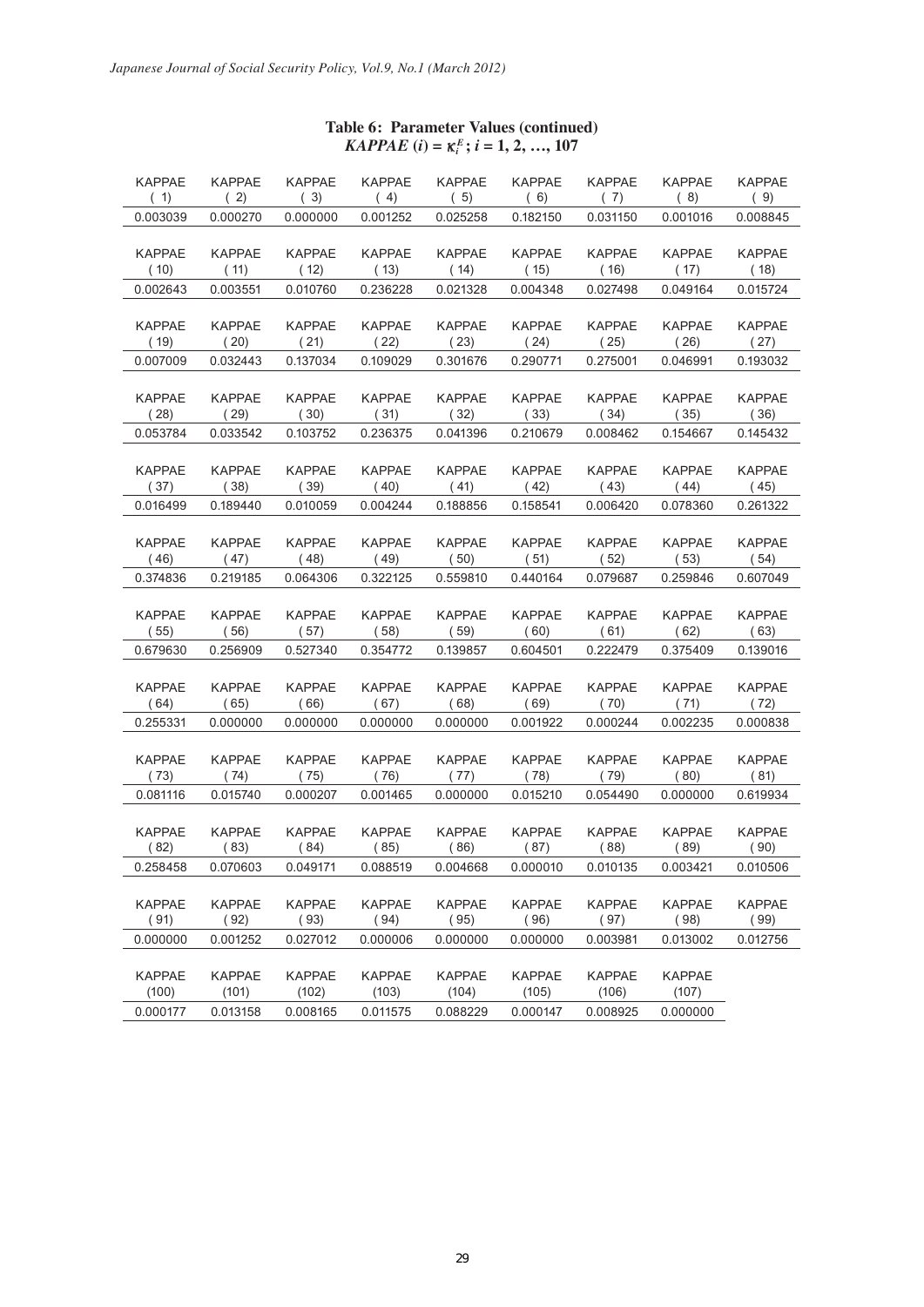| <b>KAPPAD</b>         | KAPPAD                | <b>KAPPAD</b>         | <b>KAPPAD</b>         | <b>KAPPAD</b>         | <b>KAPPAD</b>         | <b>KAPPAD</b>         | <b>KAPPAD</b>         | <b>KAPPAD</b>         |
|-----------------------|-----------------------|-----------------------|-----------------------|-----------------------|-----------------------|-----------------------|-----------------------|-----------------------|
| (1)                   | (2)                   | (3)                   | (4)                   | (5)                   | (6)                   | (7)                   | (8)                   | (9)                   |
| 0.996961              | 0.999730              | 1.000000              | 0.998748              | 0.974742              | 0.817850              | 0.968850              | 0.998984              | 0.991155              |
|                       |                       |                       |                       |                       |                       |                       |                       |                       |
| <b>KAPPAD</b>         | <b>KAPPAD</b>         | <b>KAPPAD</b>         | <b>KAPPAD</b>         | <b>KAPPAD</b>         | <b>KAPPAD</b>         | <b>KAPPAD</b>         | <b>KAPPAD</b>         | <b>KAPPAD</b>         |
| (10)                  | (11)                  | (12)                  | (13)                  | (14)                  | (15)                  | (16)                  | (17)                  | (18)                  |
| 0.997357              | 0.996449              | 0.989240              | 0.763772              | 0.978672              | 0.995652              | 0.972502              | 0.950836              | 0.984276              |
|                       |                       |                       |                       |                       |                       |                       |                       |                       |
| <b>KAPPAD</b>         | <b>KAPPAD</b>         | <b>KAPPAD</b>         | <b>KAPPAD</b>         | <b>KAPPAD</b>         | <b>KAPPAD</b>         | <b>KAPPAD</b>         | <b>KAPPAD</b>         | <b>KAPPAD</b>         |
| (19)                  | (20)                  | (21)                  | (22)                  | (23)                  | (24)                  | (25)                  | (26)                  | (27)                  |
| 0.992991              | 0.967557              | 0.862966              | 0.890971              | 0.698324              | 0.709229              | 0.724999              | 0.953009              | 0.806968              |
|                       |                       |                       |                       |                       |                       |                       |                       |                       |
| <b>KAPPAD</b>         | <b>KAPPAD</b>         | <b>KAPPAD</b>         | <b>KAPPAD</b>         | <b>KAPPAD</b>         | <b>KAPPAD</b>         | <b>KAPPAD</b>         | <b>KAPPAD</b>         | <b>KAPPAD</b>         |
| (28)                  | (29)                  | (30)                  | (31)                  | (32)                  | (33)                  | (34)                  | (35)                  | (36)                  |
| 0.946216              | 0.966458              | 0.896248              | 0.763625              | 0.958604              | 0.789321              | 0.991538              | 0.845333              | 0.854568              |
|                       |                       |                       |                       |                       |                       |                       |                       |                       |
| <b>KAPPAD</b><br>(37) | <b>KAPPAD</b><br>(38) | <b>KAPPAD</b><br>(39) | <b>KAPPAD</b><br>(40) | <b>KAPPAD</b><br>(41) | <b>KAPPAD</b><br>(42) | <b>KAPPAD</b><br>(43) | <b>KAPPAD</b><br>(44) | <b>KAPPAD</b><br>(45) |
| 0.983501              | 0.810560              | 0.989941              | 0.995756              | 0.811144              | 0.841459              | 0.993580              | 0.921640              | 0.738678              |
|                       |                       |                       |                       |                       |                       |                       |                       |                       |
| <b>KAPPAD</b>         | <b>KAPPAD</b>         | <b>KAPPAD</b>         | <b>KAPPAD</b>         | <b>KAPPAD</b>         | <b>KAPPAD</b>         | <b>KAPPAD</b>         | <b>KAPPAD</b>         | <b>KAPPAD</b>         |
| (46)                  | (47)                  | (48)                  | (49)                  | (50)                  | (51)                  | (52)                  | (53)                  | (54)                  |
| 0.625164              | 0.780815              | 0.935694              | 0.677875              | 0.440190              | 0.559836              | 0.920313              | 0.740154              | 0.392951              |
|                       |                       |                       |                       |                       |                       |                       |                       |                       |
| <b>KAPPAD</b>         | <b>KAPPAD</b>         | <b>KAPPAD</b>         | <b>KAPPAD</b>         | <b>KAPPAD</b>         | <b>KAPPAD</b>         | <b>KAPPAD</b>         | <b>KAPPAD</b>         | <b>KAPPAD</b>         |
| (55)                  | (56)                  | (57)                  | (58)                  | (59)                  | (60)                  | (61)                  | (62)                  | (63)                  |
| 0.320370              | 0.743091              | 0.472660              | 0.645228              | 0.860143              | 0.395499              | 0.777521              | 0.624591              | 0.860984              |
|                       |                       |                       |                       |                       |                       |                       |                       |                       |
| <b>KAPPAD</b>         | <b>KAPPAD</b>         | <b>KAPPAD</b>         | <b>KAPPAD</b>         | <b>KAPPAD</b>         | <b>KAPPAD</b>         | <b>KAPPAD</b>         | <b>KAPPAD</b>         | <b>KAPPAD</b>         |
| (64)                  | (65)                  | (66)                  | (67)                  | (68)                  | (69)                  | (70)                  | (71)                  | (72)                  |
| 0.744669              | 1.000000              | 1.000000              | 1.000000              | 1.000000              | 0.998078              | 0.999756              | 0.997765              | 0.999162              |
|                       |                       |                       |                       |                       |                       |                       |                       |                       |
| <b>KAPPAD</b>         | <b>KAPPAD</b>         | <b>KAPPAD</b>         | <b>KAPPAD</b>         | <b>KAPPAD</b>         | <b>KAPPAD</b>         | <b>KAPPAD</b>         | <b>KAPPAD</b>         | <b>KAPPAD</b>         |
| (73)                  | (74)                  | (75)                  | (76)                  | (77)                  | (78)                  | (79)                  | (80)                  | (81)                  |
| 0.918884              | 0.984260              | 0.999793              | 0.998535              | 1.000000              | 0.984790              | 0.945510              | 1.000000              | 0.380066              |
|                       |                       |                       |                       |                       |                       |                       |                       |                       |
| <b>KAPPAD</b>         | <b>KAPPAD</b>         | <b>KAPPAD</b>         | <b>KAPPAD</b>         | <b>KAPPAD</b>         | <b>KAPPAD</b>         | <b>KAPPAD</b>         | <b>KAPPAD</b>         | <b>KAPPAD</b>         |
| (82)                  | (83)                  | (84)                  | (85)                  | (86)                  | (87)                  | (88)                  | (89)                  | (90)                  |
| 0.741542              | 0.929397              | 0.950829              | 0.911481              | 0.995332              | 0.999990              | 0.989865              | 0.996579              | 0.989494              |
|                       |                       |                       |                       |                       |                       |                       |                       |                       |
| <b>KAPPAD</b>         | KAPPAD                | <b>KAPPAD</b>         | <b>KAPPAD</b>         | <b>KAPPAD</b>         | <b>KAPPAD</b>         | <b>KAPPAD</b>         | <b>KAPPAD</b>         | <b>KAPPAD</b>         |
| (91)                  | (92)                  | (93)                  | (94)                  | (95)                  | (96)                  | (97)                  | (98)                  | (99)                  |
| 1.000000              | 0.998748              | 0.972988              | 0.999994              | 1.000000              | 1.000000              | 0.996019              | 0.986998              | 0.987244              |
|                       |                       |                       |                       |                       |                       |                       |                       |                       |
| <b>KAPPAD</b>         | <b>KAPPAD</b>         | <b>KAPPAD</b>         | <b>KAPPAD</b>         | <b>KAPPAD</b>         | <b>KAPPAD</b>         | <b>KAPPAD</b>         | <b>KAPPAD</b>         |                       |
| (100)                 | (101)                 | (102)                 | (103)                 | (104)                 | (105)                 | (106)                 | (107)                 |                       |
| 0.999823              | 0.986842              | 0.991835              | 0.988425              | 0.911771              | 0.999853              | 0.991075              | 1.000000              |                       |

# **Table 6: Parameter Values (continued)**  $KAPPAD$   $(i) = \kappa_i^E$ ;  $i = 1, 2, ..., 107$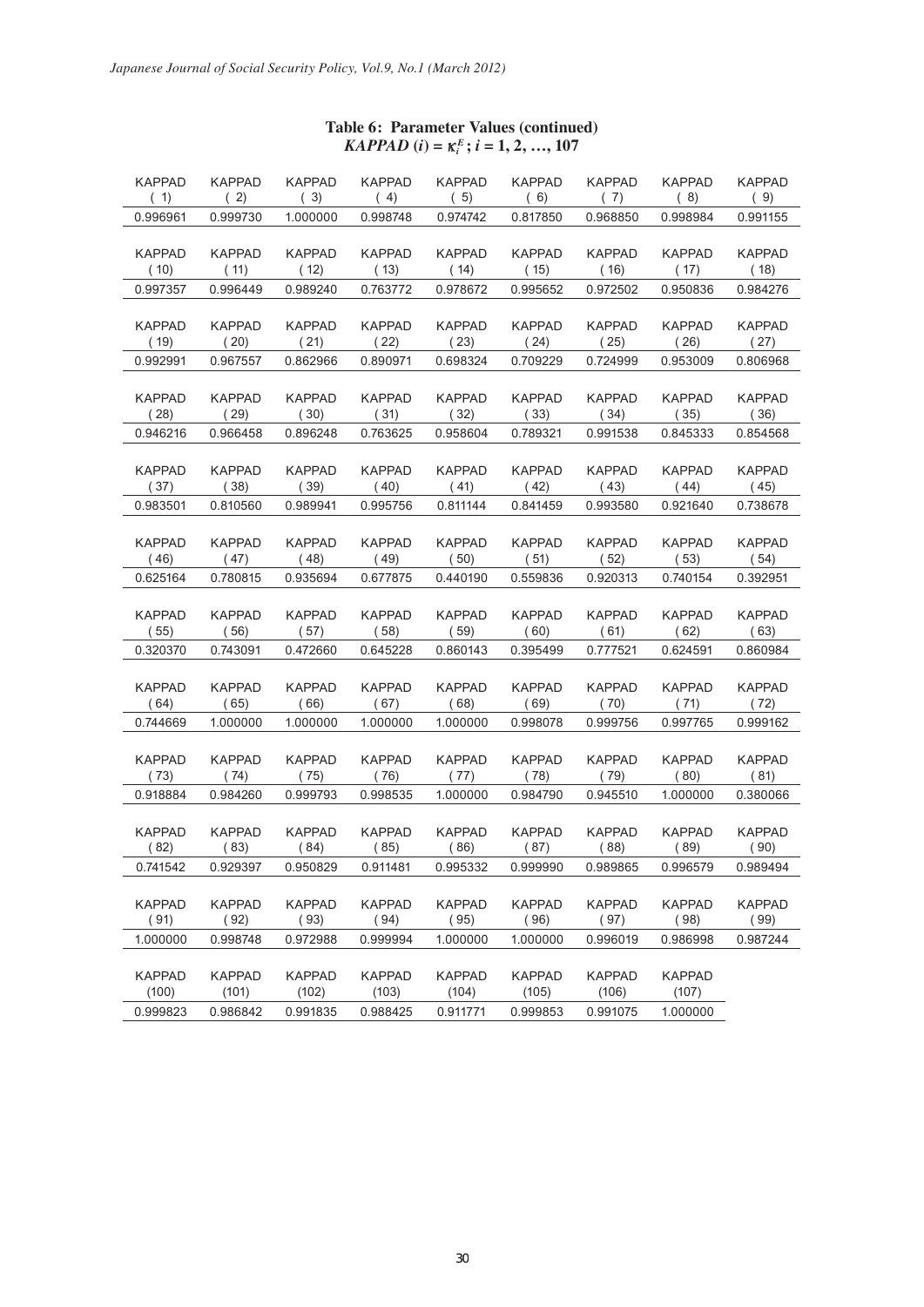# **Table 6: Parameter Values (continued)** *BETA*  $(i, j) = \beta_j^i$ ;  $i = 1$  (*capital*), 2 (*labor*),  $j = 1, 2, ..., 107$

| <b>BETA (11)</b>  | <b>BETA</b> (21)  | <b>BETA</b> (12)                                                                                            | <b>BETA</b> (22)  | <b>BETA</b> (13)      | <b>BETA (23)</b>                            | <b>BETA</b> (14)      | <b>BETA</b> (24)                            | <b>BETA (15)</b>  |
|-------------------|-------------------|-------------------------------------------------------------------------------------------------------------|-------------------|-----------------------|---------------------------------------------|-----------------------|---------------------------------------------|-------------------|
| 0.873705          | 0.126295          | 0.795029                                                                                                    | 0.204971          | 0.377652              | 0.622348                                    | 0.789692              | 0.210308                                    | 0.619845          |
|                   |                   |                                                                                                             |                   |                       |                                             |                       |                                             |                   |
| <b>BETA (25)</b>  | <b>BETA</b> (16)  | BETA (26)                                                                                                   | BETA (17)         | BETA (27)             | <b>BETA</b> (18)                            | <b>BETA (28)</b>      | <b>BETA (19)</b>                            | <b>BETA (29)</b>  |
| 0.380155          | 0.425395          | 0.574605                                                                                                    | 0.348301          | 0.651699              | 0.385843                                    | 0.614157              | 0.430065                                    | 0.569935          |
|                   |                   |                                                                                                             |                   |                       |                                             |                       |                                             |                   |
|                   |                   |                                                                                                             |                   |                       |                                             |                       |                                             |                   |
|                   |                   | BETA (110) BETA (210) BETA (111)                                                                            | BETA ( 211)       | BETA (112)            |                                             | BETA (212) BETA (113) | BETA (213)                                  | <b>BETA</b> (114) |
| 0.626244          | 0.373756          | 0.708251                                                                                                    | 0.291749          | 0.800717              | 0.199283                                    | 0.153092              | 0.846908                                    | 0.171611          |
|                   |                   |                                                                                                             |                   |                       |                                             |                       |                                             |                   |
| BETA (214)        |                   | BETA (115) BETA (215)                                                                                       |                   | BETA (116) BETA (216) | <b>BETA</b> (117)                           | <b>BETA (217)</b>     | BETA (118) BETA (218)                       |                   |
| 0.828389          | 0.398741          | 0.601259                                                                                                    | 0.186805          | 0.813195              | 0.583062                                    | 0.416938              | 0.275022                                    | 0.724978          |
|                   |                   |                                                                                                             |                   |                       |                                             |                       |                                             |                   |
| BETA ( 119)       |                   | BETA (219) BETA (120) BETA (220) BETA (121)                                                                 |                   |                       |                                             |                       | BETA (221) BETA (122) BETA (222) BETA (123) |                   |
| 0.332154          | 0.667846          | 0.485737                                                                                                    | 0.514263          | 0.580994              | 0.419006                                    | 0.747311              | 0.252689                                    | 0.474172          |
|                   |                   |                                                                                                             |                   |                       |                                             |                       |                                             |                   |
|                   |                   |                                                                                                             |                   |                       |                                             |                       |                                             |                   |
| BETA ( 223)       |                   | BETA (124) BETA (224) BETA (125) BETA (225)                                                                 |                   |                       |                                             |                       | BETA (126) BETA (226) BETA (127)            | <b>BETA (227)</b> |
| 0.525828          | 0.462937          | 0.537063                                                                                                    | 0.334964          | 0.665036              | 0.578962                                    | 0.421038              | 0.413419                                    | 0.586581          |
|                   |                   |                                                                                                             |                   |                       |                                             |                       |                                             |                   |
| BETA ( 128)       |                   | BETA (228) BETA (129) BETA (229) BETA (130) BETA (230) BETA (131)                                           |                   |                       |                                             |                       | BETA ( 231)                                 | <b>BETA (132)</b> |
| 0.508695          | 0.491305          | 0.627415                                                                                                    | 0.372585          | 0.207273              | 0.792727                                    | 0.338813              | 0.661187                                    | 0.353164          |
|                   |                   |                                                                                                             |                   |                       |                                             |                       |                                             |                   |
| BETA (232)        |                   | BETA (133) BETA (233) BETA (134) BETA (234) BETA (135) BETA (235) BETA (136)                                |                   |                       |                                             |                       |                                             | <b>BETA (236)</b> |
| 0.646836          | 0.480519          | 0.519481                                                                                                    | 0.378114          | 0.621886              | 0.317792                                    | 0.682208              | 0.394347                                    | 0.605653          |
|                   |                   |                                                                                                             |                   |                       |                                             |                       |                                             |                   |
| BETA (137)        |                   | BETA (237) BETA (138) BETA (238) BETA (139) BETA (239) BETA (140) BETA (240)                                |                   |                       |                                             |                       |                                             | <b>BETA (141)</b> |
|                   |                   |                                                                                                             |                   |                       |                                             |                       |                                             |                   |
| 0.544357          | 0.455643          | 0.622426                                                                                                    | 0.377574          | 0.414574              | 0.585426                                    | 0.227985              | 0.772015                                    | 0.450008          |
|                   |                   |                                                                                                             |                   |                       |                                             |                       |                                             |                   |
| <b>BETA (241)</b> |                   | BETA (142) BETA (242) BETA (143) BETA (243) BETA (144) BETA (244) BETA (145)                                |                   |                       |                                             |                       |                                             | <b>BETA (245)</b> |
| 0.549992          | 0.324905          | 0.675095                                                                                                    | 0.238573          | 0.761427              | 0.205336                                    | 0.794664              | 0.297464                                    | 0.702536          |
|                   |                   |                                                                                                             |                   |                       |                                             |                       |                                             |                   |
| <b>BETA (146)</b> |                   | BETA (246) BETA (147)                                                                                       | <b>BETA (247)</b> | <b>BETA (148)</b>     |                                             | BETA (248) BETA (149) | BETA ( 249)                                 | <b>BETA (150)</b> |
| 0.316831          | 0.683169          | 0.217319                                                                                                    | 0.782681          | 0.405635              | 0.594365                                    | 0.166071              | 0.833929                                    | 0.230711          |
|                   |                   |                                                                                                             |                   |                       |                                             |                       |                                             |                   |
| BETA ( 250)       | BETA (151)        | BETA ( 251)                                                                                                 | BETA ( 152)       |                       | BETA (252) BETA (153) BETA (253) BETA (154) |                       |                                             | <b>BETA</b> (254) |
| 0.769289          | 0.433889          | 0.566111                                                                                                    | 0.445027          | 0.554973              | 0.259323                                    | 0.740677              | 0.368190                                    | 0.631810          |
|                   |                   |                                                                                                             |                   |                       |                                             |                       |                                             |                   |
|                   |                   |                                                                                                             |                   |                       |                                             |                       |                                             |                   |
|                   |                   | BETA ( 155) BETA ( 255) BETA ( 156) BETA ( 256) BETA ( 157) BETA ( 257) BETA ( 158) BETA ( 258) BETA ( 159) |                   |                       |                                             |                       |                                             |                   |
| 0.284373          | 0.715627          | 0.203093                                                                                                    | 0.796907          | 0.341356              | 0.658644                                    | 0.331808              | 0.668192                                    | 0.219457          |
|                   |                   |                                                                                                             |                   |                       |                                             |                       |                                             |                   |
| BETA (259)        |                   | BETA (160) BETA (260) BETA (161) BETA (261) BETA (162) BETA (262) BETA (163)                                |                   |                       |                                             |                       |                                             | <b>BETA (263)</b> |
| 0.780543          | 0.338121          | 0.661879                                                                                                    | 0.329092          | 0.670908              | 0.276800                                    | 0.723200              | 0.307300                                    | 0.692700          |
|                   |                   |                                                                                                             |                   |                       |                                             |                       |                                             |                   |
| BETA ( 164)       | BETA ( 264)       | BETA (165)                                                                                                  |                   |                       | BETA (265) BETA (166) BETA (266) BETA (167) |                       | <b>BETA (267)</b>                           | <b>BETA</b> (168) |
| 0.136513          | 0.863487          | 0.126572                                                                                                    | 0.873428          | 0.117856              | 0.882144                                    | 0.192903              | 0.807097                                    | 0.170729          |
|                   |                   |                                                                                                             |                   |                       |                                             |                       |                                             |                   |
| <b>BETA (268)</b> | <b>BETA (169)</b> | <b>BETA (269)</b>                                                                                           |                   | BETA (170) BETA (270) |                                             | BETA (171) BETA (271) | <b>BETA (172)</b>                           | <b>BETA (272)</b> |
|                   |                   |                                                                                                             |                   |                       |                                             |                       |                                             |                   |
| 0.829271          | 0.688454          | 0.311546                                                                                                    | 0.471007          | 0.528993              | 0.659005                                    | 0.340995              | 0.200339                                    | 0.799661          |
|                   |                   |                                                                                                             |                   |                       |                                             |                       |                                             |                   |
| <b>BETA (173)</b> | <b>BETA (273)</b> | <b>BETA (174)</b>                                                                                           | <b>BETA (274)</b> | <b>BETA (175)</b>     | <b>BETA (275)</b>                           | <b>BETA (176)</b>     | <b>BETA (276)</b>                           | <b>BETA (177)</b> |
| 0.356460          | 0.643540          | 0.507732                                                                                                    | 0.492268          | 0.693330              | 0.306670                                    | 0.933852              | 0.066148                                    | 1.000000          |
|                   |                   |                                                                                                             |                   |                       |                                             |                       |                                             |                   |
| <b>BETA (277)</b> | <b>BETA (178)</b> | <b>BETA (278)</b>                                                                                           |                   | BETA (179) BETA (279) | BETA (180) BETA (280)                       |                       | <b>BETA (181)</b>                           | <b>BETA (281)</b> |
| 0.000000          | 0.566626          | 0.433374                                                                                                    | 0.112466          | 0.887534              | 0.000000                                    | 0.000000              | 0.396298                                    | 0.603702          |
|                   |                   |                                                                                                             |                   |                       |                                             |                       |                                             |                   |